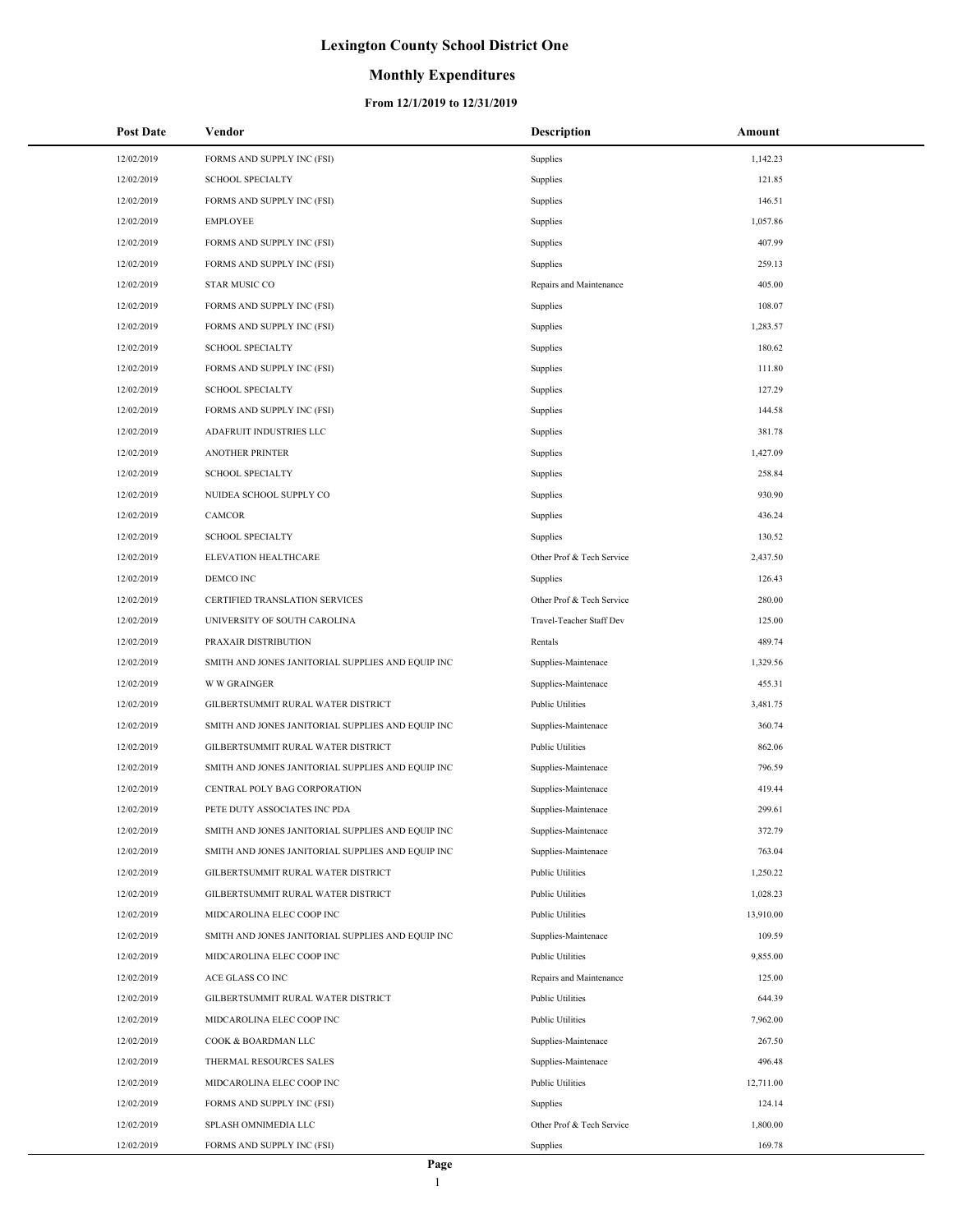## **Monthly Expenditures**

| <b>Post Date</b> | Vendor                                      | Description                | Amount    |
|------------------|---------------------------------------------|----------------------------|-----------|
| 12/02/2019       | SPLASH OMNIMEDIA LLC                        | Advertising                | 7,500.00  |
| 12/02/2019       | SC DEPARTMENT OF ADMINISTRATION             | Communication              | 1,954.72  |
| 12/02/2019       | <b>APPLE INC</b>                            | <b>Technology Supplies</b> | 840.91    |
| 12/02/2019       | <b>APPLE INC</b>                            | <b>Technology Supplies</b> | 1,681.83  |
| 12/02/2019       | <b>APPLE INC</b>                            | <b>Technology Supplies</b> | 1,681.83  |
| 12/02/2019       | POLLOCK FINANCIAL SERVICES INC              | Repairs and Maintenance    | 59,936.89 |
| 12/02/2019       | <b>DELL COMPUTERS</b>                       | Software Renewal/Agreemen  | 24,594.91 |
| 12/02/2019       | <b>SHRED WITH US</b>                        | Other Prof & Tech Service  | 100.66    |
| 12/02/2019       | SC DEPARTMENT OF REVENUE (SALES TAX RETURN) | <b>Technology Supplies</b> | 321.16    |
| 12/02/2019       | TEK VISIONS INC                             | <b>Technology Supplies</b> | 5,188.00  |
| 12/02/2019       | <b>LEARNING A-Z</b>                         | Software Renewal/Agreemen  | 2,887.56  |
| 12/02/2019       | SC DEPARTMENT OF REVENUE (SALES TAX RETURN) | Software Renewal/Agreemen  | 105.00    |
| 12/02/2019       | SUNTEX INTERNATIONAL INC                    | Software Renewal/Agreemen  | 1,537.50  |
| 12/02/2019       | R L BRYAN CO TEXTBOOK DEPOSITORY            | Supplies                   | 1,811.86  |
| 12/02/2019       | HENRY SCHEIN INC                            | Supplies                   | 2,357.21  |
| 12/02/2019       | COLUMBIA FLAG AND SIGN COMPANY LLC          | Supplies                   | 222.65    |
| 12/02/2019       | SC DEPARTMENT OF REVENUE (SALES TAX RETURN) | Supplies                   | 1,166.48  |
| 12/02/2019       | TAYLOR MUSIC INC                            | Supplies                   | 16,664.00 |
| 12/02/2019       | CAMCOR                                      | <b>Technology Supplies</b> | 13,720.00 |
| 12/02/2019       | FORMS AND SUPPLY INC (FSI)                  | Supplies                   | 130.54    |
| 12/02/2019       | BLICK ART MATERIALS LLC                     | Pupil Activity             | 237.65    |
| 12/02/2019       | <b>SCHOOL SPECIALTY</b>                     | Pupil Activity             | 149.20    |
| 12/02/2019       | PARTY REFLECTIONS INC                       | Pupil Activity             | 1,456.06  |
| 12/02/2019       | FORMS AND SUPPLY INC (FSI)                  | Pupil Activity             | 135.50    |
| 12/02/2019       | FORMS AND SUPPLY INC (FSI)                  | Pupil Activity             | 2,567.14  |
| 12/02/2019       | <b>WENGER CORP</b>                          | Pupil Activity             | 1,098.89  |
| 12/02/2019       | <b>BSN SPORTS</b>                           | Pupil Activity             | 599.20    |
| 12/02/2019       | <b>SCHOOL HEALTH CORP</b>                   | Pupil Activity             | 111.88    |
| 12/02/2019       | <b>BSN SPORTS</b>                           | Pupil Activity             | 23,046.24 |
| 12/02/2019       | JONES, CHRIS A                              | Pupil Activity             | 179.60    |
| 12/02/2019       | MOORE, RAYMIL TODD                          | Pupil Activity             | 191.30    |
| 12/02/2019       | REED, RICO                                  | Pupil Activity             | 100.40    |
| 12/02/2019       | WILKIE, RYAN                                | Pupil Activity             | 156.20    |
| 12/02/2019       | <b>BSN SPORTS</b>                           | Pupil Activity             | 239.68    |
| 12/02/2019       | T AND T SPORTS                              | Pupil Activity             | 1,284.00  |
| 12/02/2019       | <b>BSN SPORTS</b>                           | Pupil Activity             | 1,968.80  |
| 12/02/2019       | <b>GAMEDAY TURF LLC</b>                     | Pupil Activity             | 985.00    |
| 12/02/2019       | <b>BSN SPORTS</b>                           | Pupil Activity             | 346.68    |
| 12/02/2019       | KNOCKOUT SPORTSWEAR                         | Pupil Activity             | 657.00    |
| 12/02/2019       | <b>SC HIGH SCHOOL LEAGUE</b>                | Pupil Activity             | 1,297.00  |
| 12/02/2019       | <b>BSN SPORTS</b>                           | Pupil Activity             | 128.40    |
| 12/02/2019       | EDWARDS SIGNS/GRAPHICS                      | Pupil Activity             | 175.00    |
| 12/02/2019       | T AND T SPORTS                              | Pupil Activity             | 160.50    |
| 12/02/2019       | T AND T SPORTS                              | Pupil Activity             | 530.08    |
| 12/02/2019       | WEST ASHLEY HIGH SCHOOL                     | Pupil Activity             | 4,110.00  |
| 12/02/2019       | BROWN, MOSES L                              | Pupil Activity             | 101.00    |
| 12/02/2019       | CLARK, ROBERT                               | Pupil Activity             | 114.50    |
| 12/02/2019       | GILLIARD, PAUL D                            | Pupil Activity             | 103.70    |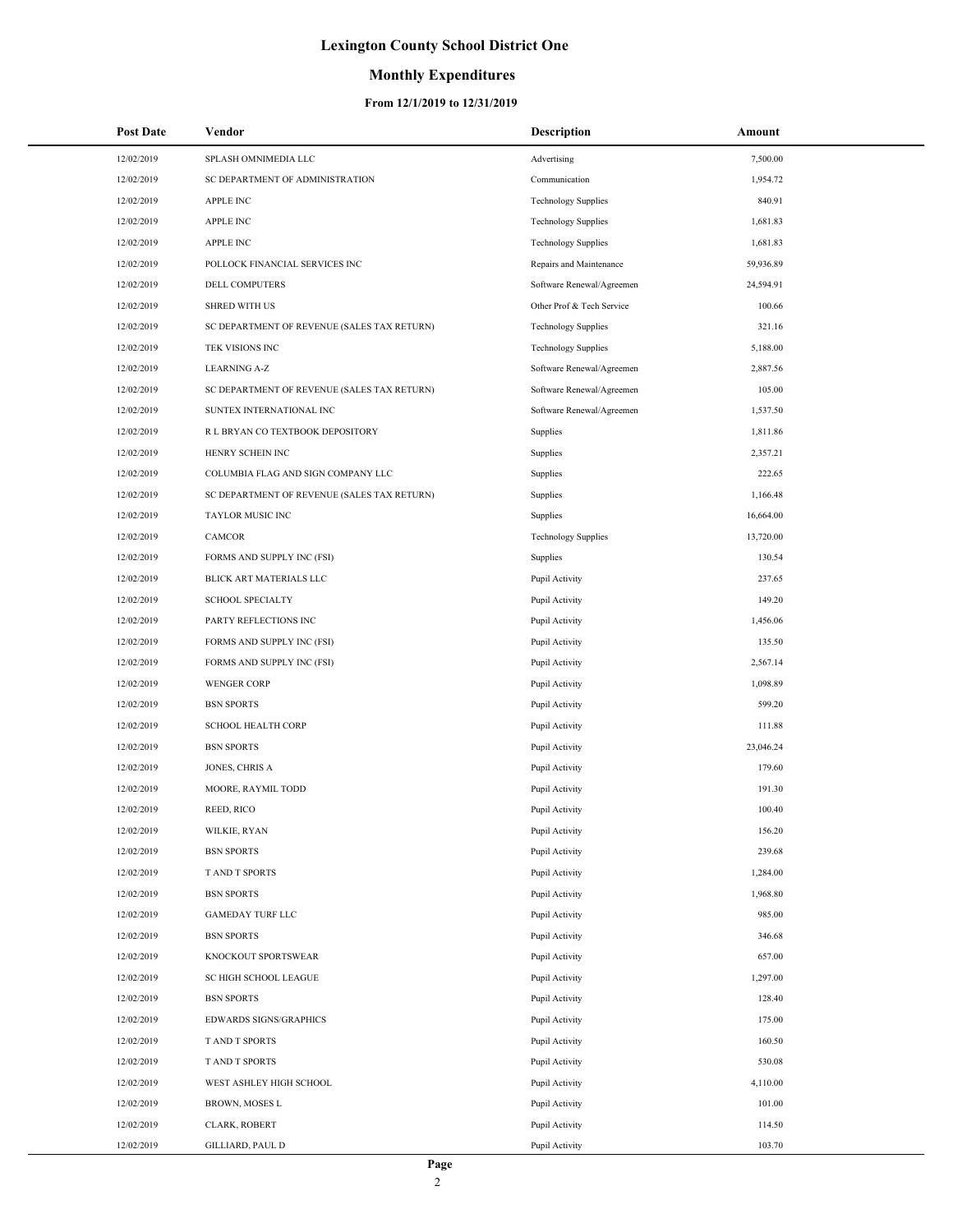## **Monthly Expenditures**

| <b>Post Date</b> | Vendor                                          | <b>Description</b>      | Amount    |
|------------------|-------------------------------------------------|-------------------------|-----------|
| 12/02/2019       | RAMICONE, PERRY T                               | Pupil Activity          | 103.70    |
| 12/02/2019       | SMITH, PAUL ANTHONY                             | Pupil Activity          | 110.00    |
| 12/02/2019       | <b>BSN SPORTS</b>                               | Pupil Activity          | 401.25    |
| 12/02/2019       | HUDSON'S SMOKEHOUSE OF LEXINGTON LLC            | Pupil Activity          | 2,960.00  |
| 12/02/2019       | <b>BSN SPORTS</b>                               | Pupil Activity          | 1,984.85  |
| 12/02/2019       | WESTERN MOTEL INN AND SUITES                    | Pupil Activity          | 528.00    |
| 12/02/2019       | MID CAROLINA CLUB                               | Pupil Activity          | 5,220.09  |
| 12/03/2019       | <b>SCHOOL SPECIALTY</b>                         | Supplies                | 943.00    |
| 12/03/2019       | ACADEMIC SUPPLIER DBA RASIX COMPUTER CENTER INC | Supplies                | 206.70    |
| 12/03/2019       | POLLOCK COMPANY                                 | Supplies                | 642.00    |
| 12/03/2019       | <b>GROVE MEDICAL</b>                            | Supplies                | 234.54    |
| 12/03/2019       | TEACHERS COLLEGE READING AND WRITING PROJECT    | Travel                  | 650.00    |
| 12/03/2019       | JOINT MUNICIPAL WATER AND SEWER COMMISSION      | <b>Public Utilities</b> | 143.14    |
| 12/03/2019       | <b>DOMINION ENERGY</b>                          | <b>Public Utilities</b> | 11,155.29 |
| 12/03/2019       | REPUBLIC SERVICES INC                           | Other Property Services | 295.00    |
| 12/03/2019       | <b>DOMINION ENERGY</b>                          | <b>Public Utilities</b> | 44,808.14 |
| 12/03/2019       | JOINT MUNICIPAL WATER AND SEWER COMMISSION      | <b>Public Utilities</b> | 4,088.11  |
| 12/03/2019       | REPUBLIC SERVICES INC                           | Other Property Services | 1,104.00  |
| 12/03/2019       | <b>DOMINION ENERGY</b>                          | <b>Public Utilities</b> | 8,580.09  |
| 12/03/2019       | REPUBLIC SERVICES INC                           | Other Property Services | 588.80    |
| 12/03/2019       | SOUTHEASTERN PAPER GROUP                        | Supplies-Maintenace     | 1,008.37  |
| 12/03/2019       | REPUBLIC SERVICES INC                           | Other Property Services | 883.20    |
| 12/03/2019       | SOUTHEASTERN PAPER GROUP                        | Supplies-Maintenace     | 1,682.16  |
| 12/03/2019       | REPUBLIC SERVICES INC                           | Other Property Services | 883.20    |
| 12/03/2019       | JOINT MUNICIPAL WATER AND SEWER COMMISSION      | <b>Public Utilities</b> | 3,353.53  |
| 12/03/2019       | REPUBLIC SERVICES INC                           | Other Property Services | 883.20    |
| 12/03/2019       | JOINT MUNICIPAL WATER AND SEWER COMMISSION      | <b>Public Utilities</b> | 1,279.94  |
| 12/03/2019       | REPUBLIC SERVICES INC                           | Other Property Services | 1,177.60  |
| 12/03/2019       | <b>DOMINION ENERGY</b>                          | Public Utilities        | 4,834.12  |
| 12/03/2019       | REPUBLIC SERVICES INC                           | Other Property Services | 294.40    |
| 12/03/2019       | SOUTHEASTERN PAPER GROUP                        | Supplies-Maintenace     | 715.03    |
| 12/03/2019       | <b>DOMINION ENERGY</b>                          | <b>Public Utilities</b> | 14,177.84 |
| 12/03/2019       | REPUBLIC SERVICES INC                           | Other Property Services | 883.20    |
| 12/03/2019       | <b>DOMINION ENERGY</b>                          | Public Utilities        | 13,114.25 |
| 12/03/2019       | REPUBLIC SERVICES INC                           | Other Property Services | 588.80    |
| 12/03/2019       | REPUBLIC SERVICES INC                           | Other Property Services | 588.80    |
| 12/03/2019       | JOINT MUNICIPAL WATER AND SEWER COMMISSION      | Public Utilities        | 1,953.42  |
| 12/03/2019       | REPUBLIC SERVICES INC                           | Other Property Services | 443.90    |
| 12/03/2019       | SOUTHEASTERN PAPER GROUP                        | Supplies-Maintenace     | 1,096.89  |
| 12/03/2019       | <b>DOMINION ENERGY</b>                          | Public Utilities        | 9,526.41  |
| 12/03/2019       | JOINT MUNICIPAL WATER AND SEWER COMMISSION      | <b>Public Utilities</b> | 2,249.31  |
| 12/03/2019       | REPUBLIC SERVICES INC                           | Other Property Services | 588.80    |
| 12/03/2019       | <b>DOMINION ENERGY</b>                          | Public Utilities        | 7,563.12  |
| 12/03/2019       | REPUBLIC SERVICES INC                           | Other Property Services | 515.20    |
| 12/03/2019       | <b>DOMINION ENERGY</b>                          | Public Utilities        | 12,983.61 |
| 12/03/2019       | REPUBLIC SERVICES INC                           | Other Property Services | 883.20    |
| 12/03/2019       | SOUTHEASTERN PAPER GROUP                        | Supplies-Maintenace     | 749.86    |
| 12/03/2019       | JOINT MUNICIPAL WATER AND SEWER COMMISSION      | Public Utilities        | 5,833.42  |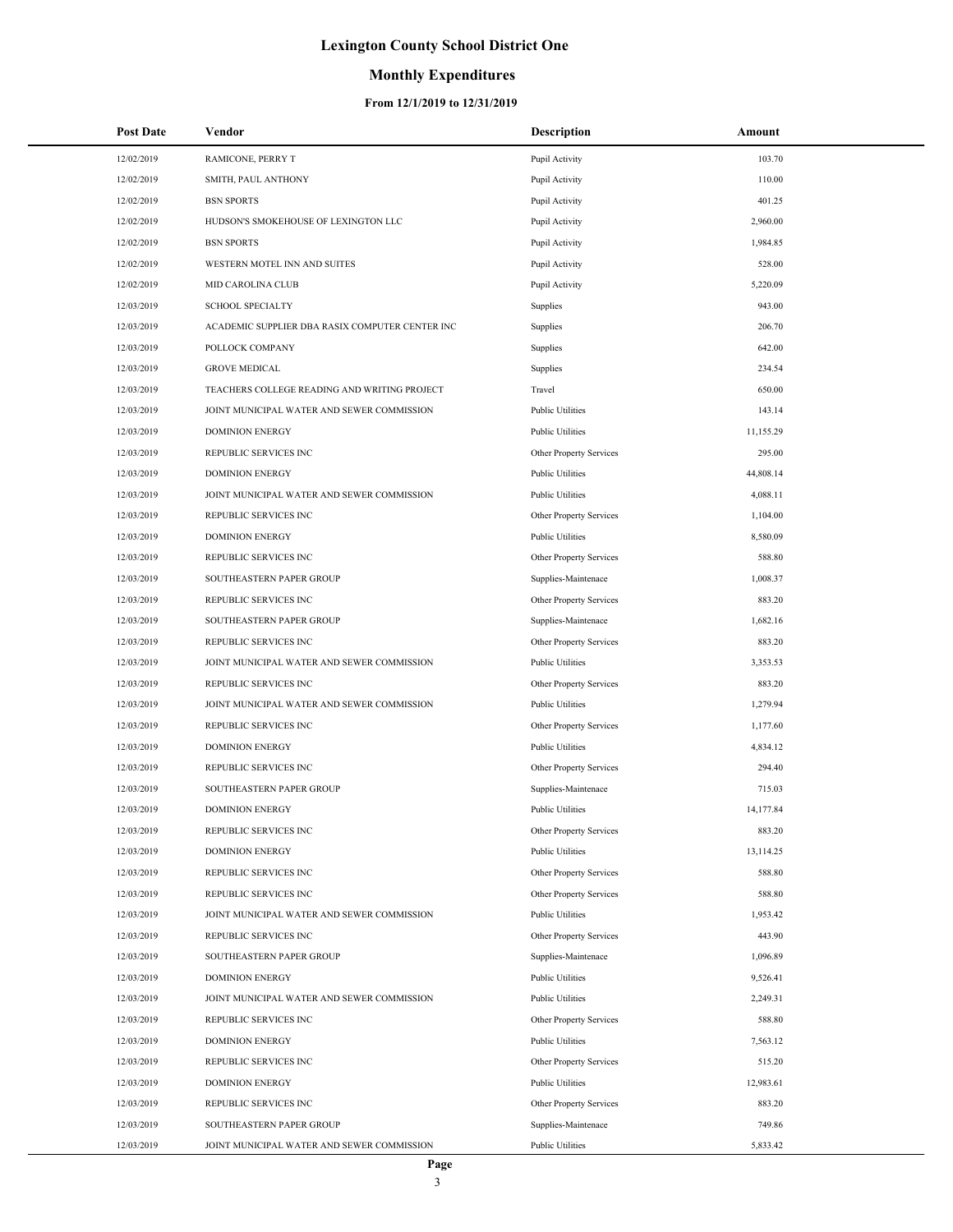## **Monthly Expenditures**

| <b>Post Date</b> | Vendor                                        | Description                | Amount    |
|------------------|-----------------------------------------------|----------------------------|-----------|
| 12/03/2019       | REPUBLIC SERVICES INC                         | Other Property Services    | 883.20    |
| 12/03/2019       | REPUBLIC SERVICES INC                         | Other Property Services    | 588.80    |
| 12/03/2019       | REPUBLIC SERVICES INC                         | Other Property Services    | 588.80    |
| 12/03/2019       | JOINT MUNICIPAL WATER AND SEWER COMMISSION    | <b>Public Utilities</b>    | 819.37    |
| 12/03/2019       | REPUBLIC SERVICES INC                         | Other Property Services    | 588.80    |
| 12/03/2019       | JOINT MUNICIPAL WATER AND SEWER COMMISSION    | <b>Public Utilities</b>    | 725.46    |
| 12/03/2019       | REPUBLIC SERVICES INC                         | Other Property Services    | 588.80    |
| 12/03/2019       | SOUTHEASTERN PAPER GROUP                      | Supplies-Maintenace        | 400.61    |
| 12/03/2019       | REPUBLIC SERVICES INC                         | Other Property Services    | 883.20    |
| 12/03/2019       | <b>DOMINION ENERGY</b>                        | <b>Public Utilities</b>    | 696.68    |
| 12/03/2019       | JOINT MUNICIPAL WATER AND SEWER COMMISSION    | <b>Public Utilities</b>    | 676.41    |
| 12/03/2019       | REPUBLIC SERVICES INC                         | Other Property Services    | 588.80    |
| 12/03/2019       | <b>DOMINION ENERGY</b>                        | <b>Public Utilities</b>    | 107.97    |
| 12/03/2019       | JOINT MUNICIPAL WATER AND SEWER COMMISSION    | <b>Public Utilities</b>    | 965.26    |
| 12/03/2019       | REPUBLIC SERVICES INC                         | Other Property Services    | 588.80    |
| 12/03/2019       | JOINT MUNICIPAL WATER AND SEWER COMMISSION    | <b>Public Utilities</b>    | 3,713.01  |
| 12/03/2019       | REPUBLIC SERVICES INC                         | Other Property Services    | 588.80    |
| 12/03/2019       | JOINT MUNICIPAL WATER AND SEWER COMMISSION    | <b>Public Utilities</b>    | 2,607.10  |
| 12/03/2019       | REPUBLIC SERVICES INC                         | Other Property Services    | 588.80    |
| 12/03/2019       | JOINT MUNICIPAL WATER AND SEWER COMMISSION    | <b>Public Utilities</b>    | 1,010.76  |
| 12/03/2019       | REPUBLIC SERVICES INC                         | Other Property Services    | 588.80    |
| 12/03/2019       | <b>DOMINION ENERGY</b>                        | <b>Public Utilities</b>    | 7,621.01  |
| 12/03/2019       | JOINT MUNICIPAL WATER AND SEWER COMMISSION    | <b>Public Utilities</b>    | 747.44    |
| 12/03/2019       | REPUBLIC SERVICES INC                         | Other Property Services    | 588.80    |
| 12/03/2019       | <b>DOMINION ENERGY</b>                        | <b>Public Utilities</b>    | 125.49    |
| 12/03/2019       | JOINT MUNICIPAL WATER AND SEWER COMMISSION    | <b>Public Utilities</b>    | 215.00    |
| 12/03/2019       | REPUBLIC SERVICES INC                         | Other Property Services    | 588.80    |
| 12/03/2019       | REPUBLIC SERVICES INC                         | Other Property Services    | 588.80    |
| 12/03/2019       | REPUBLIC SERVICES INC                         | Other Property Services    | 588.80    |
| 12/03/2019       | REPUBLIC SERVICES INC                         | Other Property Services    | 588.80    |
| 12/03/2019       | JOINT MUNICIPAL WATER AND SEWER COMMISSION    | <b>Public Utilities</b>    | 2,048.41  |
| 12/03/2019       | REPUBLIC SERVICES INC                         | Other Property Services    | 588.80    |
| 12/03/2019       | SOUTHEASTERN PAPER GROUP                      | Supplies-Maintenace        | 1,048.87  |
| 12/03/2019       | <b>W W GRAINGER</b>                           | Supplies-Maintenace        | 114.15    |
| 12/03/2019       | JOINT MUNICIPAL WATER AND SEWER COMMISSION    | <b>Public Utilities</b>    | 1,326.46  |
| 12/03/2019       | REPUBLIC SERVICES INC                         | Other Property Services    | 588.80    |
| 12/03/2019       | AZURA INVESTIGATIONS LLC                      | Other Prof & Tech Service  | 600.00    |
| 12/03/2019       | AMTECK COMMUNICATION MANAGEMENT LLC           | Software Renewal/Agreemen  | 2,544.34  |
| 12/03/2019       | POLLOCK FINANCIAL SERVICES INC                | Repairs and Maintenance    | 1,370.65  |
| 12/03/2019       | CARAHSOFT TECHNOLOGY CORP                     | Software Renewal/Agreemen  | 11,025.00 |
| 12/03/2019       | SC DEPARTMENT OF REVENUE (SALES TAX RETURN)   | Software Renewal/Agreemen  | 771.75    |
| 12/03/2019       | <b>HEINEMANN</b>                              | Supplies                   | 120.02    |
| 12/03/2019       | SNAP ON INDUSTRIAL A DIV OF IDSC HOLDINGS LLC | Supplies                   | 6,550.71  |
| 12/03/2019       | LEGO EDUCATION NOTH AMERICA                   | Supplies                   | 6,171.01  |
| 12/03/2019       | DELL COMPUTERS                                | <b>Technology Supplies</b> | 4,815.00  |
| 12/03/2019       | CLARK POWELL ASSOCIATES INC                   | Software Renewal/Agreemen  | 2,210.06  |
| 12/03/2019       | CLARK POWELL ASSOCIATES INC                   | <b>Technology Supplies</b> | 2,568.00  |
| 12/03/2019       | <b>US FOODS</b>                               | Supplies                   | 923.63    |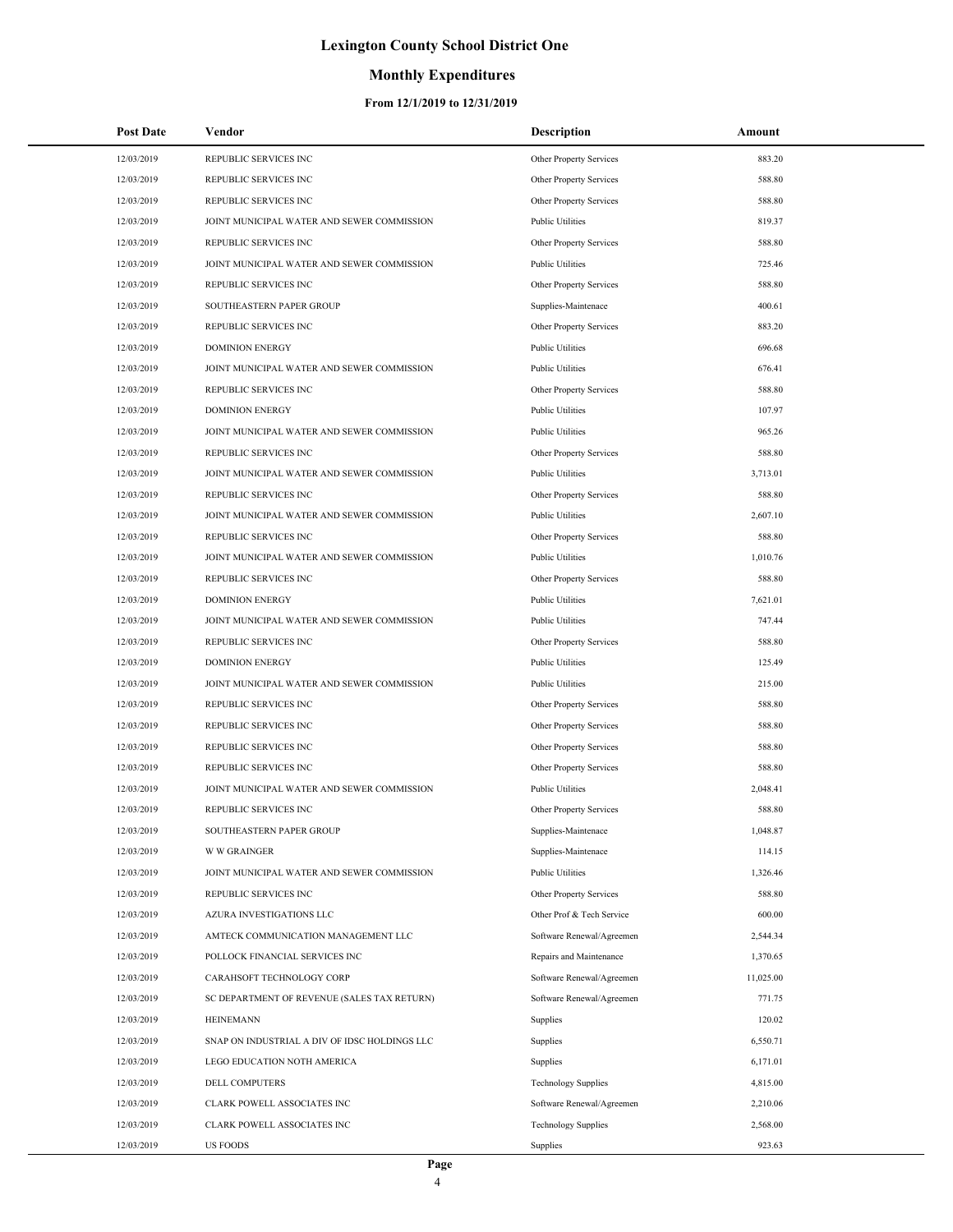#### **Monthly Expenditures**

| <b>Post Date</b> | Vendor            | <b>Description</b> | Amount    |
|------------------|-------------------|--------------------|-----------|
| 12/03/2019       | <b>US FOODS</b>   | Food               | 12,555.21 |
| 12/03/2019       | SENN BROTHERS INC | Produce            | 306.55    |
| 12/03/2019       | US FOODS          | Supplies           | 469.85    |
| 12/03/2019       | <b>US FOODS</b>   | Food               | 4,117.31  |
| 12/03/2019       | <b>US FOODS</b>   | Supplies           | 134.67    |
| 12/03/2019       | <b>US FOODS</b>   | Food               | 16,308.29 |
| 12/03/2019       | SENN BROTHERS INC | Produce            | 105.00    |
| 12/03/2019       | US FOODS          | Supplies           | 764.69    |
| 12/03/2019       | <b>US FOODS</b>   | Food               | 8,159.03  |
| 12/03/2019       | SENN BROTHERS INC | Produce            | 145.90    |
| 12/03/2019       | US FOODS          | Supplies           | 479.10    |
| 12/03/2019       | <b>US FOODS</b>   | Food               | 7,399.32  |
| 12/03/2019       | SENN BROTHERS INC | Produce            | 187.95    |
| 12/03/2019       | <b>US FOODS</b>   | Supplies           | 1,113.03  |
| 12/03/2019       | US FOODS          | Food               | 8,056.57  |
| 12/03/2019       | SENN BROTHERS INC | Produce            | 302.95    |
| 12/03/2019       | US FOODS          | Supplies           | 156.93    |
| 12/03/2019       | <b>US FOODS</b>   | Food               | 2,767.87  |
| 12/03/2019       | <b>US FOODS</b>   | Supplies           | 515.82    |
| 12/03/2019       | <b>US FOODS</b>   | Food               | 5,730.34  |
| 12/03/2019       | SENN BROTHERS INC | Produce            | 407.65    |
| 12/03/2019       | <b>US FOODS</b>   | Supplies           | 670.38    |
| 12/03/2019       | US FOODS          | Food               | 5,162.39  |
| 12/03/2019       | SENN BROTHERS INC | Produce            | 111.85    |
| 12/03/2019       | <b>US FOODS</b>   | Supplies           | 865.66    |
| 12/03/2019       | <b>US FOODS</b>   | Food               | 13,926.69 |
| 12/03/2019       | SENN BROTHERS INC | Produce            | 145.95    |
| 12/03/2019       | <b>US FOODS</b>   | Supplies           | 512.84    |
| 12/03/2019       | <b>US FOODS</b>   | Food               | 2,681.52  |
| 12/03/2019       | <b>US FOODS</b>   | Supplies           | 873.67    |
| 12/03/2019       | <b>US FOODS</b>   | Food               | 11,100.57 |
| 12/03/2019       | SENN BROTHERS INC | Produce            | 420.50    |
| 12/03/2019       | <b>US FOODS</b>   | Supplies           | 816.07    |
| 12/03/2019       | US FOODS          | Food               | 6,731.32  |
| 12/03/2019       | <b>US FOODS</b>   | Supplies           | 418.46    |
| 12/03/2019       | US FOODS          | Food               | 18,616.93 |
| 12/03/2019       | SENN BROTHERS INC | Produce            | 126.00    |
| 12/03/2019       | US FOODS          | Supplies           | 535.97    |
| 12/03/2019       | US FOODS          | Food               | 3,114.46  |
| 12/03/2019       | <b>US FOODS</b>   | Supplies           | 409.79    |
| 12/03/2019       | US FOODS          | Food               | 10,773.63 |
| 12/03/2019       | SENN BROTHERS INC | Produce            | 147.00    |
| 12/03/2019       | US FOODS          | Supplies           | 201.86    |
| 12/03/2019       | US FOODS          | Food               | 3,707.39  |
| 12/03/2019       | SENN BROTHERS INC | Produce            | 306.60    |
| 12/03/2019       | US FOODS          | Supplies           | 581.35    |
| 12/03/2019       | US FOODS          | Food               | 4,003.04  |
| 12/03/2019       | <b>US FOODS</b>   | Supplies           | 554.15    |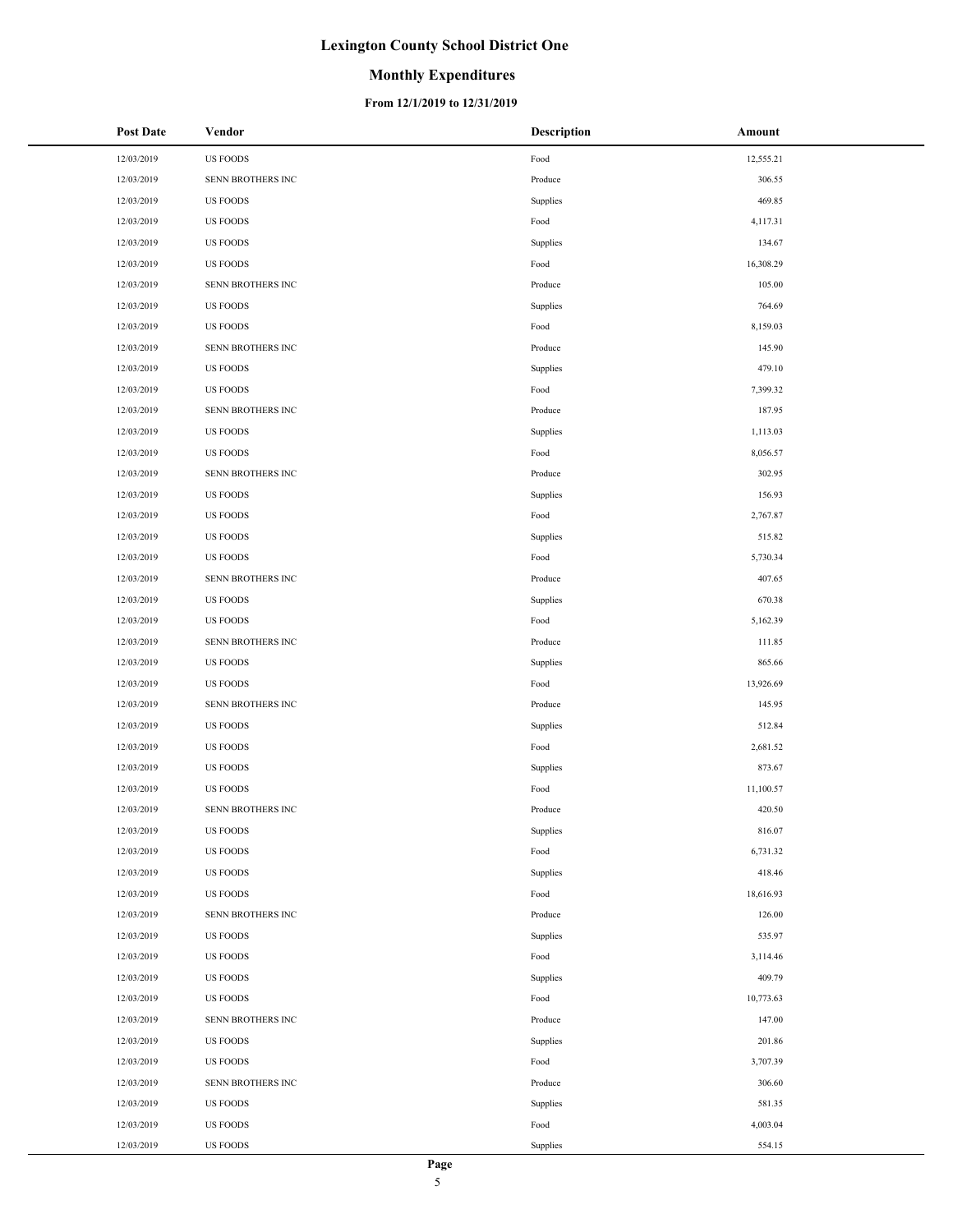## **Monthly Expenditures**

| <b>Post Date</b> | Vendor                                  | <b>Description</b>        | Amount    |
|------------------|-----------------------------------------|---------------------------|-----------|
| 12/03/2019       | <b>US FOODS</b>                         | Food                      | 12,765.45 |
| 12/03/2019       | SENN BROTHERS INC                       | Produce                   | 323.95    |
| 12/03/2019       | <b>US FOODS</b>                         | Supplies                  | 550.87    |
| 12/03/2019       | <b>US FOODS</b>                         | Food                      | 8,370.67  |
| 12/03/2019       | SENN BROTHERS INC                       | Produce                   | 104.95    |
| 12/03/2019       | <b>US FOODS</b>                         | Supplies                  | 583.86    |
| 12/03/2019       | <b>US FOODS</b>                         | Food                      | 3,974.13  |
| 12/03/2019       | SENN BROTHERS INC                       | Produce                   | 259.80    |
| 12/03/2019       | <b>US FOODS</b>                         | Supplies                  | 1,497.55  |
| 12/03/2019       | <b>US FOODS</b>                         | Food                      | 9,305.65  |
| 12/03/2019       | SENN BROTHERS INC                       | Produce                   | 524.20    |
| 12/03/2019       | <b>US FOODS</b>                         | Supplies                  | 681.49    |
| 12/03/2019       | <b>US FOODS</b>                         | Food                      | 6,492.00  |
| 12/03/2019       | SENN BROTHERS INC                       | Produce                   | 378.45    |
| 12/03/2019       | <b>US FOODS</b>                         | Supplies                  | 737.84    |
| 12/03/2019       | <b>US FOODS</b>                         | Food                      | 6,375.76  |
| 12/03/2019       | SENN BROTHERS INC                       | Produce                   | 397.85    |
| 12/03/2019       | <b>US FOODS</b>                         | Supplies                  | 288.62    |
| 12/03/2019       | <b>US FOODS</b>                         | Food                      | 1,878.68  |
| 12/03/2019       | <b>US FOODS</b>                         | Supplies                  | 755.40    |
| 12/03/2019       | <b>US FOODS</b>                         | Food                      | 4,791.26  |
| 12/03/2019       | SENN BROTHERS INC                       | Produce                   | 122.40    |
| 12/03/2019       | <b>US FOODS</b>                         | Supplies                  | 885.13    |
| 12/03/2019       | <b>US FOODS</b>                         | Food                      | 7,408.29  |
| 12/03/2019       | SENN BROTHERS INC                       | Produce                   | 200.60    |
| 12/03/2019       | <b>US FOODS</b>                         | Supplies                  | 690.20    |
| 12/03/2019       | <b>US FOODS</b>                         | Food                      | 9,047.00  |
| 12/03/2019       | SENN BROTHERS INC                       | Produce                   | 140.90    |
| 12/03/2019       | <b>US FOODS</b>                         | Supplies                  | 1,103.45  |
| 12/03/2019       | <b>US FOODS</b>                         | Food                      | 14,195.77 |
| 12/03/2019       | SENN BROTHERS INC                       | Produce                   | 451.90    |
| 12/03/2019       | <b>US FOODS</b>                         | Supplies                  | 758.76    |
| 12/03/2019       | <b>US FOODS</b>                         | Food                      | 5,427.36  |
| 12/03/2019       | <b>US FOODS</b>                         | Supplies                  | 475.91    |
| 12/03/2019       | <b>US FOODS</b>                         | Food                      | 7,179.61  |
| 12/03/2019       | SENN BROTHERS INC                       | Produce                   | 129.90    |
| 12/03/2019       | LEGO EDUCATION NOTH AMERICA             | Pupil Activity            | 250.22    |
| 12/03/2019       | NATIONAL ATHLETIC TRAINERS ASSOC (NATA) | Pupil Activity            | 800.00    |
| 12/03/2019       | <b>BSN SPORTS</b>                       | Pupil Activity            | 353.10    |
| 12/03/2019       | T AND T SPORTS                          | Pupil Activity            | 1,909.95  |
| 12/03/2019       | THE TROPHY & AWARDS CENTER              | Pupil Activity            | 548.48    |
| 12/03/2019       | THE TROPHY & AWARDS CENTER              | Pupil Activity            | 550.52    |
| 12/03/2019       | <b>BSN SPORTS</b>                       | Pupil Activity            | 667.68    |
| 12/03/2019       | COCA COLA BOTTLING CO CONSOLIDATED      | Pupil Activity            | 911.25    |
| 12/04/2019       | THE TROPHY & AWARDS CENTER              | Supplies                  | 133.75    |
| 12/04/2019       | NUIDEA SCHOOL SUPPLY CO                 | Supplies                  | 681.59    |
| 12/04/2019       | TRESONA MULTIMEDIA LLC                  | Supplies                  | 1,260.00  |
| 12/04/2019       | TOTH, TERESE RENEE                      | Other Prof & Tech Service | 2,633.40  |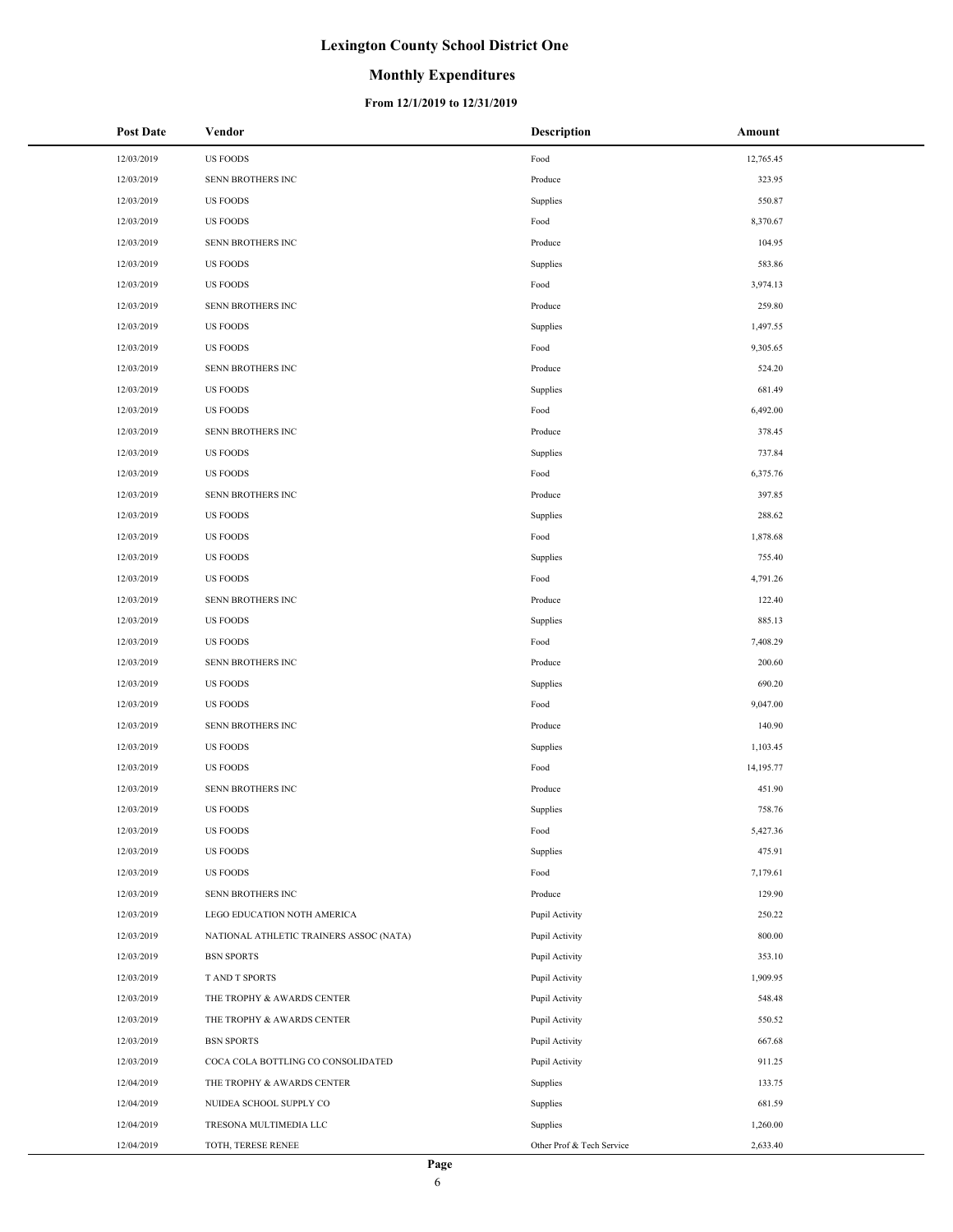## **Monthly Expenditures**

| <b>Post Date</b> | Vendor                                          | Description               | Amount    |
|------------------|-------------------------------------------------|---------------------------|-----------|
| 12/04/2019       | CAROLINA ENTERPRISES OF THE LOW COUNTRY         | Supplies                  | 963.00    |
| 12/04/2019       | <b>B &amp; H PHOTO</b>                          | Supplies                  | 308.97    |
| 12/04/2019       | ADVANCED TRAVEL THERAPY                         | Other Prof & Tech Service | 5,215.00  |
| 12/04/2019       | <b>ELEVATION HEALTHCARE</b>                     | Other Prof & Tech Service | 975.00    |
| 12/04/2019       | SOLIANT HEALTH INC                              | Other Prof & Tech Service | 4,921.25  |
| 12/04/2019       | MBH OF ELGIN LLC DBA PINE GROVE YOUTH ACADEMY   | Tuition                   | 1,834.64  |
| 12/04/2019       | PINE GROVE                                      | Tuition                   | 3,777.20  |
| 12/04/2019       | ENTERPRISE LEASING COMPANY SOUTHEAST            | Pupil Transportation      | 155.69    |
| 12/04/2019       | SOUTHEASTERN PERFORMANCE APPAREL                | Supplies                  | 1,765.00  |
| 12/04/2019       | <b>JUNIOR LIBRARY GUILD</b>                     | Library Books             | 238.70    |
| 12/04/2019       | <b>W T COX SUBSCRIPTIONS</b>                    | Periodicals               | 121.81    |
| 12/04/2019       | CONVERSE COLLEGE                                | Inst Prog Improvement     | 17,000.00 |
| 12/04/2019       | SC DEPARTMENT OF EDUCATION                      | Inst Prog Improvement     | 3,030.00  |
| 12/04/2019       | CITY ELECTRIC SUPPLY CO                         | Supplies-Maintenace       | 749.00    |
| 12/04/2019       | <b>EA SERVICES LLC</b>                          | Repairs and Maintenance   | 500.00    |
| 12/04/2019       | COX TIRE LLC                                    | Repairs and Maintenance   | 403.82    |
| 12/04/2019       | EA SERVICES LLC                                 | Repairs and Maintenance   | 160.00    |
| 12/04/2019       | JOHNSON CONTROLS FIRE PROTECTION LP             | Repairs and Maintenance   | 495.00    |
| 12/04/2019       | CENTRAL POLY BAG CORPORATION                    | Supplies-Maintenace       | 1,016.50  |
| 12/04/2019       | EA SERVICES LLC                                 | Repairs and Maintenance   | 160.00    |
| 12/04/2019       | JOHNSON CONTROLS FIRE PROTECTION LP             | Repairs and Maintenance   | 495.00    |
| 12/04/2019       | JOHNSON CONTROLS FIRE PROTECTION LP             | Repairs and Maintenance   | 400.00    |
| 12/04/2019       | <b>CARTS PLUS</b>                               | Supplies-Maintenace       | 374.50    |
| 12/04/2019       | PALMETTO PLAYGROUNDS LLC                        | Supplies-Maintenace       | 180.50    |
| 12/04/2019       | BLUE GRANITE WATER COMPANY                      | <b>Public Utilities</b>   | 5,002.72  |
| 12/04/2019       | JOHNSON CONTROLS FIRE PROTECTION LP             | Repairs and Maintenance   | 500.00    |
| 12/04/2019       | JOHNSON CONTROLS FIRE PROTECTION LP             | Repairs and Maintenance   | 725.00    |
| 12/04/2019       | TRITEK FIRE AND SECURITY LLC                    | Repairs and Maintenance   | 210.00    |
| 12/04/2019       | CITY OF WEST COLUMBIA WATER COLLECTION DIVISION | <b>Public Utilities</b>   | 1,249.85  |
| 12/04/2019       | PALMETTO PROPANE                                | Energy                    | 364.32    |
| 12/04/2019       | EA SERVICES LLC                                 | Repairs and Maintenance   | 160.00    |
| 12/04/2019       | JOHNSON CONTROLS FIRE PROTECTION LP             | Repairs and Maintenance   | 400.00    |
| 12/04/2019       | JOHNSON CONTROLS FIRE PROTECTION LP             | Repairs and Maintenance   | 400.00    |
| 12/04/2019       | EA SERVICES LLC                                 | Repairs and Maintenance   | 2,430.00  |
| 12/04/2019       | JOHNSON CONTROLS FIRE PROTECTION LP             | Repairs and Maintenance   | 225.00    |
| 12/04/2019       | EA SERVICES LLC                                 | Repairs and Maintenance   | 200.00    |
| 12/04/2019       | JOHNSON CONTROLS FIRE PROTECTION LP             | Repairs and Maintenance   | 400.00    |
| 12/04/2019       | EA SERVICES LLC                                 | Repairs and Maintenance   | 400.00    |
| 12/04/2019       | JOHNSON CONTROLS FIRE PROTECTION LP             | Repairs and Maintenance   | 1,350.00  |
| 12/04/2019       | JOHNSON CONTROLS FIRE PROTECTION LP             | Repairs and Maintenance   | 950.00    |
| 12/04/2019       | TRITEK FIRE AND SECURITY LLC                    | Repairs and Maintenance   | 132.00    |
| 12/04/2019       | EA SERVICES LLC                                 | Repairs and Maintenance   | 400.00    |
| 12/04/2019       | EA SERVICES LLC                                 | Repairs and Maintenance   | 200.00    |
| 12/04/2019       | SOUTHEASTERN PAPER GROUP                        | Supplies-Maintenace       | 586.52    |
| 12/04/2019       | EA SERVICES LLC                                 | Repairs and Maintenance   | 325.00    |
| 12/04/2019       | KENDALL ELEVATOR COMPANY                        | Repairs and Maintenance   | 360.00    |
| 12/04/2019       | EA SERVICES LLC                                 | Repairs and Maintenance   | 200.00    |
| 12/04/2019       | EA SERVICES LLC                                 | Repairs and Maintenance   | 200.00    |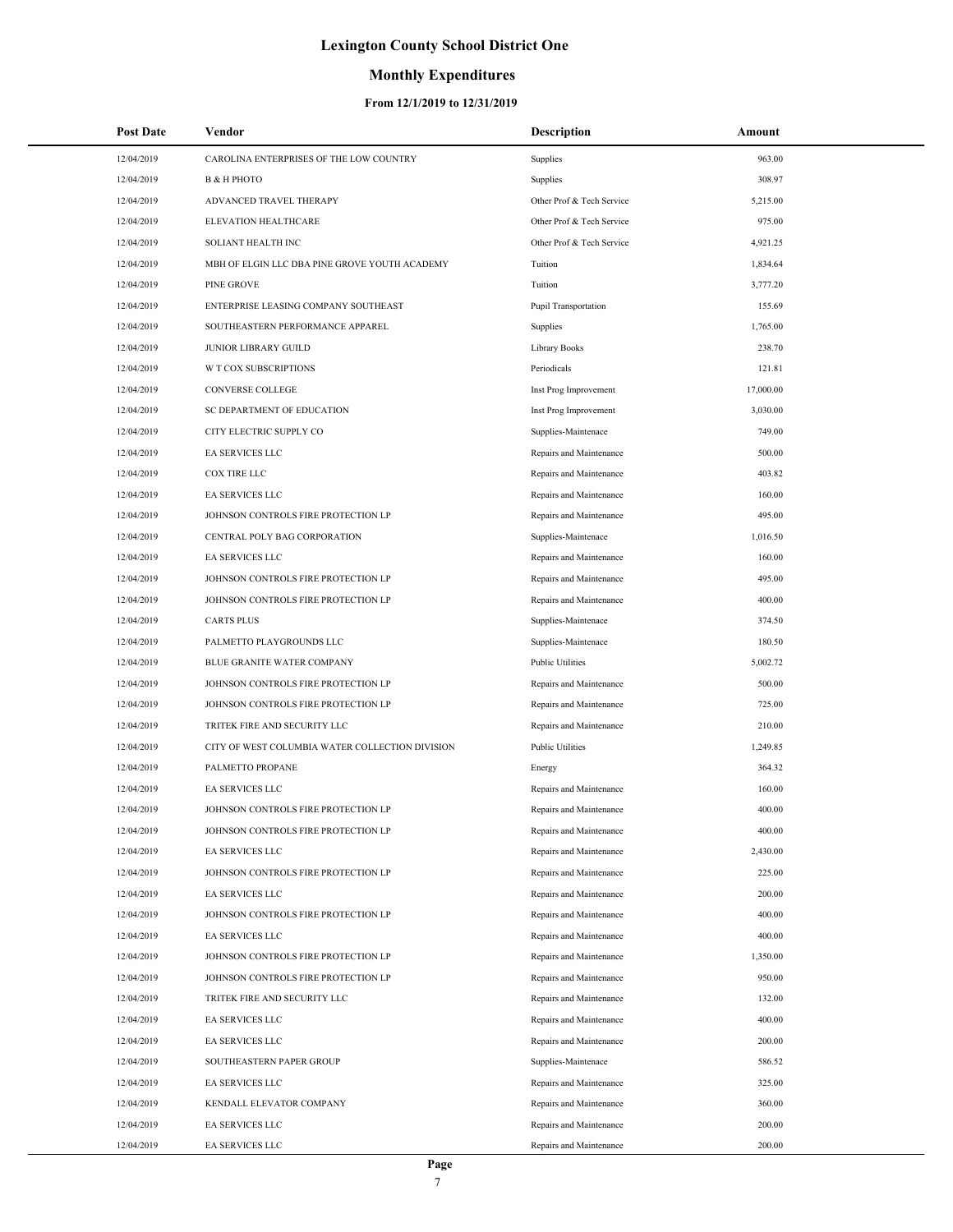## **Monthly Expenditures**

| <b>Post Date</b> | Vendor                                          | Description                 | Amount     |
|------------------|-------------------------------------------------|-----------------------------|------------|
| 12/04/2019       | ASMAR, HAYA A                                   | <b>Pupil Transportation</b> | 150.34     |
| 12/04/2019       | COLE, SUSAN                                     | <b>Pupil Transportation</b> | 607.38     |
| 12/04/2019       | FOGLE, PAM                                      | <b>Pupil Transportation</b> | 271.44     |
| 12/04/2019       | <b>EMPLOYEE</b>                                 | Pupil Transportation        | 851.90     |
| 12/04/2019       | PEARCE, TIM                                     | Pupil Transportation        | 579.77     |
| 12/04/2019       | SABBAGHA, THERESA                               | Pupil Transportation        | 245.92     |
| 12/04/2019       | SIMUEL, DEATRU                                  | <b>Pupil Transportation</b> | 310.59     |
| 12/04/2019       | <b>EMPLOYEE</b>                                 | Pupil Transportation        | 135.72     |
| 12/04/2019       | STROUD, ANDREA                                  | <b>Pupil Transportation</b> | 714.10     |
| 12/04/2019       | <b>EMPLOYEE</b>                                 | Pupil Transportation        | 221.85     |
| 12/04/2019       | VAUGHN, DANA                                    | <b>Pupil Transportation</b> | 751.68     |
| 12/04/2019       | SC DEPARTMENT OF ADMINISTRATION                 | Communication               | 534.82     |
| 12/04/2019       | <b>FEDEX</b>                                    | Supplies                    | 256.81     |
| 12/04/2019       | TELCOM OF SOUTH CAROLINA INC                    | Software Renewal/Agreemen   | 330.00     |
| 12/04/2019       | TELCOM OF SOUTH CAROLINA INC                    | <b>Technology Supplies</b>  | 330.00     |
| 12/04/2019       | AMTECK COMMUNICATION MANAGEMENT LLC             | <b>Technology Supplies</b>  | 315.00     |
| 12/04/2019       | AT&T                                            | Software Renewal/Agreemen   | 125,751.25 |
| 12/04/2019       | SC DEPARTMENT OF REVENUE (SALES TAX RETURN)     | Software Renewal/Agreemen   | 8,802.50   |
| 12/04/2019       | SC DEPARTMENT OF REVENUE (SALES TAX RETURN)     | Other Prof & Tech Service   | 546.00     |
| 12/04/2019       | SCENARIO LEARNING LLC DBA VECTOR SOLUTIONS      | Other Prof & Tech Service   | 7,800.00   |
| 12/04/2019       | ADVANCED VIDEO GROUP INC                        | <b>Technology Supplies</b>  | 1,885.03   |
| 12/04/2019       | <b>SCHOLASTIC INC</b>                           | Supplies                    | 424.30     |
| 12/04/2019       | <b>SCHOOL SPECIALTY</b>                         | Supplies                    | 711.66     |
| 12/04/2019       | <b>GROVE MEDICAL</b>                            | Supplies                    | 134.81     |
| 12/04/2019       | <b>EMPLOYEE</b>                                 | Travel                      | 208.51     |
| 12/04/2019       | STATE DEPARTMENT OF EDUCATION                   | <b>Pupil Transportation</b> | 1,160.64   |
| 12/04/2019       | STATE DEPARTMENT OF EDUCATION                   | <b>Pupil Transportation</b> | 998.20     |
| 12/04/2019       | STATE DEPARTMENT OF EDUCATION                   | Pupil Transportation        | 1,554.96   |
| 12/04/2019       | <b>EMPLOYEE</b>                                 | Travel                      | 227.50     |
| 12/04/2019       | <b>EMPLOYEE</b>                                 | Travel                      | 222.00     |
| 12/04/2019       | <b>EMPLOYEE</b>                                 | Travel                      | 216.50     |
| 12/04/2019       | <b>EMPLOYEE</b>                                 | Travel                      | 211.00     |
| 12/04/2019       | HENRY SCHEIN INC                                | Supplies                    | 1,579.32   |
| 12/04/2019       | MEBA (MIDLANDS EDUCATION AND BUSINESS ALLIANCE) | Pupil Transportation        | 400.00     |
| 12/04/2019       | <b>HEINEMANN</b>                                | Supplies                    | 898.00     |
| 12/04/2019       | CONVERSE COLLEGE                                | Inst Prog Improvement       | 3,000.00   |
| 12/04/2019       | BLICK ART MATERIALS LLC                         | Supplies                    | 1,024.55   |
| 12/04/2019       | <b>BSN SPORTS</b>                               | Supplies                    | 1,686.32   |
| 12/04/2019       | CAMCOR                                          | <b>Technology Supplies</b>  | 31,581.23  |
| 12/04/2019       | HP INC                                          | <b>Technology Supplies</b>  | 105.93     |
| 12/04/2019       | <b>W W GRAINGER</b>                             | Supplies                    | 122.62     |
| 12/04/2019       | <b>W W GRAINGER</b>                             | Supplies                    | 122.60     |
| 12/04/2019       | <b>W W GRAINGER</b>                             | Supplies                    | 398.51     |
| 12/04/2019       | <b>W W GRAINGER</b>                             | Supplies                    | 122.62     |
| 12/04/2019       | <b>B &amp; H PHOTO</b>                          | Pupil Activity              | 1,800.00   |
| 12/04/2019       | <b>EMPLOYEE</b>                                 | Pupil Activity              | 254.48     |
| 12/04/2019       | SOUTHEASTERN PERFORMANCE APPAREL                | Pupil Activity              | 102.73     |
| 12/04/2019       | PINE PRESS OF LEXINGTON INC                     | Pupil Activity              | 349.78     |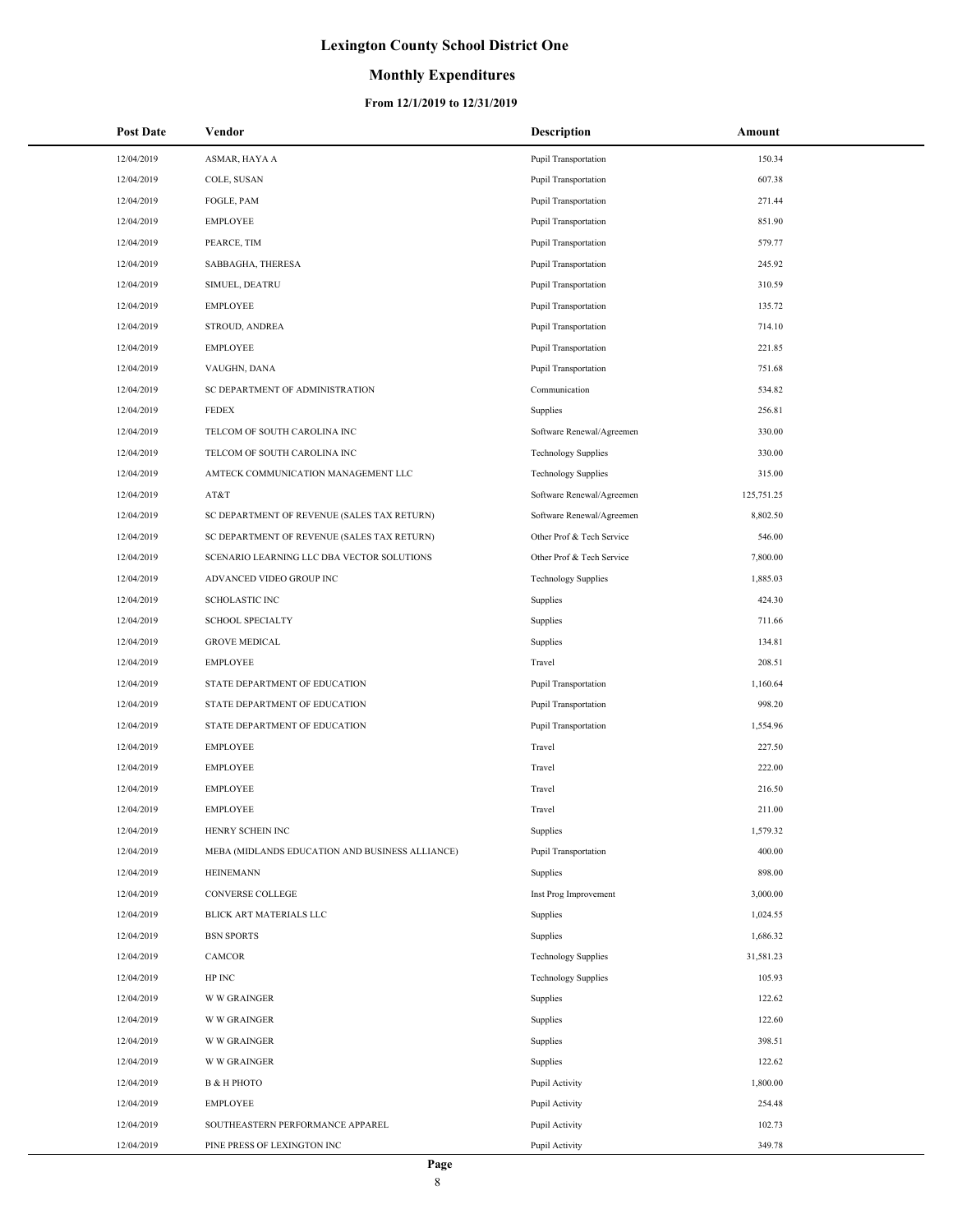## **Monthly Expenditures**

| <b>Post Date</b> | Vendor                                  | <b>Description</b>        | Amount     |
|------------------|-----------------------------------------|---------------------------|------------|
| 12/04/2019       | <b>SCHOOL SPECIALTY</b>                 | Pupil Activity            | 117.30     |
| 12/04/2019       | <b>SCHOOL HEALTH CORP</b>               | Pupil Activity            | 345.72     |
| 12/04/2019       | COLUMBIA METRO BOWL                     | Pupil Activity            | 250.00     |
| 12/04/2019       | SC ATHLETIC COACHES ASSOCIATION         | Pupil Activity            | 325.00     |
| 12/04/2019       | BEATY, ROY                              | Pupil Activity            | 218.20     |
| 12/04/2019       | BROWN, THOMAS L                         | Pupil Activity            | 338.10     |
| 12/04/2019       | COBBS, MILTON                           | Pupil Activity            | 106.40     |
| 12/04/2019       | COMBS, OBIE                             | Pupil Activity            | 225.41     |
| 12/04/2019       | FLEMING, TONY                           | Pupil Activity            | 103.70     |
| 12/04/2019       | JACKSON, MICHAEL A                      | Pupil Activity            | 109.10     |
| 12/04/2019       | RITTER, KEITH                           | Pupil Activity            | 112.70     |
| 12/04/2019       | HIRES, CHRYSSANDRA                      | Pupil Activity            | 115.40     |
| 12/04/2019       | LIPSCOMB, JAMES E                       | Pupil Activity            | 104.60     |
| 12/04/2019       | JEFFCOAT, RICHIE A                      | Pupil Activity            | 112.70     |
| 12/04/2019       | POPE, ANDREW                            | Pupil Activity            | 103.70     |
| 12/04/2019       | HIRES, CHRYSSANDRA                      | Pupil Activity            | 101.00     |
| 12/04/2019       | MARTIN, CHARLENA T                      | Pupil Activity            | 103.70     |
| 12/04/2019       | <b>IRMO HIGH SCHOOL</b>                 | Pupil Activity            | 225.00     |
| 12/04/2019       | LUGOFF ELGIN HIGH SCHOOL                | Pupil Activity            | 250.00     |
| 12/04/2019       | <b>LIGHTHOUSE FOR LIFE</b>              | Pupil Activity            | 502.00     |
| 12/04/2019       | T AND T SPORTS                          | Pupil Activity            | 1,165.44   |
| 12/04/2019       | T AND T SPORTS                          | Pupil Activity            | 3,643.83   |
| 12/04/2019       | <b>BSN SPORTS</b>                       | Pupil Activity            | 1,033.62   |
| 12/04/2019       | <b>BSN SPORTS</b>                       | Pupil Activity            | 1,155.60   |
| 12/04/2019       | T AND T SPORTS                          | Pupil Activity            | 2,726.37   |
| 12/04/2019       | MODERN TURF INC                         | Pupil Activity            | 1,233.75   |
| 12/04/2019       | TOP LEFT LACROSSE INC                   | Pupil Activity            | 2,118.41   |
| 12/05/2019       | HOUGHTON MIFFLIN HARCOURT PUBLISHING CO | Inst Prog Improvement     | 145,800.00 |
| 12/05/2019       | SOUTHEASTERN PAPER GROUP                | Supplies-Maintenace       | 231.12     |
| 12/05/2019       | GARRETT, LAKEYLA                        | Pupil Transportation      | 200.90     |
| 12/05/2019       | COMPORIUM                               | Communication             | 810.80     |
| 12/06/2019       | <b>BOOKSOURCE</b>                       | Supplies                  | 501.90     |
| 12/06/2019       | <b>SUPER DUPER INC</b>                  | Supplies                  | 224.54     |
| 12/06/2019       | <b>EMPLOYEE</b>                         | Travel                    | 118.32     |
| 12/06/2019       | CAROLINA OFFICE EQUIPMENT               | Supplies                  | 363.80     |
| 12/06/2019       | <b>SCHOOL SPECIALTY</b>                 | Supplies                  | 111.33     |
| 12/06/2019       | FORMS AND SUPPLY INC (FSI)              | Supplies                  | 249.61     |
| 12/06/2019       | FORT POTTERY COMPANY LLC                | Supplies                  | 156.00     |
| 12/06/2019       | PECKNEL MUSIC COMPANY INC               | Repairs and Maintenance   | 170.00     |
| 12/06/2019       | TOTH, TERESE RENEE                      | Other Prof & Tech Service | 2,593.08   |
| 12/06/2019       | MUSIC THEATRE INTERNATIONAL             | Supplies                  | 1,255.00   |
| 12/06/2019       | FORMS AND SUPPLY INC (FSI)              | Supplies                  | 236.56     |
| 12/06/2019       | SOLIANT HEALTH INC                      | Other Prof & Tech Service | 3,425.50   |
| 12/06/2019       | <b>EMPLOYEE</b>                         | Travel                    | 315.48     |
| 12/06/2019       | <b>EMPLOYEE</b>                         | Travel                    | 106.31     |
| 12/06/2019       | FORMS AND SUPPLY INC (FSI)              | Supplies                  | 383.66     |
| 12/06/2019       | <b>GARRETT BOOK COMPANY</b>             | Library Books             | 3,200.00   |
| 12/06/2019       | W T COX SUBSCRIPTIONS                   | Periodicals               | 369.47     |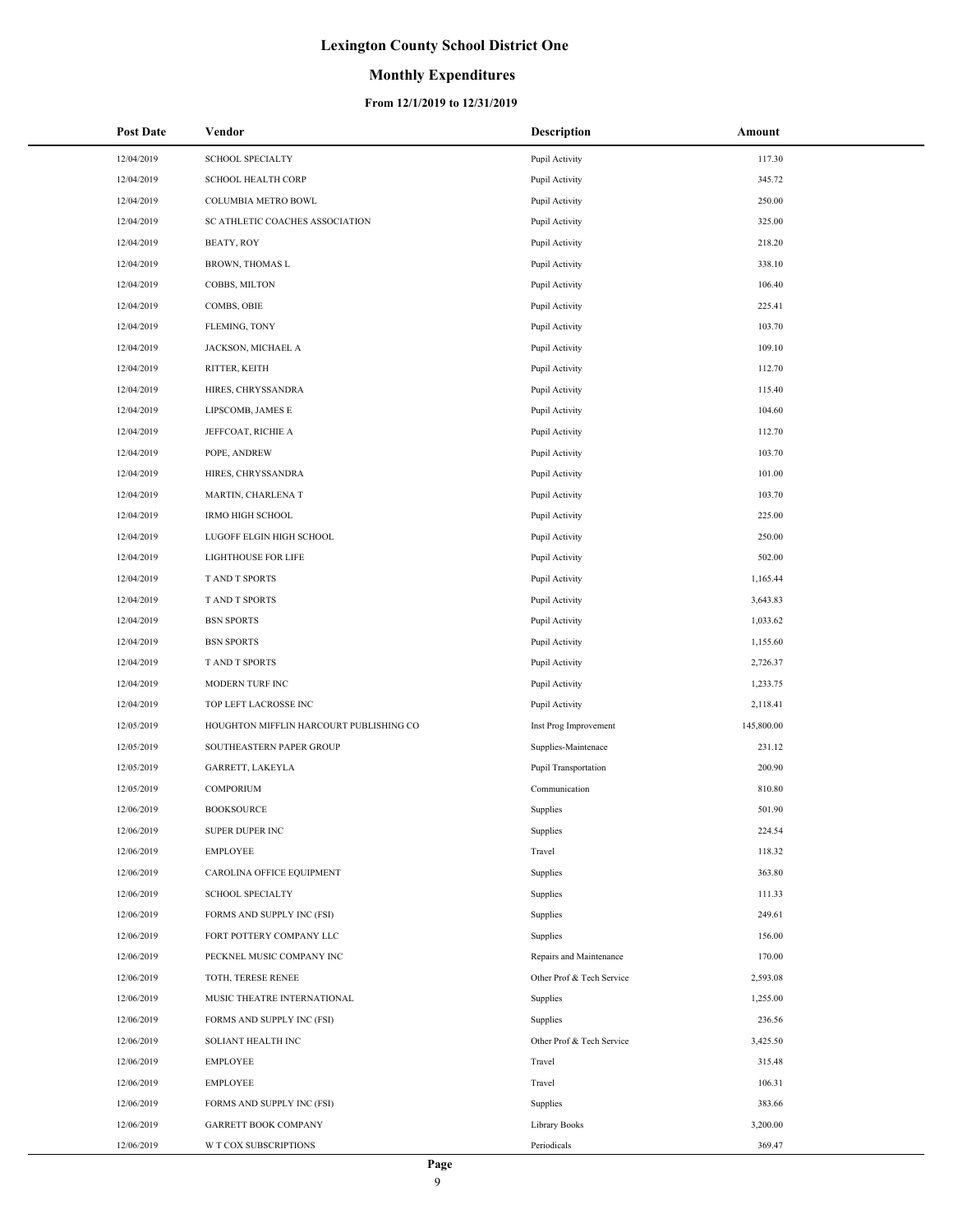## **Monthly Expenditures**

| <b>Post Date</b> | Vendor                                       | <b>Description</b>        | Amount   |
|------------------|----------------------------------------------|---------------------------|----------|
| 12/06/2019       | BISHOP, CATHERINE H                          | Inst Prog Improvement     | 3,000.00 |
| 12/06/2019       | TEACHERS COLLEGE READING AND WRITING PROJECT | Travel                    | 1,600.00 |
| 12/06/2019       | <b>EMPLOYEE</b>                              | Travel-Teacher Staff Dev  | 127.54   |
| 12/06/2019       | <b>EMPLOYEE</b>                              | Travel                    | 195.46   |
| 12/06/2019       | CENTRAL POLY BAG CORPORATION                 | Supplies-Maintenace       | 262.15   |
| 12/06/2019       | JOHNSON CONTROLS FIRE PROTECTION LP          | Repairs and Maintenance   | 102.72   |
| 12/06/2019       | CENTRAL POLY BAG CORPORATION                 | Supplies-Maintenace       | 1,524.75 |
| 12/06/2019       | COOK & BOARDMAN LLC                          | Supplies-Maintenace       | 460.10   |
| 12/06/2019       | DADE PAPER AND BAG LLC DBA IMPERIAL DADE     | Supplies-Maintenace       | 226.75   |
| 12/06/2019       | <b>GRAYBAR ELECTRIC CO INC</b>               | Supplies-Maintenace       | 1,773.53 |
| 12/06/2019       | KNOX CO                                      | Supplies-Maintenace       | 426.93   |
| 12/06/2019       | COOK & BOARDMAN LLC                          | Supplies-Maintenace       | 460.10   |
| 12/06/2019       | <b>GRAYBAR ELECTRIC CO INC</b>               | Supplies-Maintenace       | 549.98   |
| 12/06/2019       | ACE GLASS CO INC                             | Repairs and Maintenance   | 125.00   |
| 12/06/2019       | CAMCOR                                       | Supplies-Maintenace       | 747.93   |
| 12/06/2019       | KNOX CO                                      | Supplies-Maintenace       | 426.92   |
| 12/06/2019       | CENTRAL POLY BAG CORPORATION                 | Supplies-Maintenace       | 262.15   |
| 12/06/2019       | <b>GRAYBAR ELECTRIC CO INC</b>               | Supplies-Maintenace       | 385.20   |
| 12/06/2019       | <b>GRAYBAR ELECTRIC CO INC</b>               | Supplies-Maintenace       | 187.25   |
| 12/06/2019       | NUIDEA SCHOOL SUPPLY CO                      | Supplies-Maintenace       | 4,453.69 |
| 12/06/2019       | <b>GRAYBAR ELECTRIC CO INC</b>               | Supplies-Maintenace       | 782.70   |
| 12/06/2019       | KNOX CO                                      | Supplies-Maintenace       | 426.93   |
| 12/06/2019       | COOK & BOARDMAN LLC                          | Supplies-Maintenace       | 128.40   |
| 12/06/2019       | PALMETTO PROPANE                             | Energy                    | 434.63   |
| 12/06/2019       | KNOX CO                                      | Supplies-Maintenace       | 426.93   |
| 12/06/2019       | COOK & BOARDMAN LLC                          | Supplies-Maintenace       | 802.50   |
| 12/06/2019       | EA SERVICES LLC                              | Supplies-Maintenace       | 577.80   |
| 12/06/2019       | <b>GRAYBAR ELECTRIC CO INC</b>               | Supplies-Maintenace       | 187.25   |
| 12/06/2019       | <b>GRAYBAR ELECTRIC CO INC</b>               | Supplies-Maintenace       | 1,155.60 |
| 12/06/2019       | <b>GRAYBAR ELECTRIC CO INC</b>               | Supplies-Maintenace       | 214.00   |
| 12/06/2019       | SPARROW AND KENNEDY TRACTOR CO INC           | Supplies-Maintenace       | 299.56   |
| 12/06/2019       | KNOX CO                                      | Supplies-Maintenace       | 426.93   |
| 12/06/2019       | JENKINS HANCOCK AND SIDES                    | Other Prof & Tech Service | 2,500.00 |
| 12/06/2019       | COOK & BOARDMAN LLC                          | Supplies-Maintenace       | 230.05   |
| 12/06/2019       | ACE GLASS CO INC                             | Repairs and Maintenance   | 338.93   |
| 12/06/2019       | ACE GLASS CO INC                             | Repairs and Maintenance   | 381.80   |
| 12/06/2019       | ACE GLASS CO INC                             | Repairs and Maintenance   | 602.32   |
| 12/06/2019       | <b>GRAYBAR ELECTRIC CO INC</b>               | Supplies-Maintenace       | 1,438.08 |
| 12/06/2019       | JENKINS HANCOCK AND SIDES                    | Other Prof & Tech Service | 1,000.00 |
| 12/06/2019       | STATE DEPARTMENT OF EDUCATION                | Pupil Transportation      | 2,163.49 |
| 12/06/2019       | <b>SIGN A RAMA</b>                           | Printing and Binding      | 1,030.45 |
| 12/06/2019       | <b>EMPLOYEE</b>                              | Travel                    | 157.18   |
| 12/06/2019       | <b>EMPLOYEE</b>                              | Travel                    | 127.19   |
| 12/06/2019       | PITNEY BOWES (RENTMAINTSUPPLIES)             | Software Renewal/Agreemen | 165.25   |
| 12/06/2019       | <b>SCHOOL SPECIALTY</b>                      | Supplies                  | 381.13   |
| 12/06/2019       | THE READING WAREHOUSE INC                    | Supplies                  | 8,635.74 |
| 12/06/2019       | BISHOP, CATHERINE H                          | Inst Prog Improvement     | 2,999.40 |
| 12/06/2019       | <b>EMPLOYEE</b>                              | Travel                    | 279.56   |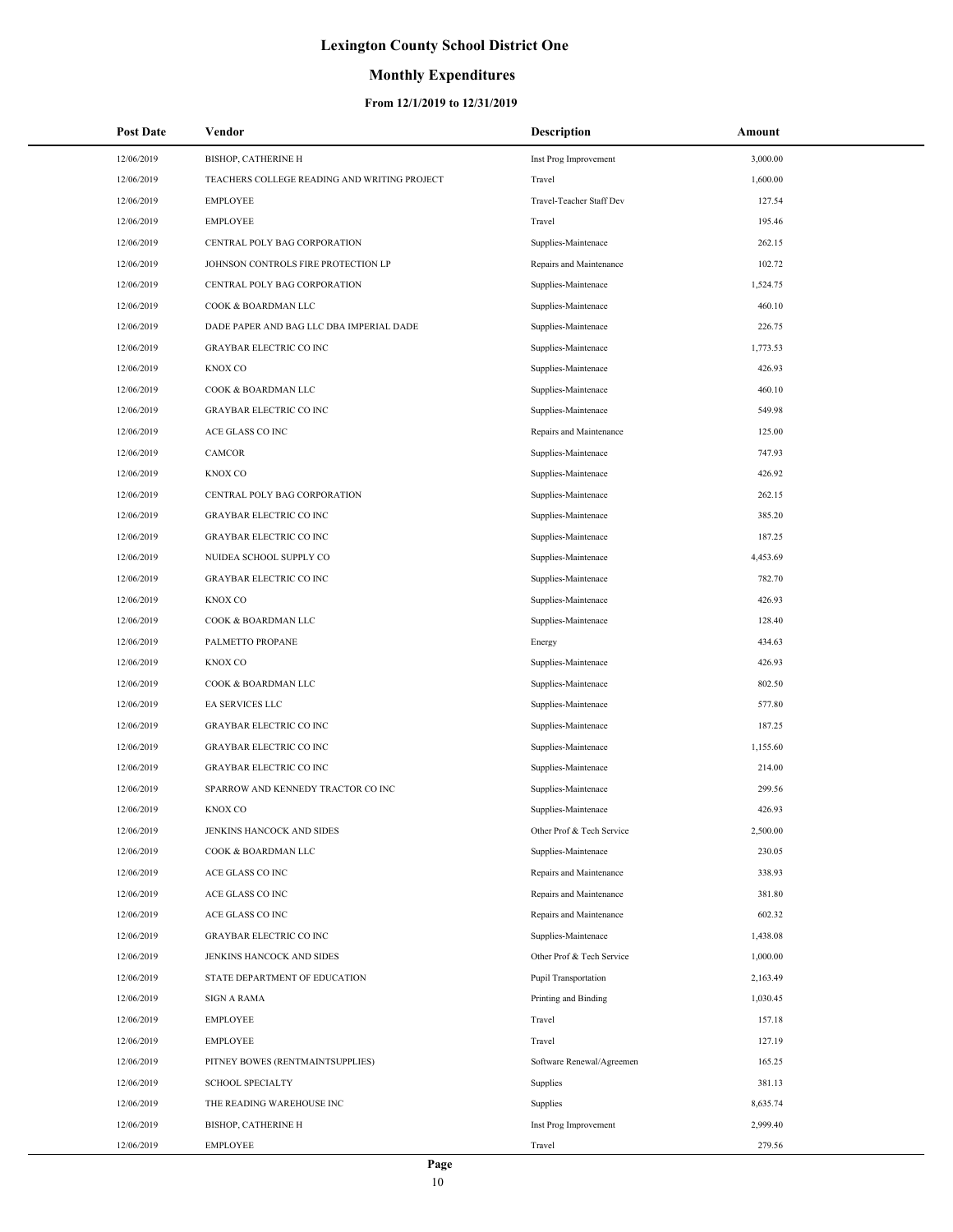## **Monthly Expenditures**

#### **From 12/1/2019 to 12/31/2019**

| <b>Post Date</b> | Vendor                                         | <b>Description</b>             | Amount       |
|------------------|------------------------------------------------|--------------------------------|--------------|
| 12/06/2019       | <b>EMPLOYEE</b>                                | Travel                         | 105.00       |
| 12/06/2019       | <b>EMPLOYEE</b>                                | Travel                         | 244.20       |
| 12/06/2019       | <b>EMPLOYEE</b>                                | Travel                         | 154.59       |
| 12/06/2019       | <b>EMPLOYEE</b>                                | Travel                         | 312.33       |
| 12/06/2019       | TEACHERS COLLEGE READING AND WRITING PROJECT   | Travel                         | 1,300.00     |
| 12/06/2019       | <b>EMPLOYEE</b>                                | Travel                         | 379.42       |
| 12/06/2019       | <b>EMPLOYEE</b>                                | Travel                         | 191.50       |
| 12/06/2019       | <b>EMPLOYEE</b>                                | Travel                         | 191.50       |
| 12/06/2019       | <b>BISHOP, CATHERINE H</b>                     | Inst Prog Improvement          | 4,009.50     |
| 12/06/2019       | SNAP ON INDUSTRIAL A DIV OF IDSC HOLDINGS LLC  | Supplies                       | 764.95       |
| 12/06/2019       | UNIVERISTY OF FLORIDA                          | Other Prof & Tech Service      | 2,850.00     |
| 12/06/2019       | PERFORMANCE HEALTH SUPPLY INC DBA MEDCO SUPPLY | Supplies                       | 1,432.47     |
| 12/06/2019       | <b>EMPLOYEE</b>                                | Travel                         | 149.00       |
| 12/06/2019       | <b>SCHOLASTIC INC</b>                          | Supplies                       | 890.82       |
| 12/06/2019       | DODGE LEARNING RESOURCES                       | Supplies                       | 3,696.21     |
| 12/06/2019       | INTERSTATE TRANSPORTATION EQUIPMENT INC        | Vehicles                       | 279,240.00   |
| 12/06/2019       | <b>BARRS RECREATION LLC</b>                    | Equipment - Nonexpendable      | 164,343.49   |
| 12/06/2019       | DELL COMPUTERS                                 | <b>Technology Supplies</b>     | 1,979.52     |
| 12/06/2019       | JENKINS HANCOCK AND SIDES                      | Building                       | 804.00       |
| 12/06/2019       | NUIDEA SCHOOL SUPPLY CO                        | Supplies                       | 136,455.51   |
| 12/06/2019       | JENKINS HANCOCK AND SIDES                      | Building                       | 21,561.34    |
| 12/06/2019       | M B KAHN CONSTRUCTION CO INC                   | Building                       | 3,912.50     |
| 12/06/2019       | JENKINS HANCOCK AND SIDES                      | Building                       | 11,219.04    |
| 12/06/2019       | JENKINS HANCOCK AND SIDES                      | Building                       | 10,648.30    |
| 12/06/2019       | MCMILLAN PAZDAN SMITH ARCHITECTURE             | Building                       | 9,746.25     |
| 12/06/2019       | MCMILLAN PAZDAN SMITH ARCHITECTURE             | Building                       | 21,037.50    |
| 12/06/2019       | MCMILLAN PAZDAN SMITH ARCHITECTURE             | Building                       | 195,562.50   |
| 12/06/2019       | BUNNELL LAMMONS ENGINEERING INC                | Building                       | 327.50       |
| 12/06/2019       | CC AND I SERVICES LLC                          | Building                       | 22,011.75    |
| 12/06/2019       | M B KAHN CONSTRUCTION CO INC                   | Building                       | 2,104,513.34 |
| 12/06/2019       | <b>W W GRAINGER</b>                            | Supplies                       | 450.47       |
| 12/06/2019       | <b>W W GRAINGER</b>                            | Supplies                       | 551.59       |
| 12/06/2019       | OAK GROVE ELEMENTARY SCHOOL                    | Pupil Act-Fee/Collection Refnd | 100.80       |
| 12/06/2019       | <b>SCHOOL SPECIALTY</b>                        | Pupil Activity                 | 187.71       |
| 12/06/2019       | CENGAGE LEARNING                               | Pupil Activity                 | 570.00       |
| 12/06/2019       | GILBERT MIDDLE SCHOOL                          | Pupil Activity                 | 107.00       |
| 12/06/2019       | RIDDELL / ALL AMERICAN                         | Pupil Activity                 | 1,411.20     |
| 12/06/2019       | <b>HUDL</b>                                    | Pupil Activity                 | 963.00       |
| 12/06/2019       | NORTH CENTRAL HIGH SCHOOL                      | Pupil Activity                 | 250.00       |
| 12/06/2019       | <b>SCHOOL SPECIALTY</b>                        | Pupil Activity                 | 158.58       |
| 12/06/2019       | <b>BSN SPORTS</b>                              | Pupil Activity                 | 2,273.75     |
| 12/06/2019       | SC DEPARTMENT OF REVENUE (SALES TAX RETURN)    | Pupil Activity                 | 106.79       |
| 12/06/2019       | WALKER ENTERPRISES INC DBA TUXEDO WHOLESALER   | Pupil Activity                 | 1,680.55     |
| 12/09/2019       | SC ASSOCIATION SCHOOL LIBRARIANS               | Travel                         | 2,695.00     |
| 12/09/2019       | EL EDUCATION INC                               | Inst Prog Improvement          | 21,649.89    |
| 12/09/2019       | EL EDUCATION INC                               | Supplies                       | 1,250.11     |
| 12/09/2019       | <b>SC HOSA</b>                                 | Travel                         | 170.00       |
| 12/09/2019       | PINE PRESS OF LEXINGTON INC                    | Printing and Binding           | 248.86       |

 $\overline{\phantom{a}}$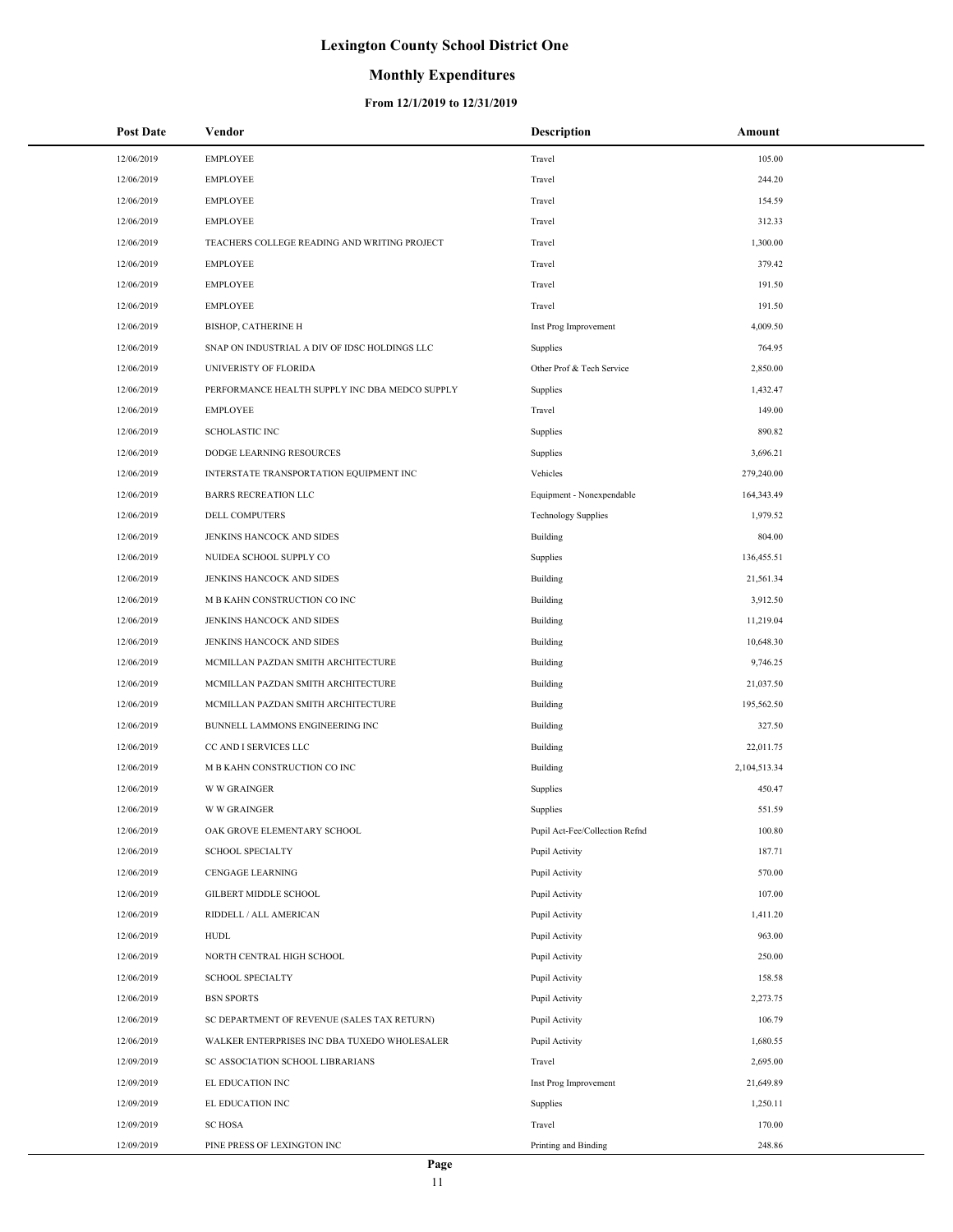## **Monthly Expenditures**

| <b>Post Date</b> | Vendor                                     | <b>Description</b>         | Amount    |
|------------------|--------------------------------------------|----------------------------|-----------|
| 12/09/2019       | OCCUPATIONAL HEALTH                        | Supplies                   | 567.00    |
| 12/09/2019       | EBSCO                                      | Periodicals                | 586.80    |
| 12/09/2019       | HARMONY EDUCATION CENTER NSRF              | Inst Prog Improvement      | 8,500.00  |
| 12/09/2019       | COMPASS GROUP DBA CANTEEN REFRESHMENT SERV | Supplies-Maintenace        | 1,300.82  |
| 12/09/2019       | MANSFIELD OIL CO OF GAINESVILLE INC        | Supplies-Maintenace        | 5,563.55  |
| 12/09/2019       | JOHNSON CONTROLS FIRE PROTECTION LP        | Repairs and Maintenance    | 174.00    |
| 12/09/2019       | JOHNSON CONTROLS FIRE PROTECTION LP        | Repairs and Maintenance    | 174.00    |
| 12/09/2019       | SPARROW AND KENNEDY TRACTOR CO INC         | Supplies-Maintenace        | 235.91    |
| 12/09/2019       | JOHNSON CONTROLS FIRE PROTECTION LP        | Repairs and Maintenance    | 174.00    |
| 12/09/2019       | JOHNSON CONTROLS FIRE PROTECTION LP        | Repairs and Maintenance    | 550.00    |
| 12/09/2019       | JOHNSON CONTROLS FIRE PROTECTION LP        | Repairs and Maintenance    | 750.00    |
| 12/09/2019       | JOHNSON CONTROLS FIRE PROTECTION LP        | Repairs and Maintenance    | 221.00    |
| 12/09/2019       | JOHNSON CONTROLS FIRE PROTECTION LP        | Repairs and Maintenance    | 550.00    |
| 12/09/2019       | JOHNSON CONTROLS FIRE PROTECTION LP        | Repairs and Maintenance    | 950.00    |
| 12/09/2019       | JOHNSON CONTROLS FIRE PROTECTION LP        | Repairs and Maintenance    | 999.00    |
| 12/09/2019       | SOUTHEASTERN PAPER GROUP                   | Supplies-Maintenace        | 1,001.52  |
| 12/09/2019       | JOHNSON CONTROLS FIRE PROTECTION LP        | Repairs and Maintenance    | 249.00    |
| 12/09/2019       | JOHNSON CONTROLS FIRE PROTECTION LP        | Repairs and Maintenance    | 500.00    |
| 12/09/2019       | JOHNSON CONTROLS FIRE PROTECTION LP        | Repairs and Maintenance    | 500.00    |
| 12/09/2019       | A Z LAWN MOWER PARTS                       | Supplies-Maintenace        | 308.12    |
| 12/09/2019       | JOHNSON CONTROLS FIRE PROTECTION LP        | Repairs and Maintenance    | 500.00    |
| 12/09/2019       | JOHNSON CONTROLS FIRE PROTECTION LP        | Repairs and Maintenance    | 2,000.00  |
| 12/09/2019       | TRITEK FIRE AND SECURITY LLC               | Repairs and Maintenance    | 210.00    |
| 12/09/2019       | SOUTHEASTERN PAPER GROUP                   | Supplies-Maintenace        | 381.19    |
| 12/09/2019       | MIDLANDS EXAMS AND DRUG SCREENING          | Other Prof & Tech Service  | 700.00    |
| 12/09/2019       | <b>COMPORIUM</b>                           | Communication              | 12,783.89 |
| 12/09/2019       | <b>COMPORIUM</b>                           | Communication              | 10,934.54 |
| 12/09/2019       | <b>COMPORIUM</b>                           | Communication              | 3,502.22  |
| 12/09/2019       | <b>COMPORIUM</b>                           | Communication              | 6,834.16  |
| 12/09/2019       | <b>DELL COMPUTERS</b>                      | <b>Technology Supplies</b> | 135.93    |
| 12/09/2019       | <b>COMPORIUM</b>                           | Communication              | 3,785.05  |
| 12/09/2019       | <b>COMPORIUM</b>                           | Communication              | 5,242.04  |
| 12/09/2019       | <b>COMPORIUM</b>                           | Communication              | 3,992.78  |
| 12/09/2019       | <b>COMPORIUM</b>                           | Communication              | 2,286.96  |
| 12/09/2019       | <b>COMPORIUM</b>                           | Communication              | 4,850.53  |
| 12/09/2019       | <b>COMPORIUM</b>                           | Communication              | 3,669.86  |
| 12/09/2019       | COMPORIUM                                  | Communication              | 3,657.97  |
| 12/09/2019       | COMPORIUM                                  | Communication              | 4,128.12  |
| 12/09/2019       | <b>COMPORIUM</b>                           | Communication              | 4,129.22  |
| 12/09/2019       | COMPORIUM                                  | Communication              | 4,058.30  |
| 12/09/2019       | <b>COMPORIUM</b>                           | Communication              | 5,558.01  |
| 12/09/2019       | <b>COMPORIUM</b>                           | Communication              | 9,626.57  |
| 12/09/2019       | COMPORIUM                                  | Communication              | 4,433.16  |
| 12/09/2019       | COMPORIUM                                  | Communication              | 4,431.10  |
| 12/09/2019       | COMPORIUM                                  | Communication              | 4,288.00  |
| 12/09/2019       | COMPORIUM                                  | Communication              | 4,399.78  |
| 12/09/2019       | <b>COMPORIUM</b>                           | Communication              | 4,599.53  |
| 12/09/2019       | <b>COMPORIUM</b>                           | Communication              | 5,414.12  |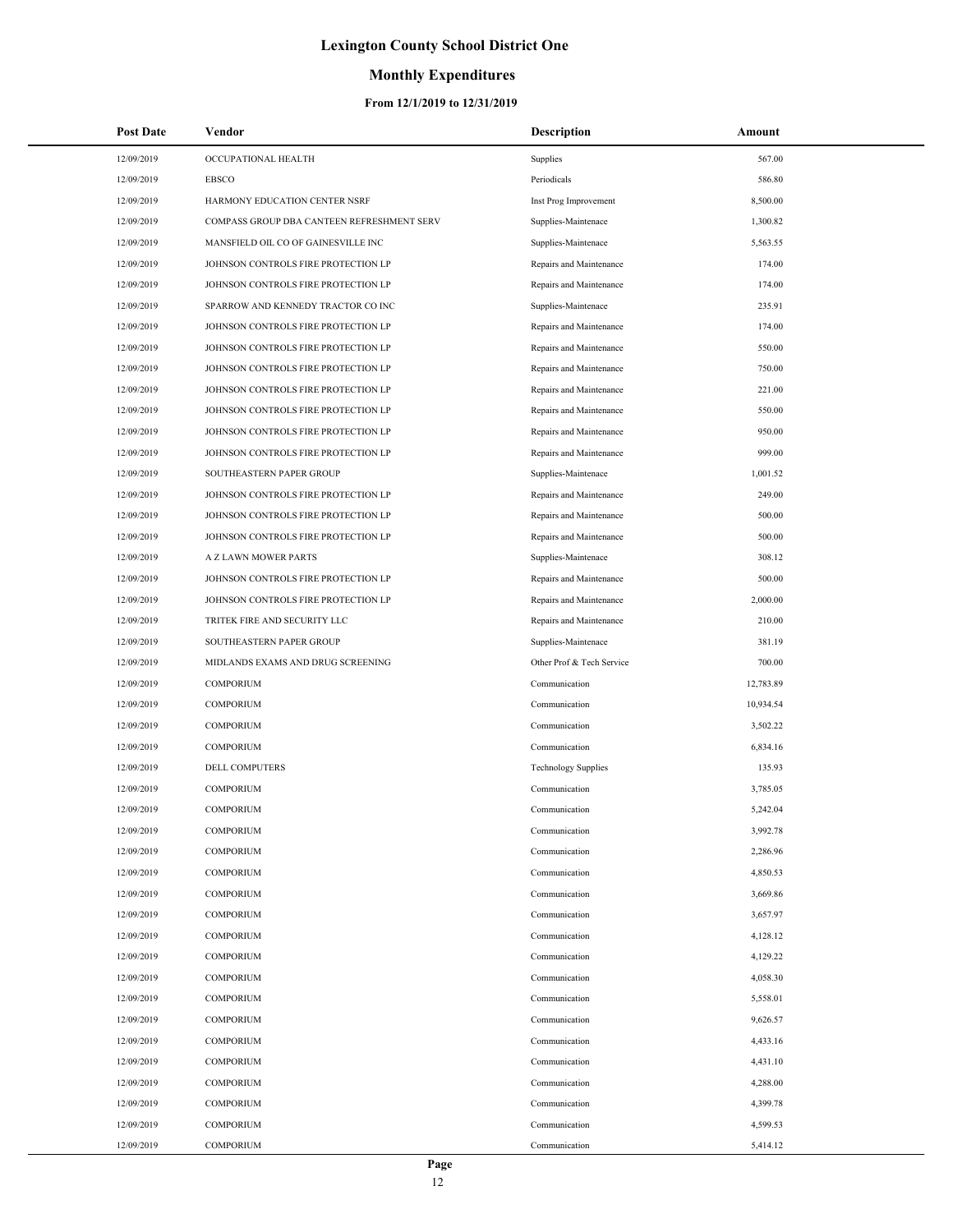## **Monthly Expenditures**

| Post Date  | Vendor                           | <b>Description</b>            | Amount     |
|------------|----------------------------------|-------------------------------|------------|
| 12/09/2019 | <b>COMPORIUM</b>                 | Communication                 | 4,422.13   |
| 12/09/2019 | <b>COMPORIUM</b>                 | Communication                 | 4,602.04   |
| 12/09/2019 | <b>COMPORIUM</b>                 | Communication                 | 4,268.28   |
| 12/09/2019 | <b>COMPORIUM</b>                 | Communication                 | 3,446.68   |
| 12/09/2019 | <b>COMPORIUM</b>                 | Communication                 | 3,396.58   |
| 12/09/2019 | <b>COMPORIUM</b>                 | Communication                 | 3,936.93   |
| 12/09/2019 | <b>COMPORIUM</b>                 | Communication                 | 4,526.19   |
| 12/09/2019 | <b>COMPORIUM</b>                 | Communication                 | 4,998.00   |
| 12/09/2019 | <b>COMPORIUM</b>                 | Communication                 | 12,668.92  |
| 12/09/2019 | <b>COMPORIUM</b>                 | Communication                 | 10,991.57  |
| 12/09/2019 | CRISIS PREVENTION INSTITUTE      | Dues and Fees                 | 150.00     |
| 12/09/2019 | ELLISON, NIKOLAI                 | Other Prof & Tech Service     | 550.00     |
| 12/09/2019 | H G REYNOLDS COMPANY INC         | Building                      | 226,656.48 |
| 12/09/2019 | <b>US FOODS</b>                  | Supplies                      | 535.52     |
| 12/09/2019 | <b>US FOODS</b>                  | Food                          | 9,238.09   |
| 12/09/2019 | EARTHGRAINS BAKING COMPANIES INC | Bread                         | 130.00     |
| 12/09/2019 | BORDEN DAIRY CO OF SC LLC        | Milk                          | 299.78     |
| 12/09/2019 | <b>US FOODS</b>                  | Supplies                      | 891.87     |
| 12/09/2019 | <b>US FOODS</b>                  | Food                          | 5,438.76   |
| 12/09/2019 | EARTHGRAINS BAKING COMPANIES INC | Bread                         | 116.90     |
| 12/09/2019 | BORDEN DAIRY CO OF SC LLC        | Milk                          | 902.04     |
| 12/09/2019 | SENN BROTHERS INC                | Produce                       | 121.80     |
| 12/09/2019 | <b>US FOODS</b>                  | Supplies                      | 390.04     |
| 12/09/2019 | <b>US FOODS</b>                  | Food                          | 4,965.80   |
| 12/09/2019 | BORDEN DAIRY CO OF SC LLC        | Milk                          | 345.93     |
| 12/09/2019 | <b>US FOODS</b>                  | Supplies                      | 270.48     |
| 12/09/2019 | <b>US FOODS</b>                  | Food                          | 3,269.08   |
| 12/09/2019 | BORDEN DAIRY CO OF SC LLC        | Milk                          | 1,238.88   |
| 12/09/2019 | SENN BROTHERS INC                | Produce                       | 134.85     |
| 12/09/2019 | <b>US FOODS</b>                  | Supplies                      | 624.23     |
| 12/09/2019 | <b>US FOODS</b>                  | Food                          | 6,864.02   |
| 12/09/2019 | <b>BORDEN DAIRY CO OF SC LLC</b> | Milk                          | 803.47     |
| 12/09/2019 | SENN BROTHERS INC                | Produce                       | 124.90     |
| 12/09/2019 | <b>US FOODS</b>                  | Supplies                      | 745.03     |
| 12/09/2019 | <b>US FOODS</b>                  | Food                          | 4,686.84   |
| 12/09/2019 | BORDEN DAIRY CO OF SC LLC        | Milk                          | 941.45     |
| 12/09/2019 | SENN BROTHERS INC                | Produce                       | 126.00     |
| 12/09/2019 | <b>US FOODS</b>                  | Supplies                      | 224.67     |
| 12/09/2019 | <b>US FOODS</b>                  | Food                          | 2,295.98   |
| 12/09/2019 | <b>US FOODS</b>                  | Supplies                      | 340.57     |
| 12/09/2019 | <b>US FOODS</b>                  | Food                          | 1,565.70   |
| 12/09/2019 | SENN BROTHERS INC                | Produce                       | 186.80     |
| 12/09/2019 | <b>US FOODS</b>                  | Commodity Distribution Charge | $-25.20$   |
| 12/09/2019 | <b>US FOODS</b>                  | Supplies                      | 769.04     |
| 12/09/2019 | <b>US FOODS</b>                  | Food                          | 6,947.80   |
| 12/09/2019 | BORDEN DAIRY CO OF SC LLC        | Milk                          | 1,067.23   |
| 12/09/2019 | <b>US FOODS</b>                  | Supplies                      | 447.52     |
| 12/09/2019 | <b>US FOODS</b>                  | Food                          | 5,029.29   |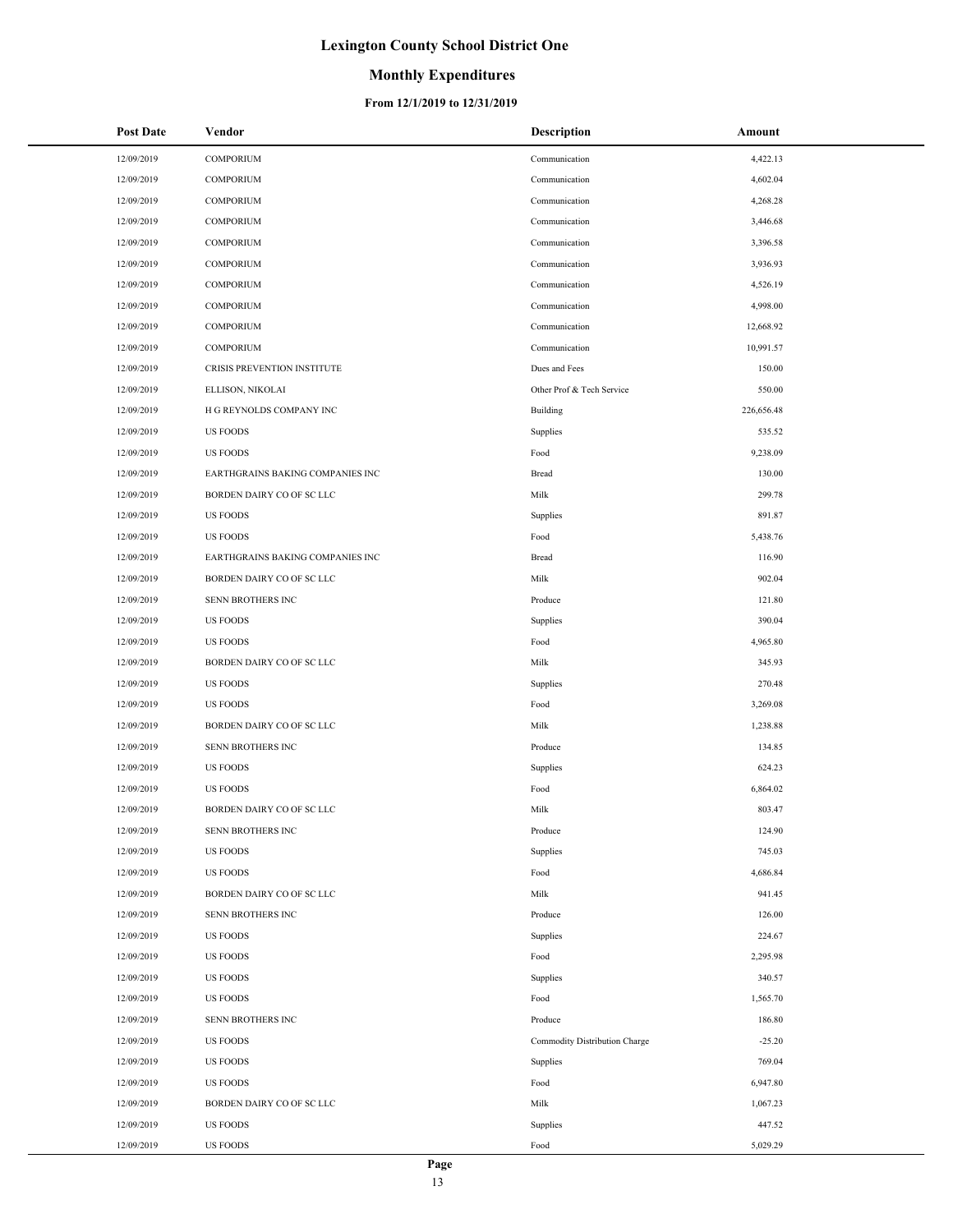## **Monthly Expenditures**

| <b>Post Date</b> | Vendor                           | <b>Description</b> | Amount    |
|------------------|----------------------------------|--------------------|-----------|
| 12/09/2019       | BORDEN DAIRY CO OF SC LLC        | Milk               | 1,238.34  |
| 12/09/2019       | SENN BROTHERS INC                | Produce            | 103.95    |
| 12/09/2019       | <b>US FOODS</b>                  | Supplies           | 663.98    |
| 12/09/2019       | <b>US FOODS</b>                  | Food               | 10,880.29 |
| 12/09/2019       | BORDEN DAIRY CO OF SC LLC        | Milk               | 1,241.24  |
| 12/09/2019       | SENN BROTHERS INC                | Produce            | 291.80    |
| 12/09/2019       | <b>US FOODS</b>                  | Supplies           | 764.39    |
| 12/09/2019       | <b>US FOODS</b>                  | Food               | 3,934.46  |
| 12/09/2019       | BORDEN DAIRY CO OF SC LLC        | Milk               | 881.43    |
| 12/09/2019       | SENN BROTHERS INC                | Produce            | 180.65    |
| 12/09/2019       | <b>US FOODS</b>                  | Supplies           | 790.90    |
| 12/09/2019       | <b>US FOODS</b>                  | Food               | 6,894.83  |
| 12/09/2019       | EARTHGRAINS BAKING COMPANIES INC | Bread              | 110.16    |
| 12/09/2019       | BORDEN DAIRY CO OF SC LLC        | Milk               | 1,292.43  |
| 12/09/2019       | <b>US FOODS</b>                  | Supplies           | 866.21    |
| 12/09/2019       | <b>US FOODS</b>                  | Food               | 16,215.19 |
| 12/09/2019       | EARTHGRAINS BAKING COMPANIES INC | Bread              | 476.25    |
| 12/09/2019       | BORDEN DAIRY CO OF SC LLC        | Milk               | 1,744.91  |
| 12/09/2019       | SENN BROTHERS INC                | Produce            | 461.90    |
| 12/09/2019       | US FOODS                         | Supplies           | 394.00    |
| 12/09/2019       | <b>US FOODS</b>                  | Food               | 2,354.61  |
| 12/09/2019       | BORDEN DAIRY CO OF SC LLC        | Milk               | 713.88    |
| 12/09/2019       | SENN BROTHERS INC                | Produce            | 149.65    |
| 12/09/2019       | US FOODS                         | Supplies           | 488.68    |
| 12/09/2019       | <b>W W GRAINGER</b>              | Supplies           | 127.73    |
| 12/09/2019       | US FOODS                         | Food               | 3,361.08  |
| 12/09/2019       | BORDEN DAIRY CO OF SC LLC        | Milk               | 577.20    |
| 12/09/2019       | <b>US FOODS</b>                  | Supplies           | 985.22    |
| 12/09/2019       | <b>US FOODS</b>                  | Food               | 3,917.19  |
| 12/09/2019       | BORDEN DAIRY CO OF SC LLC        | Milk               | 665.64    |
| 12/09/2019       | SENN BROTHERS INC                | Produce            | 162.75    |
| 12/09/2019       | <b>US FOODS</b>                  | Supplies           | 478.92    |
| 12/09/2019       | <b>US FOODS</b>                  | Food               | 1,319.95  |
| 12/09/2019       | BORDEN DAIRY CO OF SC LLC        | Milk               | 342.29    |
| 12/09/2019       | US FOODS                         | Supplies           | 405.14    |
| 12/09/2019       | US FOODS                         | Food               | 4,274.54  |
| 12/09/2019       | BORDEN DAIRY CO OF SC LLC        | Milk               | 1,112.27  |
| 12/09/2019       | SENN BROTHERS INC                | Produce            | 208.95    |
| 12/09/2019       | <b>US FOODS</b>                  | Supplies           | 297.92    |
| 12/09/2019       | <b>US FOODS</b>                  | Food               | 1,620.59  |
| 12/09/2019       | BORDEN DAIRY CO OF SC LLC        | Milk               | 149.76    |
| 12/09/2019       | US FOODS                         | Supplies           | 497.14    |
| 12/09/2019       | US FOODS                         | Food               | 1,660.25  |
| 12/09/2019       | BORDEN DAIRY CO OF SC LLC        | Milk               | 603.05    |
| 12/09/2019       | SENN BROTHERS INC                | Produce            | 124.90    |
| 12/09/2019       | US FOODS                         | Supplies           | 402.49    |
| 12/09/2019       | <b>US FOODS</b>                  | Food               | 4,590.33  |
| 12/09/2019       | EARTHGRAINS BAKING COMPANIES INC | Bread              | 135.00    |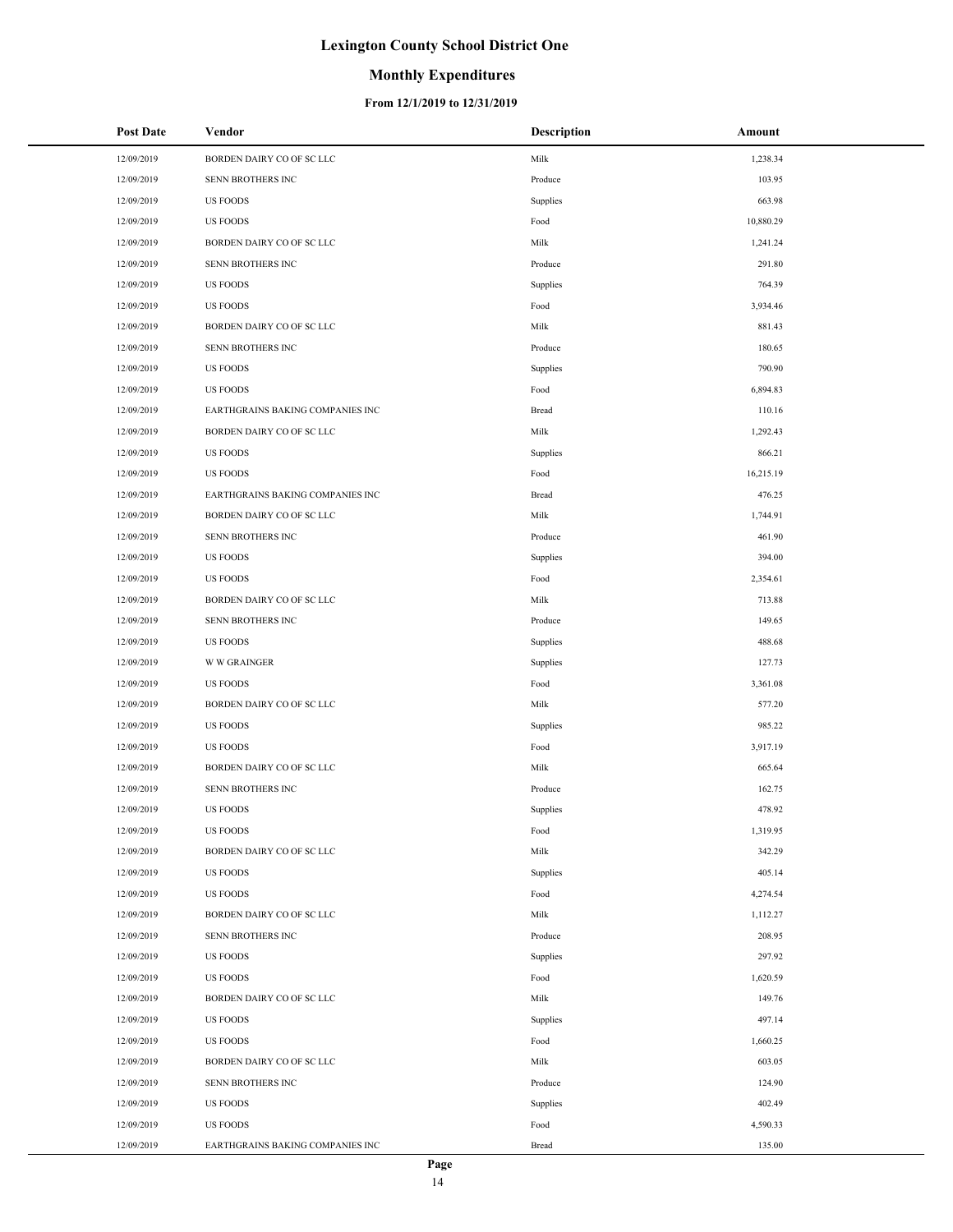## **Monthly Expenditures**

| Post Date  | Vendor                            | <b>Description</b>            | Amount   |
|------------|-----------------------------------|-------------------------------|----------|
| 12/09/2019 | BORDEN DAIRY CO OF SC LLC         | Milk                          | 503.19   |
| 12/09/2019 | SENN BROTHERS INC                 | Produce                       | 211.55   |
| 12/09/2019 | <b>US FOODS</b>                   | Supplies                      | 314.88   |
| 12/09/2019 | <b>US FOODS</b>                   | Food                          | 3,615.37 |
| 12/09/2019 | BORDEN DAIRY CO OF SC LLC         | Milk                          | 903.31   |
| 12/09/2019 | <b>US FOODS</b>                   | Supplies                      | 1,021.27 |
| 12/09/2019 | <b>US FOODS</b>                   | Food                          | 6,794.19 |
| 12/09/2019 | BORDEN DAIRY CO OF SC LLC         | Milk                          | 1,444.70 |
| 12/09/2019 | SENN BROTHERS INC                 | Produce                       | 242.55   |
| 12/09/2019 | <b>US FOODS</b>                   | Supplies                      | 651.99   |
| 12/09/2019 | <b>US FOODS</b>                   | Food                          | 3,453.29 |
| 12/09/2019 | BORDEN DAIRY CO OF SC LLC         | Milk                          | 472.74   |
| 12/09/2019 | SENN BROTHERS INC                 | Produce                       | 103.90   |
| 12/09/2019 | <b>US FOODS</b>                   | Commodity Distribution Charge | $-25.20$ |
| 12/09/2019 | <b>US FOODS</b>                   | Supplies                      | 273.56   |
| 12/09/2019 | <b>US FOODS</b>                   | Food                          | 735.08   |
| 12/09/2019 | BORDEN DAIRY CO OF SC LLC         | Milk                          | 356.83   |
| 12/09/2019 | <b>US FOODS</b>                   | Supplies                      | 938.21   |
| 12/09/2019 | <b>US FOODS</b>                   | Food                          | 5,181.37 |
| 12/09/2019 | BORDEN DAIRY CO OF SC LLC         | Milk                          | 825.90   |
| 12/09/2019 | SENN BROTHERS INC                 | Produce                       | 187.10   |
| 12/09/2019 | <b>US FOODS</b>                   | Supplies                      | 395.01   |
| 12/09/2019 | <b>US FOODS</b>                   | Food                          | 7,228.48 |
| 12/09/2019 | BORDEN DAIRY CO OF SC LLC         | Milk                          | 545.94   |
| 12/09/2019 | <b>US FOODS</b>                   | Supplies                      | 797.38   |
| 12/09/2019 | <b>US FOODS</b>                   | Food                          | 7,856.75 |
| 12/09/2019 | BORDEN DAIRY CO OF SC LLC         | Milk                          | 878.47   |
| 12/09/2019 | <b>US FOODS</b>                   | Supplies                      | 376.50   |
| 12/09/2019 | <b>US FOODS</b>                   | Food                          | 2,704.45 |
| 12/09/2019 | BORDEN DAIRY CO OF SC LLC         | Milk                          | 678.72   |
| 12/09/2019 | <b>US FOODS</b>                   | Supplies                      | 145.73   |
| 12/09/2019 | <b>US FOODS</b>                   | Food                          | 4,217.18 |
| 12/09/2019 | BORDEN DAIRY CO OF SC LLC         | Milk                          | 450.03   |
| 12/09/2019 | SENN BROTHERS INC                 | Produce                       | 117.60   |
| 12/09/2019 | NUIDEA SCHOOL SUPPLY CO           | Pupil Activity                | 168.18   |
| 12/09/2019 | CAMCOR                            | Pupil Activity                | 1,069.98 |
| 12/09/2019 | HARDEN, MARK A                    | Pupil Activity                | 150.00   |
| 12/09/2019 | DILLON HIGH SCHOOL                | Pupil Activity                | 5,313.15 |
| 12/09/2019 | RIDGELAND HARDEEVILLE HIGH SCHOOL | Pupil Activity                | 2,641.40 |
| 12/09/2019 | <b>SC HIGH SCHOOL LEAGUE</b>      | Pupil Activity                | 4,094.50 |
| 12/09/2019 | RIDDELL / ALL AMERICAN            | Pupil Activity                | 1,278.94 |
| 12/09/2019 | <b>HUDL</b>                       | Pupil Activity                | 240.75   |
| 12/09/2019 | <b>GRAY COLLEGIATE ACADEMY</b>    | Pupil Activity                | 250.00   |
| 12/09/2019 | HUDL                              | Pupil Activity                | 240.75   |
| 12/09/2019 | DREHER HIGH SCHOOL                | Pupil Activity                | 225.00   |
| 12/09/2019 | <b>IRMO HIGH SCHOOL</b>           | Pupil Activity                | 225.00   |
| 12/09/2019 | WESTWOOD HIGH SCHOOL              | Pupil Activity                | 200.00   |
| 12/09/2019 | HARDEN, MARK A                    | Pupil Activity                | 150.00   |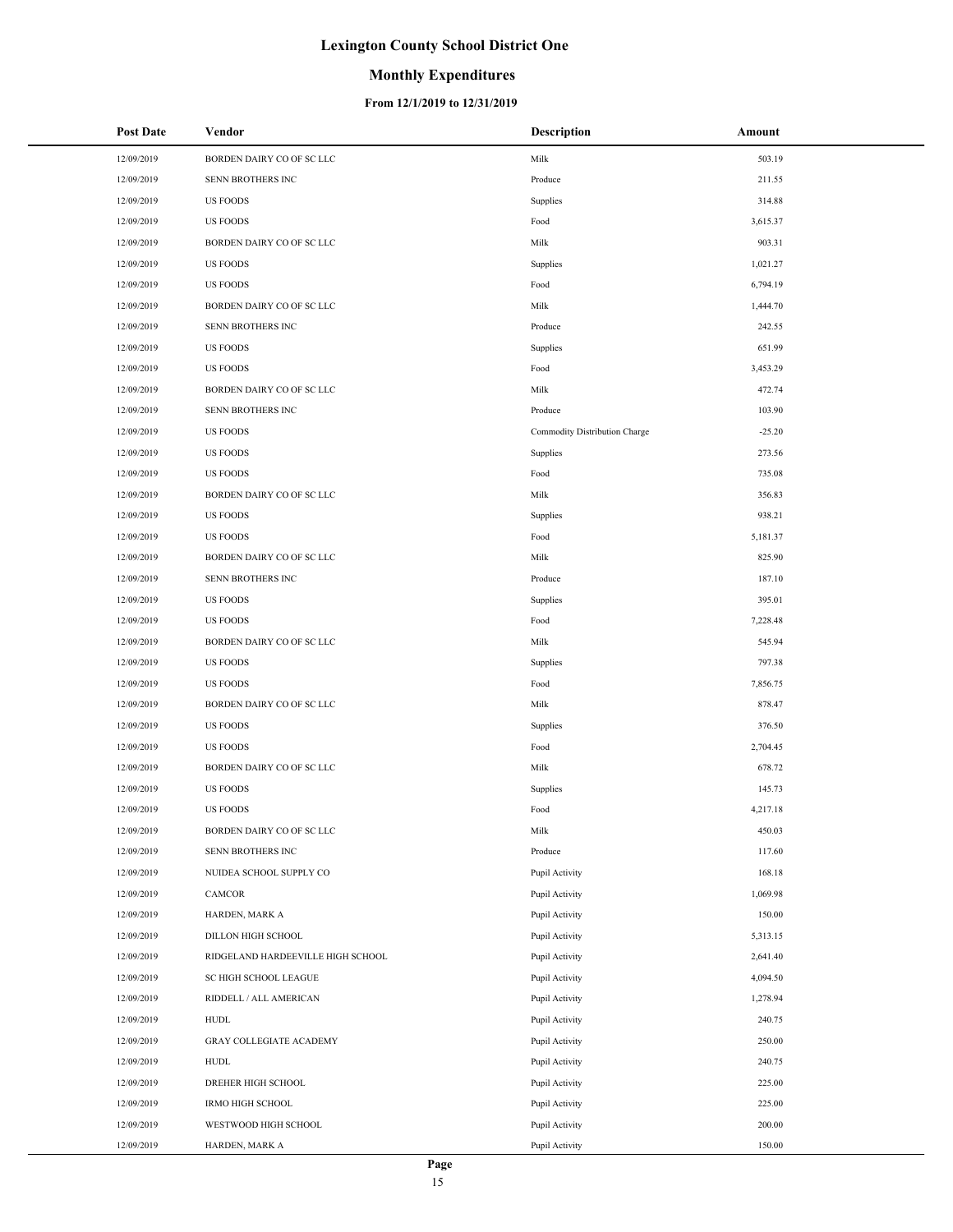## **Monthly Expenditures**

| <b>Post Date</b> | Vendor                                          | <b>Description</b>          | Amount    |
|------------------|-------------------------------------------------|-----------------------------|-----------|
| 12/09/2019       | <b>BSN SPORTS</b>                               | Pupil Activity              | 3,092.30  |
| 12/09/2019       | THE GOODIES FACTORY                             | Pupil Activity              | 934.80    |
| 12/09/2019       | STANDRIDGE, RANDALL                             | Pupil Activity              | 3,550.00  |
| 12/09/2019       | ELROD, JANIE                                    | Pupil Activity              | 355.00    |
| 12/09/2019       | SPUNKY PEACH FUNDRAISING                        | Pupil Activity              | 1,642.65  |
| 12/10/2019       | <b>SCHOOL SPECIALTY</b>                         | Supplies                    | 146.79    |
| 12/10/2019       | <b>SCHOOL SPECIALTY</b>                         | Supplies                    | 174.07    |
| 12/10/2019       | DELL COMPUTERS                                  | <b>Technology Supplies</b>  | 770.41    |
| 12/10/2019       | <b>EMPLOYEE</b>                                 | Travel                      | 375.80    |
| 12/10/2019       | TRIUNE MARKETING CO                             | Supplies                    | 520.56    |
| 12/10/2019       | <b>EMPLOYEE</b>                                 | Travel                      | 379.56    |
| 12/10/2019       | <b>EMPLOYEE</b>                                 | Travel                      | 129.00    |
| 12/10/2019       | ACADEMIC SUPPLIER DBA RASIX COMPUTER CENTER INC | Supplies                    | 702.26    |
| 12/10/2019       | ACADEMIC SUPPLIER DBA RASIX COMPUTER CENTER INC | Supplies                    | 138.56    |
| 12/10/2019       | BLICK ART MATERIALS LLC                         | Supplies                    | 1,471.08  |
| 12/10/2019       | FORMS AND SUPPLY INC (FSI)                      | Supplies                    | 3,850.72  |
| 12/10/2019       | BOOKER T RICE DBA RICE TOURS LLC                | Pupil Transportation        | 1,000.00  |
| 12/10/2019       | SC MUSIC EDUCATORS ASSOCIATION CHORAL DIVISION  | <b>Pupil Transportation</b> | 700.00    |
| 12/10/2019       | <b>EMPLOYEE</b>                                 | Travel                      | 354.76    |
| 12/10/2019       | MUSIC THEATRE INTERNATIONAL                     | Supplies                    | 400.00    |
| 12/10/2019       | PINE PRESS OF LEXINGTON INC                     | Printing and Binding        | 142.51    |
| 12/10/2019       | PINE PRESS OF LEXINGTON INC                     | Supplies                    | 509.90    |
| 12/10/2019       | <b>EMPLOYEE</b>                                 | Travel                      | 315.48    |
| 12/10/2019       | <b>EBSCO</b>                                    | Periodicals                 | 914.47    |
| 12/10/2019       | FOLLETT SCHOOL SOLUTIONS INC                    | Library Books               | 2,861.96  |
| 12/10/2019       | <b>EBSCO</b>                                    | Periodicals                 | 341.71    |
| 12/10/2019       | <b>DELL COMPUTERS</b>                           | <b>Technology Supplies</b>  | 274.99    |
| 12/10/2019       | JUNIOR LIBRARY GUILD                            | Library Books               | 238.70    |
| 12/10/2019       | <b>EMPLOYEE</b>                                 | Travel-Teacher Staff Dev    | 260.46    |
| 12/10/2019       | <b>EMPLOYEE</b>                                 | Travel-Teacher Staff Dev    | 121.80    |
| 12/10/2019       | <b>BURR AND FORMAN LLP</b>                      | Legal Services              | 12,793.30 |
| 12/10/2019       | DUFF FREEMAN LYON LLC                           | Legal Services              | 32,337.82 |
| 12/10/2019       | <b>EMPLOYEE</b>                                 | Travel                      | 131.95    |
| 12/10/2019       | FORMS AND SUPPLY INC (FSI)                      | Supplies                    | 468.23    |
| 12/10/2019       | CULLUM SERVICES INC                             | Repairs and Maintenance     | 742.53    |
| 12/10/2019       | CULLUM SERVICES INC                             | Repairs and Maintenance     | 1,394.98  |
| 12/10/2019       | CULLUM SERVICES INC                             | Repairs and Maintenance     | 1,083.77  |
| 12/10/2019       | DADE PAPER AND BAG LLC DBA IMPERIAL DADE        | Supplies-Maintenace         | 138.80    |
| 12/10/2019       | CULLUM SERVICES INC                             | Repairs and Maintenance     | 496.29    |
| 12/10/2019       | CULLUM SERVICES INC                             | Repairs and Maintenance     | 441.02    |
| 12/10/2019       | CULLUM SERVICES INC                             | Repairs and Maintenance     | 597.66    |
| 12/10/2019       | CULLUM SERVICES INC                             | Repairs and Maintenance     | 4,533.60  |
| 12/10/2019       | CULLUM SERVICES INC                             | Repairs and Maintenance     | 1,325.59  |
| 12/10/2019       | MASTERCRAFT RENOVATION SYSTEMS LLC              | Supplies-Maintenace         | 642.53    |
| 12/10/2019       | LEBLEU ENTERPRISES                              | Rentals                     | 363.38    |
| 12/10/2019       | CULLUM SERVICES INC                             | Repairs and Maintenance     | 498.56    |
| 12/10/2019       | MASTERCRAFT RENOVATION SYSTEMS LLC              | Supplies-Maintenace         | 642.54    |
| 12/10/2019       | GARRETT, LAKEYLA                                | <b>Pupil Transportation</b> | 105.00    |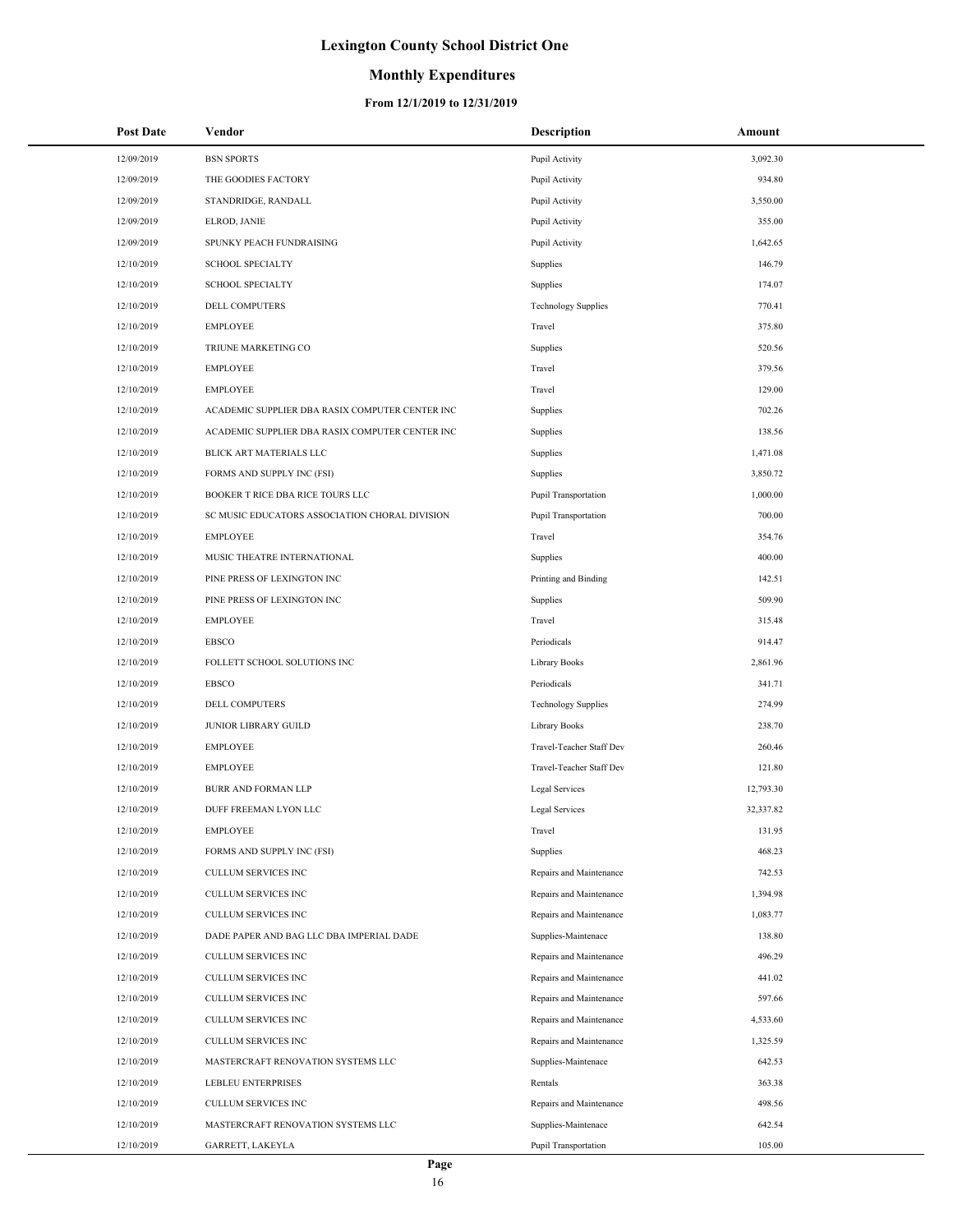## **Monthly Expenditures**

| <b>Post Date</b> | Vendor                                             | <b>Description</b>          | Amount     |
|------------------|----------------------------------------------------|-----------------------------|------------|
| 12/10/2019       | <b>KIRKLAND, AMBER</b>                             | <b>Pupil Transportation</b> | 159.12     |
| 12/10/2019       | MCKENNAN, SUSAN                                    | <b>Pupil Transportation</b> | 108.68     |
| 12/10/2019       | ROBERTS, DANIEL                                    | Pupil Transportation        | 161.60     |
| 12/10/2019       | DATA IMAGING AND ASSOCIATES                        | Supplies                    | 363.80     |
| 12/10/2019       | EXTRA DUTY SOLUTIONS                               | Other Prof & Tech Service   | 4,638.88   |
| 12/10/2019       | CBS SIGNS LLC                                      | Printing and Binding        | 224.70     |
| 12/10/2019       | SC ASSOCIATION EDUCATIONAL OFFICE PROFESSIONALS    | Travel                      | 200.00     |
| 12/10/2019       | SC DEPARTMENT OF SOCIAL SERVICES                   | Other Prof & Tech Service   | 304.00     |
| 12/10/2019       | <b>EMPLOYEE</b>                                    | Other Objects               | 133.35     |
| 12/10/2019       | <b>DELL COMPUTERS</b>                              | <b>Technology Supplies</b>  | 363.80     |
| 12/10/2019       | CLARK POWELL ASSOCIATES INC                        | Software Renewal/Agreemen   | 1,593.30   |
| 12/10/2019       | FORMS AND SUPPLY INC (FSI)                         | Supplies                    | 181.41     |
| 12/10/2019       | <b>SCHOLASTIC INC</b>                              | Supplies                    | 174.60     |
| 12/10/2019       | PALMETTO MICROFILM SYSTEMS INC                     | Repairs and Maintenance     | 171.20     |
| 12/10/2019       | LEXINGTON COUNTY SCHOOL DIST 1                     | <b>Pupil Transportation</b> | 166.16     |
| 12/10/2019       | DEERE AND COMPANY                                  | Equipment - Nonexpendable   | 11,292.75  |
| 12/10/2019       | UNITY MEDIA SOLUTIONS LLC                          | <b>Technology Supplies</b>  | 55,233.40  |
| 12/10/2019       | <b>SCHOOL SPECIALTY</b>                            | Supplies                    | 478.59     |
| 12/10/2019       | NUIDEA SCHOOL SUPPLY CO                            | Supplies                    | 1,699.16   |
| 12/10/2019       | QUACKENBUSH ARCHITECTS AND PLANNERS                | Building                    | 16,970.00  |
| 12/10/2019       | JUMPER CARTER SEASE ARCHITECTS P A                 | Building                    | 889,111.09 |
| 12/10/2019       | JUMPER CARTER SEASE ARCHITECTS P A                 | Building                    | 411,862.17 |
| 12/10/2019       | CAMCOR                                             | Pupil Activity              | 353.10     |
| 12/10/2019       | MACHINE AND WELDING SUPPLY CO DBA ARC3 GASES SOUTH | Pupil Activity              | 1,797.60   |
| 12/10/2019       | <b>SCHOOL SPECIALTY</b>                            | Pupil Activity              | 119.75     |
| 12/10/2019       | <b>SCHOOL SPECIALTY</b>                            | Pupil Activity              | 404.07     |
| 12/10/2019       | SC DEPARTMENT OF EDUCATION                         | Pupil Activity              | 837.37     |
| 12/10/2019       | <b>BROWN, MOSES L</b>                              | Pupil Activity              | 101.01     |
| 12/10/2019       | <b>GRAY, SIDNEY L</b>                              | Pupil Activity              | 124.40     |
| 12/10/2019       | JOHNSON, CEDRIC L                                  | Pupil Activity              | 132.50     |
| 12/10/2019       | MASON, JOHN ALLEN                                  | Pupil Activity              | 103.71     |
| 12/10/2019       | RINEHART, STEPHEN                                  | Pupil Activity              | 170.70     |
| 12/10/2019       | SELLE, MICHAEL W                                   | Pupil Activity              | 132.50     |
| 12/10/2019       | T AND T SPORTS                                     | Pupil Activity              | 609.90     |
| 12/10/2019       | T AND T SPORTS                                     | Pupil Activity              | 1,781.55   |
| 12/10/2019       | CARROLL, DAN D                                     | Pupil Activity              | 108.20     |
| 12/10/2019       | HOLLAND, PAUL                                      | Pupil Activity              | 118.10     |
| 12/10/2019       | PATTERSON, RODERICK                                | Pupil Activity              | 120.80     |
| 12/10/2019       | <b>CAROLINA IDEAS</b>                              | Pupil Activity              | 686.14     |
| 12/10/2019       | T AND T SPORTS                                     | Pupil Activity              | 346.68     |
| 12/10/2019       | MYERS, NATHAN DONALD                               | Pupil Activity              | 269.70     |
| 12/10/2019       | <b>BSN SPORTS</b>                                  | Pupil Activity              | 331.70     |
| 12/10/2019       | PALMETTO SPORTS IMAGING LLC                        | Pupil Activity              | 428.00     |
| 12/10/2019       | PALMETTO SPORTS IMAGING LLC                        | Pupil Activity              | 256.80     |
| 12/10/2019       | SC MUSIC EDUCATORS ASSOCIATION CHORAL DIVISION     | Pupil Activity              | 280.00     |
| 12/10/2019       | SC MUSIC EDUCATORS ASSOCIATION CHORAL DIVISION     | Pupil Activity              | 130.00     |
| 12/11/2019       | PLANK ROAD PUBLISHING                              | Supplies                    | 259.25     |
| 12/11/2019       | <b>EMPLOYEE</b>                                    | Travel                      | 208.80     |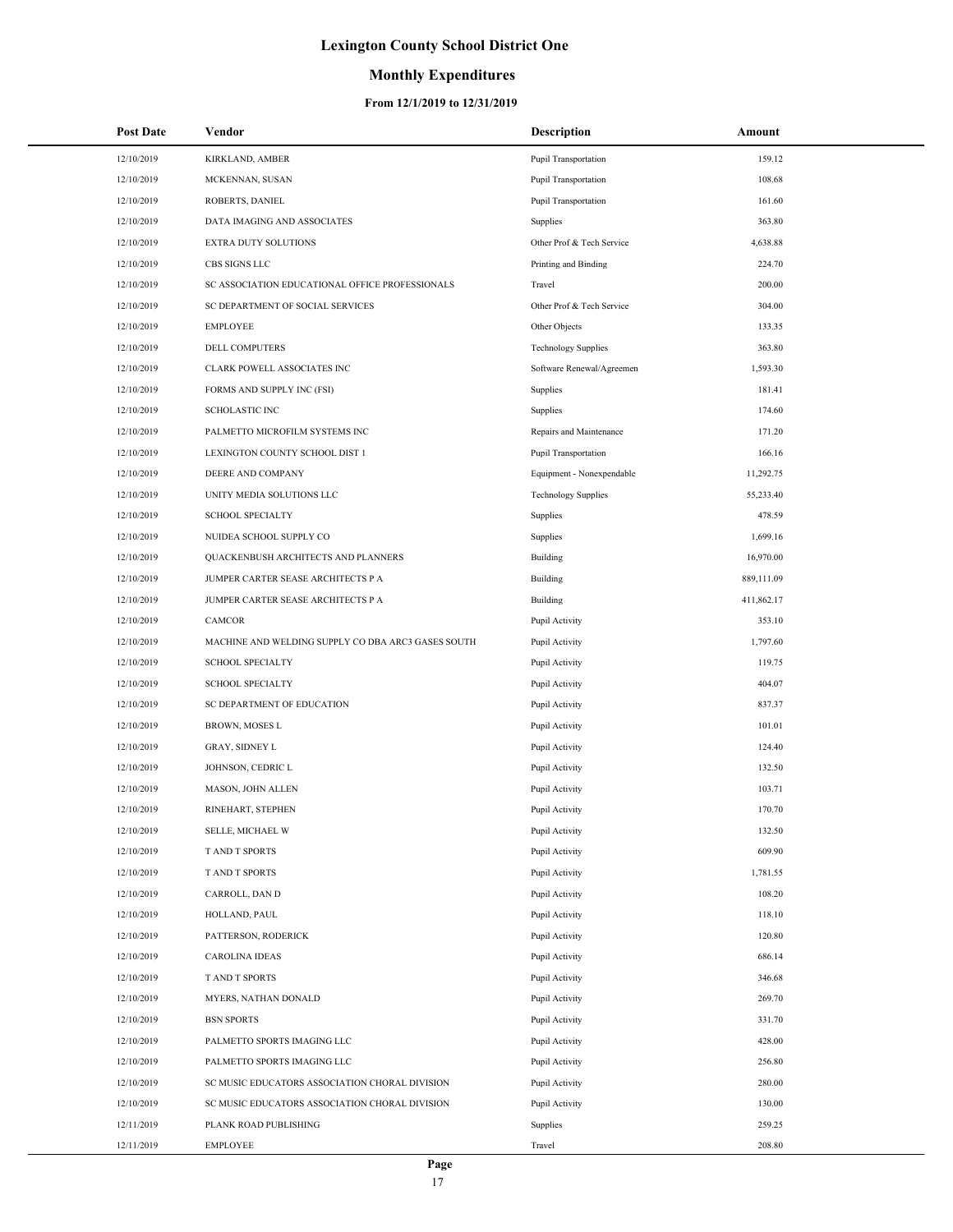## **Monthly Expenditures**

#### **From 12/1/2019 to 12/31/2019**

| <b>Post Date</b> | Vendor                                          | <b>Description</b>        | Amount    |
|------------------|-------------------------------------------------|---------------------------|-----------|
| 12/11/2019       | <b>RIVERSIDE INSIGHTS</b>                       | Supplies                  | 1,630.56  |
| 12/11/2019       | EL EDUCATION INC                                | Inst Prog Improvement     | 26,500.00 |
| 12/11/2019       | EL EDUCATION INC                                | Inst Prog Improvement     | 14,725.00 |
| 12/11/2019       | <b>EMPLOYEE</b>                                 | Travel                    | 237.60    |
| 12/11/2019       | <b>EMPLOYEE</b>                                 | Travel                    | 416.15    |
| 12/11/2019       | <b>EMPLOYEE</b>                                 | Travel                    | 194.27    |
| 12/11/2019       | <b>EMPLOYEE</b>                                 | Travel                    | 496.77    |
| 12/11/2019       | <b>EMPLOYEE</b>                                 | Travel                    | 244.88    |
| 12/11/2019       | <b>EMPLOYEE</b>                                 | Travel                    | 462.43    |
| 12/11/2019       | <b>EMPLOYEE</b>                                 | Travel                    | 168.72    |
| 12/11/2019       | <b>EMPLOYEE</b>                                 | Travel                    | 552.74    |
| 12/11/2019       | <b>EMPLOYEE</b>                                 | Travel                    | 114.26    |
| 12/11/2019       | <b>EMPLOYEE</b>                                 | Travel                    | 148.48    |
| 12/11/2019       | <b>EMPLOYEE</b>                                 | Travel                    | 136.30    |
| 12/11/2019       | <b>EMPLOYEE</b>                                 | Travel                    | 184.73    |
| 12/11/2019       | <b>EMPLOYEE</b>                                 | Travel                    | 140.65    |
| 12/11/2019       | <b>EMPLOYEE</b>                                 | Travel                    | 190.82    |
| 12/11/2019       | <b>EMPLOYEE</b>                                 | Travel                    | 129.34    |
| 12/11/2019       | <b>EMPLOYEE</b>                                 | Travel                    | 142.00    |
| 12/11/2019       | CERTIFIED TRANSLATION SERVICES                  | Other Prof & Tech Service | 130.00    |
| 12/11/2019       | UNIVERSITY OF SC COLLEGE OF EDUCATION           | Inst Prog Improvement     | 6,000.00  |
| 12/11/2019       | DAVIS FRAWLEY ATTORNEYS AT LAW                  | Legal Services            | 410.00    |
| 12/11/2019       | HALLIGAN MAHONEY AND WILLIAMS                   | Legal Services            | 735.00    |
| 12/11/2019       | EARTH NETWORKS INC                              | Software Renewal/Agreemen | 6,183.28  |
| 12/11/2019       | <b>EMPLOYEE</b>                                 | Travel                    | 301.60    |
| 12/11/2019       | ACADEMIC SUPPLIER DBA RASIX COMPUTER CENTER INC | Supplies                  | 554.24    |
| 12/11/2019       | TOWN OF LEXINGTON                               | <b>Public Utilities</b>   | 429.34    |
| 12/11/2019       | TOWN OF LEXINGTON                               | <b>Public Utilities</b>   | 6,857.68  |
| 12/11/2019       | TOWN OF LEXINGTON                               | <b>Public Utilities</b>   | 1,358.45  |
| 12/11/2019       | TOWN OF LEXINGTON                               | <b>Public Utilities</b>   | 348.77    |
| 12/11/2019       | TOWN OF LEXINGTON                               | <b>Public Utilities</b>   | 1,466.65  |
| 12/11/2019       | <b>TOWN OF LEXINGTON</b>                        | <b>Public Utilities</b>   | 917.28    |
| 12/11/2019       | TOWN OF LEXINGTON                               | Public Utilities          | 1,458.42  |
| 12/11/2019       | PALMETTO PROPANE                                | Energy                    | 770.37    |
| 12/11/2019       | TOWN OF LEXINGTON                               | <b>Public Utilities</b>   | 945.55    |
| 12/11/2019       | TOWN OF LEXINGTON                               | <b>Public Utilities</b>   | 874.45    |
| 12/11/2019       | TOWN OF LEXINGTON                               | <b>Public Utilities</b>   | 1,264.08  |
| 12/11/2019       | TOWN OF LEXINGTON                               | <b>Public Utilities</b>   | 409.80    |
| 12/11/2019       | TOWN OF LEXINGTON                               | <b>Public Utilities</b>   | 964.52    |
| 12/11/2019       | TOWN OF LEXINGTON                               | <b>Public Utilities</b>   | 2,533.59  |
| 12/11/2019       | TOWN OF LEXINGTON                               | <b>Public Utilities</b>   | 2,438.88  |
| 12/11/2019       | TOWN OF LEXINGTON                               | <b>Public Utilities</b>   | 3,003.80  |
| 12/11/2019       | TOWN OF LEXINGTON                               | <b>Public Utilities</b>   | 1,635.70  |
| 12/11/2019       | DADE PAPER AND BAG LLC DBA IMPERIAL DADE        | Supplies-Maintenace       | 472.41    |
| 12/11/2019       | <b>EMPLOYEE</b>                                 | Travel                    | 600.30    |
| 12/11/2019       | <b>VALIC</b>                                    | Other Prof & Tech Service | 750.00    |
| 12/11/2019       | <b>EMPLOYEE</b>                                 | Travel                    | 199.52    |
| 12/11/2019       | POWER SCHOOL GROUP LLC                          | Software Renewal/Agreemen | 2,045.04  |

 $\overline{a}$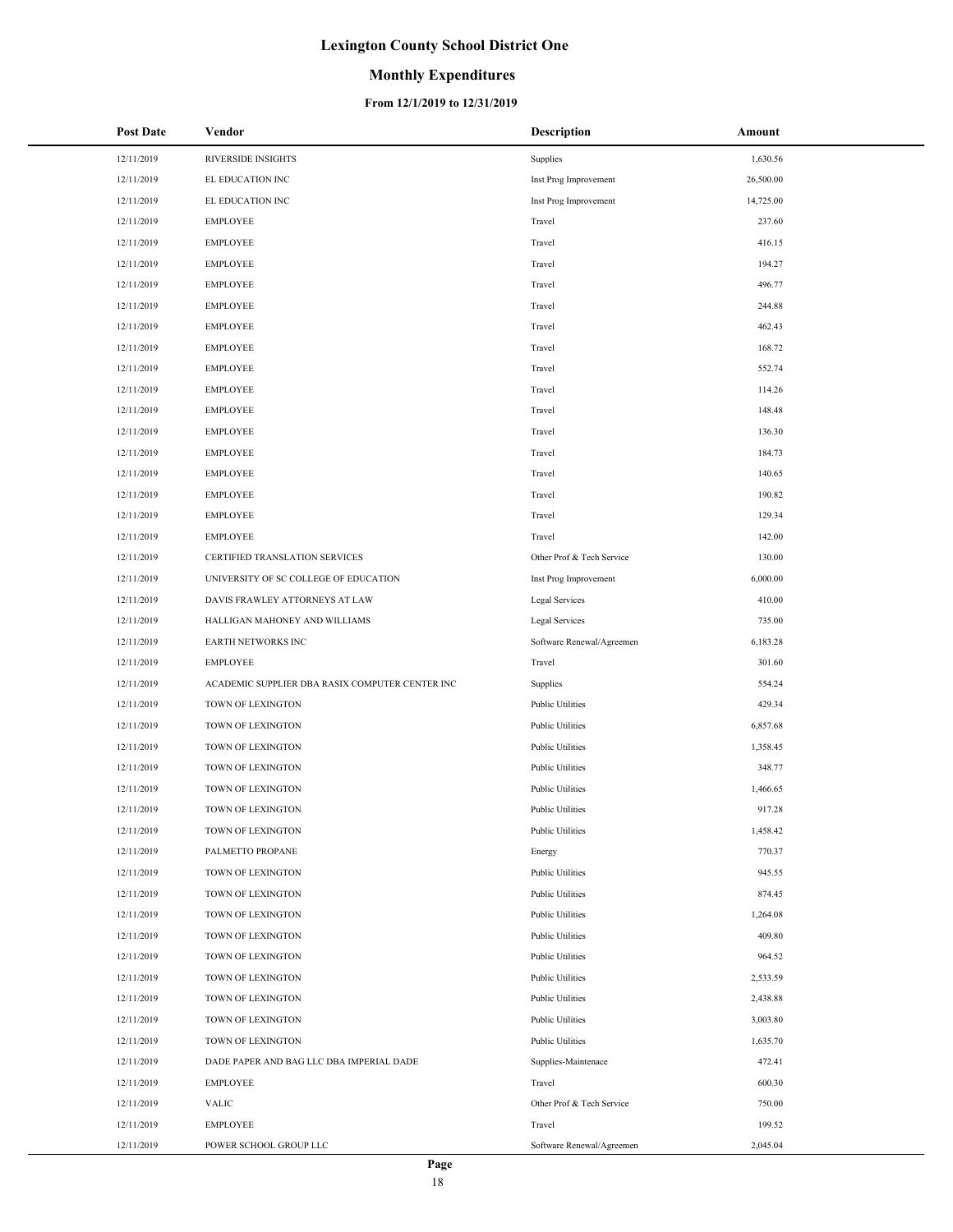## **Monthly Expenditures**

| <b>Post Date</b> | Vendor                                      | Description                | Amount     |
|------------------|---------------------------------------------|----------------------------|------------|
| 12/11/2019       | <b>EMPLOYEE</b>                             | Travel                     | 429.04     |
| 12/11/2019       | <b>NCS PEARSON</b>                          | Supplies                   | 225.68     |
| 12/11/2019       | <b>EMPLOYEE</b>                             | Travel                     | 297.83     |
| 12/11/2019       | <b>EMPLOYEE</b>                             | Travel                     | 172.20     |
| 12/11/2019       | <b>EMPLOYEE</b>                             | Travel                     | 285.07     |
| 12/11/2019       | <b>EMPLOYEE</b>                             | Travel                     | 162.69     |
| 12/11/2019       | <b>EMPLOYEE</b>                             | Travel                     | 114.84     |
| 12/11/2019       | <b>EMPLOYEE</b>                             | Travel                     | 172.84     |
| 12/11/2019       | <b>EMPLOYEE</b>                             | Travel                     | 214.31     |
| 12/11/2019       | <b>SCHOLASTIC INC</b>                       | Supplies                   | 806.82     |
| 12/11/2019       | <b>EMPLOYEE</b>                             | Travel                     | 146.16     |
| 12/11/2019       | <b>EMPLOYEE</b>                             | Travel                     | 271.73     |
| 12/11/2019       | <b>EMPLOYEE</b>                             | Travel                     | 166.75     |
| 12/11/2019       | <b>EMPLOYEE</b>                             | Travel                     | 216.63     |
| 12/11/2019       | <b>EMPLOYEE</b>                             | Travel                     | 186.47     |
| 12/11/2019       | <b>EMPLOYEE</b>                             | Travel                     | 112.93     |
| 12/11/2019       | <b>EMPLOYEE</b>                             | Travel                     | 104.52     |
| 12/11/2019       | <b>NCS PEARSON</b>                          | Software Renewal/Agreemen  | 1,824.35   |
| 12/11/2019       | <b>EMPLOYEE</b>                             | Travel                     | 145.00     |
| 12/11/2019       | <b>NCS PEARSON</b>                          | Supplies                   | 375.23     |
| 12/11/2019       | <b>EMPLOYEE</b>                             | Travel                     | 153.12     |
| 12/11/2019       | <b>EMPLOYEE</b>                             | Travel                     | 191.50     |
| 12/11/2019       | <b>EMPLOYEE</b>                             | Travel                     | 231.44     |
| 12/11/2019       | <b>EMPLOYEE</b>                             | Travel                     | 105.00     |
| 12/11/2019       | DELTA EDUCATION SCHOOL SPECIALITY           | Supplies                   | 370.28     |
| 12/11/2019       | PEE DEE REGIONAL EMS INC                    | Supplies                   | 413.00     |
| 12/11/2019       | <b>EMPLOYEE</b>                             | Travel                     | 239.50     |
| 12/11/2019       | <b>EMPLOYEE</b>                             | Travel                     | 277.24     |
| 12/11/2019       | <b>EMPLOYEE</b>                             | Travel                     | 210.03     |
| 12/11/2019       | <b>EMPLOYEE</b>                             | Travel                     | 191.50     |
| 12/11/2019       | <b>SCHOLASTIC INC</b>                       | Supplies                   | 100.80     |
| 12/11/2019       | UNIVERSITY OF SC COLLEGE OF EDUCATION       | Inst Prog Improvement      | 5,500.00   |
| 12/11/2019       | CAMCOR                                      | <b>Technology Supplies</b> | 72,788.33  |
| 12/11/2019       | NUIDEA SCHOOL SUPPLY CO                     | Supplies                   | 131,733.30 |
| 12/11/2019       | LS3P ASSOCIATED LTD                         | Building                   | 44,018.00  |
| 12/11/2019       | CAROLINA STORM WATER SERVICES               | Improv Other Than Bldg     | 360.00     |
| 12/11/2019       | EMPLOYEE                                    | Travel                     | 330.83     |
| 12/11/2019       | SC DEPARTMENT OF REVENUE (SALES TAX RETURN) | Sales Tax on Adult Meals   | 2,849.81   |
| 12/11/2019       | TRIDENT BEVERAGE INC                        | Food                       | 612.00     |
| 12/11/2019       | TRIDENT BEVERAGE INC                        | Food                       | 1,020.00   |
| 12/11/2019       | TRIDENT BEVERAGE INC                        | Food                       | 612.00     |
| 12/11/2019       | <b>USA SUPPLY</b>                           | Supplies                   | 310.30     |
| 12/11/2019       | TRIDENT BEVERAGE INC                        | Food                       | 204.00     |
| 12/11/2019       | HERSHEYS ICE CREAM                          | Food                       | 107.70     |
| 12/11/2019       | <b>USA SUPPLY</b>                           | Supplies                   | 574.59     |
| 12/11/2019       | TRIDENT BEVERAGE INC                        | Food                       | 2,040.00   |
| 12/11/2019       | <b>USA SUPPLY</b>                           | Supplies                   | 617.93     |
| 12/11/2019       | TRIDENT BEVERAGE INC                        | Food                       | 1,632.00   |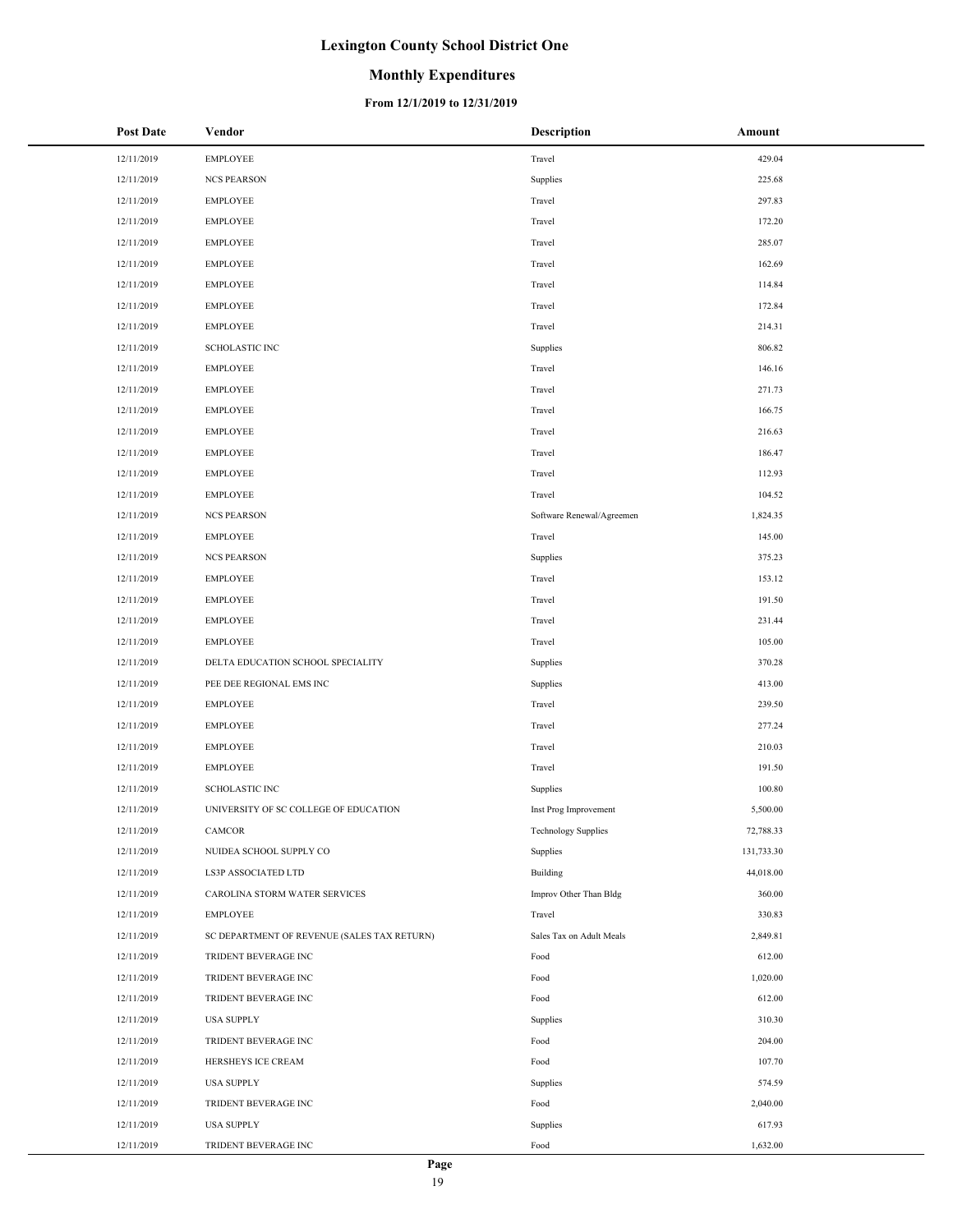## **Monthly Expenditures**

| <b>Post Date</b> | Vendor                                             | <b>Description</b>          | Amount   |
|------------------|----------------------------------------------------|-----------------------------|----------|
| 12/11/2019       | VERTICLE CULINARY SOLUTIONS DBA GENERAL SALES CO   | Equipment - Nonexpendable   | 7,151.88 |
| 12/11/2019       | PECKNEL MUSIC COMPANY INC                          | Pupil Activity              | 851.81   |
| 12/11/2019       | <b>BLICK ART MATERIALS LLC</b>                     | Pupil Activity              | 337.05   |
| 12/11/2019       | MUSIC THEATRE INTERNATIONAL                        | Pupil Activity              | 2,564.00 |
| 12/11/2019       | SC DEPARTMENT OF EDUCATION                         | Pupil Activity              | 447.32   |
| 12/11/2019       | CAMCOR                                             | Pupil Activity              | 1,036.43 |
| 12/11/2019       | <b>BSN SPORTS</b>                                  | Pupil Activity              | 1,567.55 |
| 12/11/2019       | PINE PRESS OF LEXINGTON INC                        | Pupil Activity              | 155.01   |
| 12/11/2019       | POCKET NURSE                                       | Pupil Activity              | 527.80   |
| 12/11/2019       | RIDDELL / ALL AMERICAN                             | Pupil Activity              | 670.36   |
| 12/11/2019       | PLATINUM FUNDRAISING LLC                           | Pupil Activity              | 1,085.00 |
| 12/11/2019       | SC DEPARTMENT OF REVENUE (SALES TAX RETURN)        | Pupil Activity              | 105.00   |
| 12/11/2019       | WORLD'S FINEST CHOCOLATE                           | Pupil Activity              | 1,500.00 |
| 12/11/2019       | LUGOFF ELGIN HIGH SCHOOL                           | Pupil Activity              | 250.00   |
| 12/11/2019       | <b>BSN SPORTS</b>                                  | Pupil Activity              | 1,385.65 |
| 12/11/2019       | SOUTHEAST TURF EQUIPMENT INC                       | Pupil Act-Equip over \$5000 | 6,500.00 |
| 12/11/2019       | <b>SILVERJAX</b>                                   | Pupil Activity              | 2,000.00 |
| 12/11/2019       | <b>EMPLOYEE</b>                                    | Travel                      | 128.18   |
| 12/12/2019       | <b>SUPER DUPER INC</b>                             | Supplies                    | 149.69   |
| 12/12/2019       | PLAYSCRIPTS INC                                    | Supplies                    | 359.64   |
| 12/12/2019       | ACADEMIC SUPPLIER DBA RASIX COMPUTER CENTER INC    | Supplies                    | 1,126.14 |
| 12/12/2019       | MEDSHORE AMBULANCE SVC GOLD CROSS AMBULANCE SVC    | Other Prof & Tech Service   | 227.27   |
| 12/12/2019       | DISCOUNT MAGAZINE SUBSCRIPTION SERVICE INC         | Periodicals                 | 1,121.30 |
| 12/12/2019       | SC ASSOCIATION EDUCATIONAL OFFICE PROFESSIONALS    | Travel                      | 460.00   |
| 12/12/2019       | CERTIFIED TRANSLATION SERVICES                     | Other Prof & Tech Service   | 150.00   |
| 12/12/2019       | SMITH AND JONES JANITORIAL SUPPLIES AND EQUIP INC  | Supplies-Maintenace         | 291.04   |
| 12/12/2019       | SMITH AND JONES JANITORIAL SUPPLIES AND EQUIP INC  | Repairs and Maintenance     | 600.80   |
| 12/12/2019       | SMITH AND JONES JANITORIAL SUPPLIES AND EQUIP INC  | Supplies-Maintenace         | 147.23   |
| 12/12/2019       | MANSFIELD OIL CO OF GAINESVILLE INC                | <b>Pupil Transportation</b> | 4,519.44 |
| 12/12/2019       | <b>BOOKSOURCE</b>                                  | Supplies                    | 371.92   |
| 12/12/2019       | <b>FINISHMASTER INC</b>                            | Supplies                    | 1,157.68 |
| 12/12/2019       | TRIDENT BEVERAGE INC                               | Food                        | 1,326.00 |
| 12/12/2019       | <b>ARETELABS</b>                                   | Pupil Activity              | 165.00   |
| 12/12/2019       | MACHINE AND WELDING SUPPLY CO DBA ARC3 GASES SOUTH | Pupil Activity              | 1,609.13 |
| 12/12/2019       | FORMS AND SUPPLY INC (FSI)                         | Pupil Activity              | 1,283.57 |
| 12/12/2019       | MEDSHORE AMBULANCE SVC GOLD CROSS AMBULANCE SVC    | Pupil Activity              | 975.00   |
| 12/12/2019       | COLUMBIA METRO BOWL                                | Pupil Activity              | 125.00   |
| 12/12/2019       | <b>BROWN, ANTONIO</b>                              | Pupil Activity              | 130.70   |
| 12/12/2019       | COMBS, OBIE                                        | Pupil Activity              | 112.71   |
| 12/12/2019       | EADDY, JEFFREY TODD                                | Pupil Activity              | 101.90   |
| 12/12/2019       | GIVENS, MARK A                                     | Pupil Activity              | 103.10   |
| 12/12/2019       | JUSINO, ARMANDO                                    | Pupil Activity              | 106.40   |
| 12/12/2019       | WALKER, MICHAEL                                    | Pupil Activity              | 135.20   |
| 12/12/2019       | BRYANT, GEORGE                                     | Pupil Activity              | 120.80   |
| 12/12/2019       | LYONS-DANIELS, BEATRICE                            | Pupil Activity              | 105.50   |
| 12/12/2019       | SMITH, JEFFREY                                     | Pupil Activity              | 113.60   |
| 12/12/2019       | <b>BROWN, ANTONIO</b>                              | Pupil Activity              | 130.70   |
| 12/12/2019       | BROWN, THOMAS L                                    | Pupil Activity              | 112.70   |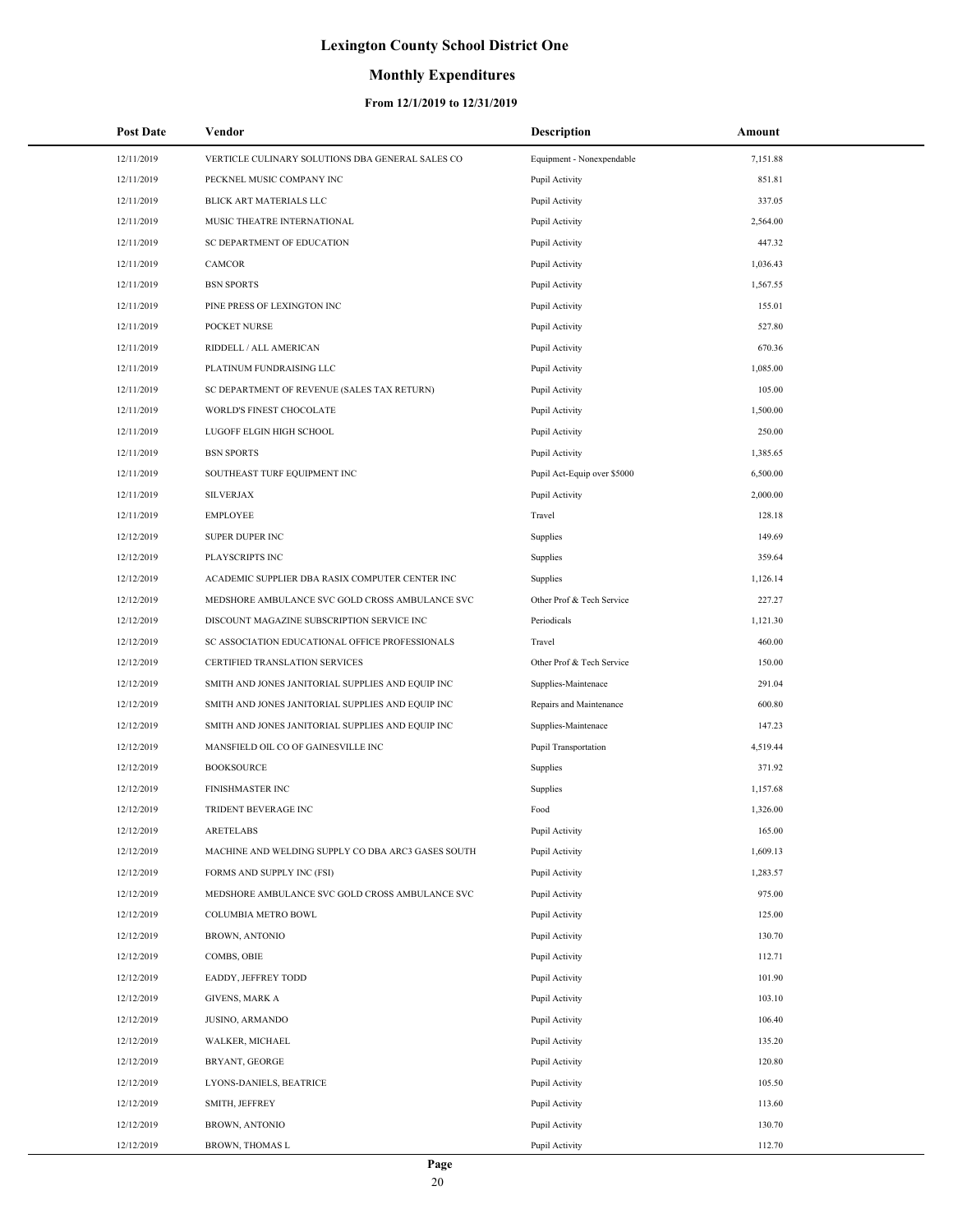## **Monthly Expenditures**

| <b>Post Date</b> | Vendor                                            | Description               | Amount   |
|------------------|---------------------------------------------------|---------------------------|----------|
| 12/12/2019       | WILLIAMS, PAMELA                                  | Pupil Activity            | 135.20   |
| 12/12/2019       | FORMYDUVAL, KIM                                   | Pupil Activity            | 116.30   |
| 12/12/2019       | JACKSON, MICHAEL A                                | Pupil Activity            | 109.10   |
| 12/12/2019       | <b>JONES, TERRY D</b>                             | Pupil Activity            | 135.20   |
| 12/12/2019       | RICE, JEROLD F                                    | Pupil Activity            | 133.40   |
| 12/12/2019       | BRYANT, SR., MICHAEL A                            | Pupil Activity            | 103.71   |
| 12/12/2019       | SADLER, REGINALD LEONE                            | Pupil Activity            | 112.71   |
| 12/12/2019       | SOUTH FLORENCE HIGH SCHOOL                        | Pupil Activity            | 275.00   |
| 12/12/2019       | HIERS, LANDIS D                                   | Pupil Activity            | 256.20   |
| 12/12/2019       | RINEHART, STEPHEN                                 | Pupil Activity            | 180.60   |
| 12/12/2019       | <b>BSN SPORTS</b>                                 | Pupil Activity            | 905.22   |
| 12/12/2019       | EADDY, JEFFREY TODD                               | Pupil Activity            | 102.80   |
| 12/12/2019       | X GRAIN SPORTWEAR                                 | Pupil Activity            | 524.30   |
| 12/13/2019       | PINE PRESS OF LEXINGTON INC                       | Supplies                  | 147.35   |
| 12/13/2019       | FORMS AND SUPPLY INC (FSI)                        | Supplies                  | 652.70   |
| 12/13/2019       | ANCHOR SHRED AND RECYCLE COMPANY                  | Other Property Services   | 187.25   |
| 12/13/2019       | ANCHOR SHRED AND RECYCLE COMPANY                  | Other Property Services   | 187.25   |
| 12/13/2019       | ANCHOR SHRED AND RECYCLE COMPANY                  | Other Property Services   | 187.25   |
| 12/13/2019       | ANCHOR SHRED AND RECYCLE COMPANY                  | Other Property Services   | 187.25   |
| 12/13/2019       | NATURCHEM INC                                     | Other Prof & Tech Service | 1,700.00 |
| 12/13/2019       | ANCHOR SHRED AND RECYCLE COMPANY                  | Other Property Services   | 187.25   |
| 12/13/2019       | ANCHOR SHRED AND RECYCLE COMPANY                  | Other Property Services   | 187.25   |
| 12/13/2019       | ANCHOR SHRED AND RECYCLE COMPANY                  | Other Property Services   | 187.25   |
| 12/13/2019       | <b>GATOR SERVICES LLC</b>                         | Repairs and Maintenance   | 800.00   |
| 12/13/2019       | ANCHOR SHRED AND RECYCLE COMPANY                  | Other Property Services   | 187.25   |
| 12/13/2019       | ANCHOR SHRED AND RECYCLE COMPANY                  | Other Property Services   | 187.25   |
| 12/13/2019       | SOUTHEASTERN PAPER GROUP                          | Supplies-Maintenace       | 151.85   |
| 12/13/2019       | ANCHOR SHRED AND RECYCLE COMPANY                  | Other Property Services   | 187.25   |
| 12/13/2019       | ANCHOR SHRED AND RECYCLE COMPANY                  | Other Property Services   | 187.25   |
| 12/13/2019       | ANCHOR SHRED AND RECYCLE COMPANY                  | Other Property Services   | 187.25   |
| 12/13/2019       | NATURCHEM INC                                     | Other Prof & Tech Service | 700.00   |
| 12/13/2019       | ANCHOR SHRED AND RECYCLE COMPANY                  | Other Property Services   | 187.25   |
| 12/13/2019       | ANCHOR SHRED AND RECYCLE COMPANY                  | Other Property Services   | 187.25   |
| 12/13/2019       | RONCO SPECIALIZED SYSTEMS INC                     | Repairs and Maintenance   | 375.00   |
| 12/13/2019       | ANCHOR SHRED AND RECYCLE COMPANY                  | Other Property Services   | 187.25   |
| 12/13/2019       | ANCHOR SHRED AND RECYCLE COMPANY                  | Other Property Services   | 1,356.85 |
| 12/13/2019       | SMITH AND JONES JANITORIAL SUPPLIES AND EQUIP INC | Supplies-Maintenace       | 559.19   |
| 12/13/2019       | ANCHOR SHRED AND RECYCLE COMPANY                  | Other Property Services   | 187.25   |
| 12/13/2019       | ANCHOR SHRED AND RECYCLE COMPANY                  | Other Property Services   | 187.25   |
| 12/13/2019       | ANCHOR SHRED AND RECYCLE COMPANY                  | Other Property Services   | 187.25   |
| 12/13/2019       | NATURCHEM INC                                     | Other Prof & Tech Service | 375.00   |
| 12/13/2019       | ANCHOR SHRED AND RECYCLE COMPANY                  | Other Property Services   | 187.25   |
| 12/13/2019       | GENERATOR SERVICES INC                            | Repairs and Maintenance   | 3,219.26 |
| 12/13/2019       | ANCHOR SHRED AND RECYCLE COMPANY                  | Other Property Services   | 187.25   |
| 12/13/2019       | ANCHOR SHRED AND RECYCLE COMPANY                  | Other Property Services   | 187.25   |
| 12/13/2019       | NATURCHEM INC                                     | Other Prof & Tech Service | 2,250.00 |
| 12/13/2019       | ANCHOR SHRED AND RECYCLE COMPANY                  | Other Property Services   | 187.25   |
| 12/13/2019       | ANCHOR SHRED AND RECYCLE COMPANY                  | Other Property Services   | 187.25   |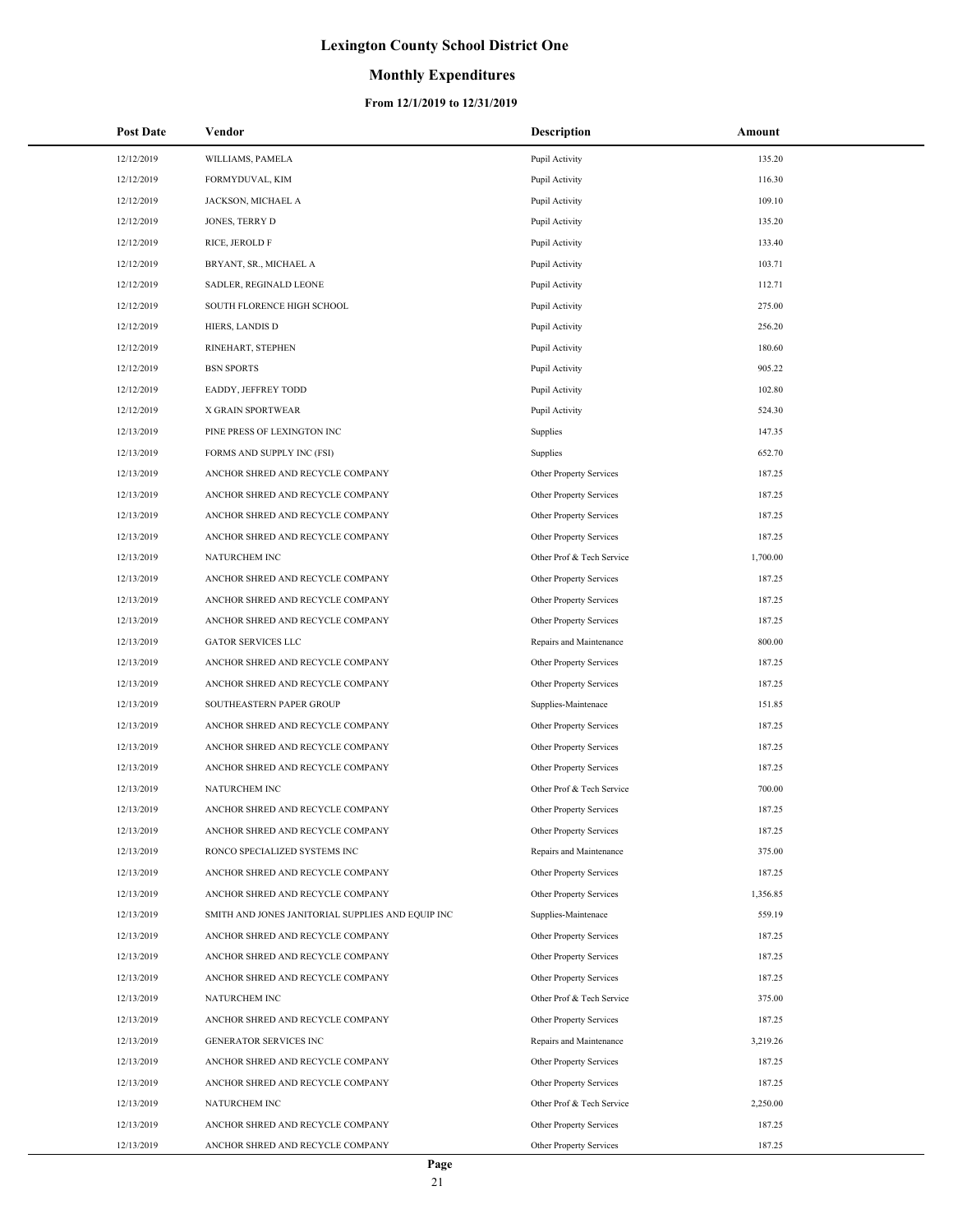## **Monthly Expenditures**

| <b>Post Date</b>         | Vendor                                             | <b>Description</b>                        | Amount                |
|--------------------------|----------------------------------------------------|-------------------------------------------|-----------------------|
| 12/13/2019               | ELECTRIC MOTOR SERVICE OF CLINTON INC              | Repairs and Maintenance                   | 2,763.04              |
| 12/13/2019               | ANCHOR SHRED AND RECYCLE COMPANY                   | Other Property Services                   | 187.25                |
| 12/13/2019               | <b>NATURCHEM INC</b>                               | Other Prof & Tech Service                 | 375.00                |
| 12/13/2019               | ANCHOR SHRED AND RECYCLE COMPANY                   | Other Property Services                   | 187.25                |
| 12/13/2019               | NATURCHEM INC                                      | Other Prof & Tech Service                 | 800.00                |
| 12/13/2019               | ANCHOR SHRED AND RECYCLE COMPANY                   | Other Property Services                   | 187.25                |
| 12/13/2019               | ANCHOR SHRED AND RECYCLE COMPANY                   | Other Property Services                   | 187.25                |
| 12/13/2019               | ANCHOR SHRED AND RECYCLE COMPANY                   | Other Property Services                   | 187.25                |
| 12/13/2019               | ANCHOR SHRED AND RECYCLE COMPANY                   | Other Property Services                   | 187.25                |
| 12/13/2019               | ANCHOR SHRED AND RECYCLE COMPANY                   | Other Property Services                   | 187.25                |
| 12/13/2019               | ANCHOR SHRED AND RECYCLE COMPANY                   | Other Property Services                   | 187.25                |
| 12/13/2019               | ANCHOR SHRED AND RECYCLE COMPANY                   | Other Property Services                   | 187.25                |
| 12/13/2019               | ANCHOR SHRED AND RECYCLE COMPANY                   | Other Property Services                   | 187.25                |
| 12/13/2019               | RAPTOR TECHNOLOGIES LLC                            | Other Prof & Tech Service                 | 27,855.00             |
| 12/13/2019               | TROXELL COMMUNICATIONS INC                         | <b>Technology Supplies</b>                | 153.01                |
| 12/13/2019               | PINE PRESS OF LEXINGTON INC                        | Pupil Activity                            | 143.22                |
| 12/13/2019               | CAROLINA SPRINGS MIDDLE SCHOOL                     | Pupil Activity                            | 300.00                |
| 12/13/2019               | <b>LEXINGTON HIGH SCHOOL</b>                       | Pupil Act-Fee/Collection Refnd            | 153.00                |
| 12/13/2019               | ACADEMIC SUPPLIER DBA RASIX COMPUTER CENTER INC    | Pupil Activity                            | 2,654.87              |
| 12/13/2019               | GILBERT PRIMARY SCHOOL                             | Pupil Act-Fee/Collection Refnd            | 158.00                |
| 12/13/2019               | STORY MONSTERS LLC                                 | Pupil Activity                            | 300.00                |
| 12/13/2019               | CAROLINA SPRINGS MIDDLE SCHOOL                     | Pupil Activity                            | 235.94                |
| 12/13/2019               | <b>BSN SPORTS</b>                                  | Pupil Activity                            | 150.87                |
| 12/13/2019               | <b>JOSTENS</b>                                     | Pupil Activity                            | 866.70                |
| 12/13/2019               | <b>BSN SPORTS</b>                                  | Pupil Activity                            | 517.74                |
| 12/13/2019               | CAROLINA SPORTS INC                                | Pupil Activity                            | 712.00                |
| 12/16/2019               | SC DEPARTMENT OF JUVENILE JUSTICE (FISCAL AFFAIRS) | Tuition-LEA                               | 271.42                |
| 12/16/2019               | <b>SCHOOL SPECIALTY</b>                            | Supplies                                  | 100.82                |
| 12/16/2019               | FORMS AND SUPPLY INC (FSI)                         | Supplies                                  | 154.47                |
| 12/16/2019               | POLLOCK COMPANY                                    | Supplies                                  | 330.58                |
| 12/16/2019               | FORMS AND SUPPLY INC (FSI)                         | Supplies                                  | 1,283.57              |
| 12/16/2019               | FORMS AND SUPPLY INC (FSI)                         | Supplies                                  | 402.05                |
| 12/16/2019               | FORMS AND SUPPLY INC (FSI)                         | Supplies                                  | 675.80                |
| 12/16/2019               | LEXINGTON COUNTY SCHOOL DIST 1                     | Pupil Transportation                      | 416.64                |
| 12/16/2019               | PROJECT LEAD THE WAY INC                           | Supplies                                  | 923.38                |
| 12/16/2019               | PROJECT LEAD THE WAY INC                           | Supplies-Instruction                      | 1,076.62              |
| 12/16/2019               | <b>EMPLOYEE</b>                                    | Travel                                    | 427.36                |
| 12/16/2019               | AIRGAS USA LLC                                     | Supplies                                  | 247.17                |
| 12/16/2019               | FREESTYLE PHOTOGRAPHIC SUPPLIES                    | Supplies                                  | 926.89                |
| 12/16/2019               | <b>LRADAC</b>                                      | Other Prof & Tech Service                 | 4,623.25              |
| 12/16/2019               | WILLIAM V MACGILL AND CO                           | Supplies                                  | 894.00                |
| 12/16/2019               | DEMCO INC                                          | Supplies                                  | 163.25                |
| 12/16/2019               | CERTIFIED TRANSLATION SERVICES                     | Other Prof & Tech Service                 | 345.00                |
| 12/16/2019               | CENTER FOR RESPONSIVE SCHOOLS INC                  | Supplies                                  | 1,296.00              |
| 12/16/2019<br>12/16/2019 | DUFF FREEMAN LYON LLC<br>CULLUM SERVICES INC       | Legal Services<br>Repairs and Maintenance | 12,720.96<br>1,950.00 |
| 12/16/2019               | PIONEER MANUFACTURING CO                           | Supplies-Maintenace                       | 103.85                |
| 12/16/2019               | BONITZ FLOORING GROUP INC                          | Repairs and Maintenance                   | 33,000.00             |
|                          |                                                    |                                           |                       |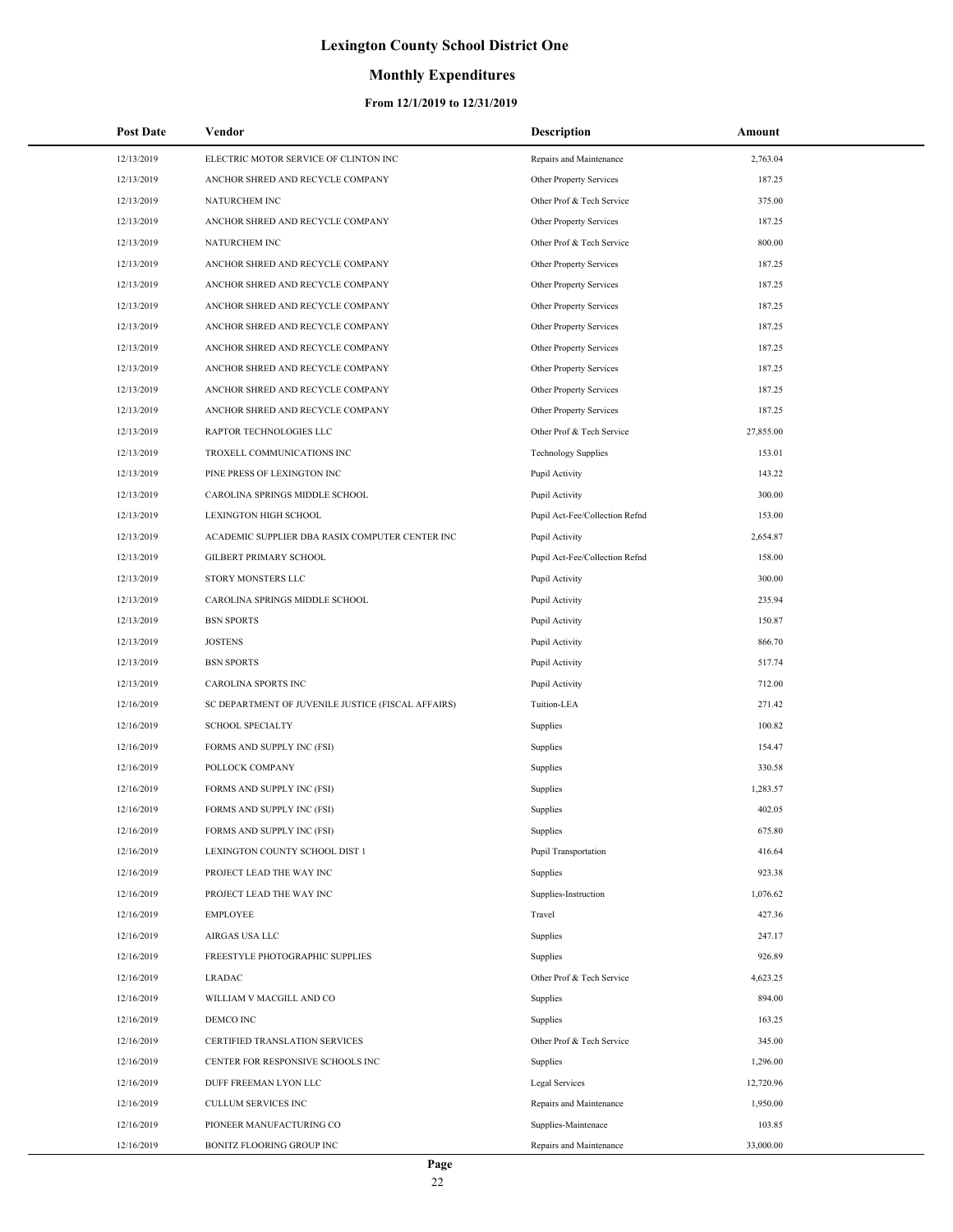## **Monthly Expenditures**

| <b>Post Date</b> | Vendor                               | <b>Description</b>          | Amount    |
|------------------|--------------------------------------|-----------------------------|-----------|
| 12/16/2019       | <b>CULLUM SERVICES INC</b>           | Repairs and Maintenance     | 4,792.50  |
| 12/16/2019       | CULLUM SERVICES INC                  | Repairs and Maintenance     | 3,937.50  |
| 12/16/2019       | <b>CULLUM SERVICES INC</b>           | Repairs and Maintenance     | 360.00    |
| 12/16/2019       | CULLUM SERVICES INC                  | Repairs and Maintenance     | 1,379.17  |
| 12/16/2019       | CULLUM SERVICES INC                  | Repairs and Maintenance     | 440.63    |
| 12/16/2019       | CULLUM SERVICES INC                  | Repairs and Maintenance     | 2,730.00  |
| 12/16/2019       | BONITZ FLOORING GROUP INC            | Repairs and Maintenance     | 12,334.62 |
| 12/16/2019       | CULLUM SERVICES INC                  | Repairs and Maintenance     | 757.50    |
| 12/16/2019       | CULLUM SERVICES INC                  | Repairs and Maintenance     | 1,372.50  |
| 12/16/2019       | <b>CULLUM SERVICES INC</b>           | Repairs and Maintenance     | 1,355.63  |
| 12/16/2019       | <b>CULLUM SERVICES INC</b>           | Repairs and Maintenance     | 1,059.38  |
| 12/16/2019       | CULLUM SERVICES INC                  | Repairs and Maintenance     | 1,331.25  |
| 12/16/2019       | CULLUM SERVICES INC                  | Repairs and Maintenance     | 1,792.50  |
| 12/16/2019       | CULLUM SERVICES INC                  | Repairs and Maintenance     | 3,788.54  |
| 12/16/2019       | <b>CULLUM SERVICES INC</b>           | Repairs and Maintenance     | 1,691.25  |
| 12/16/2019       | CULLUM SERVICES INC                  | Repairs and Maintenance     | 1,537.50  |
| 12/16/2019       | CULLUM SERVICES INC                  | Repairs and Maintenance     | 1,149.38  |
| 12/16/2019       | <b>CULLUM SERVICES INC</b>           | Repairs and Maintenance     | 3,759.33  |
| 12/16/2019       | <b>CULLUM SERVICES INC</b>           | Repairs and Maintenance     | 2,148.76  |
| 12/16/2019       | CULLUM SERVICES INC                  | Repairs and Maintenance     | 1,515.00  |
| 12/16/2019       | CULLUM SERVICES INC                  | Repairs and Maintenance     | 1,376.25  |
| 12/16/2019       | CULLUM SERVICES INC                  | Repairs and Maintenance     | 1,530.00  |
| 12/16/2019       | <b>CULLUM SERVICES INC</b>           | Repairs and Maintenance     | 1,205.60  |
| 12/16/2019       | CULLUM SERVICES INC                  | Repairs and Maintenance     | 1,276.88  |
| 12/16/2019       | CULLUM SERVICES INC                  | Repairs and Maintenance     | 620.62    |
| 12/16/2019       | CULLUM SERVICES INC                  | Repairs and Maintenance     | 2,371.88  |
| 12/16/2019       | COOK & BOARDMAN LLC                  | Supplies-Maintenace         | 267.50    |
| 12/16/2019       | <b>CULLUM SERVICES INC</b>           | Repairs and Maintenance     | 1,453.12  |
| 12/16/2019       | FERGUSON ENTERPRISES INC FEI 27      | Supplies-Maintenace         | 982.26    |
| 12/16/2019       | <b>CULLUM SERVICES INC</b>           | Repairs and Maintenance     | 2,437.50  |
| 12/16/2019       | <b>CULLUM SERVICES INC</b>           | Repairs and Maintenance     | 5,887.50  |
| 12/16/2019       | <b>CULLUM SERVICES INC</b>           | Repairs and Maintenance     | 1,453.13  |
| 12/16/2019       | CHECKER YELLOW CAB CO INC            | <b>Pupil Transportation</b> | 14,656.50 |
| 12/16/2019       | THOMSON, PHILLIP                     | <b>Pupil Transportation</b> | 209.88    |
| 12/16/2019       | LESESNE INDUSTRIES INC               | Supplies                    | 2,189.22  |
| 12/16/2019       | RAPTOR TECHNOLOGIES LLC              | Other Prof & Tech Service   | 5,085.00  |
| 12/16/2019       | CAMCOR                               | <b>Technology Supplies</b>  | 904.15    |
| 12/16/2019       | TROXELL COMMUNICATIONS INC           | <b>Technology Supplies</b>  | 1,278.86  |
| 12/16/2019       | <b>SOLUTION TREE</b>                 | Travel                      | 5,992.00  |
| 12/16/2019       | <b>SAGE PUBLISHING</b>               | Supplies                    | 1,763.10  |
| 12/16/2019       | PROFESSIONAL DEVELOPMENT NETWORK LLC | Inst Prog Improvement       | 4,900.00  |
| 12/16/2019       | HENRY SCHEIN INC                     | <b>Technology Supplies</b>  | 254.99    |
| 12/16/2019       | PERMA BOUND BOOKS                    | Library Books               | 701.25    |
| 12/16/2019       | FOLLETT SCHOOL SOLUTIONS INC         | Library Books               | 72,649.90 |
| 12/16/2019       | FOLLETT SCHOOL SOLUTIONS INC         | Library Books               | 72,613.33 |
| 12/16/2019       | CAMCOR                               | <b>Technology Supplies</b>  | 23,116.16 |
| 12/16/2019       | <b>US FOODS</b>                      | Food                        | 7,272.48  |
| 12/16/2019       | <b>US FOODS</b>                      | Food                        | 2,307.48  |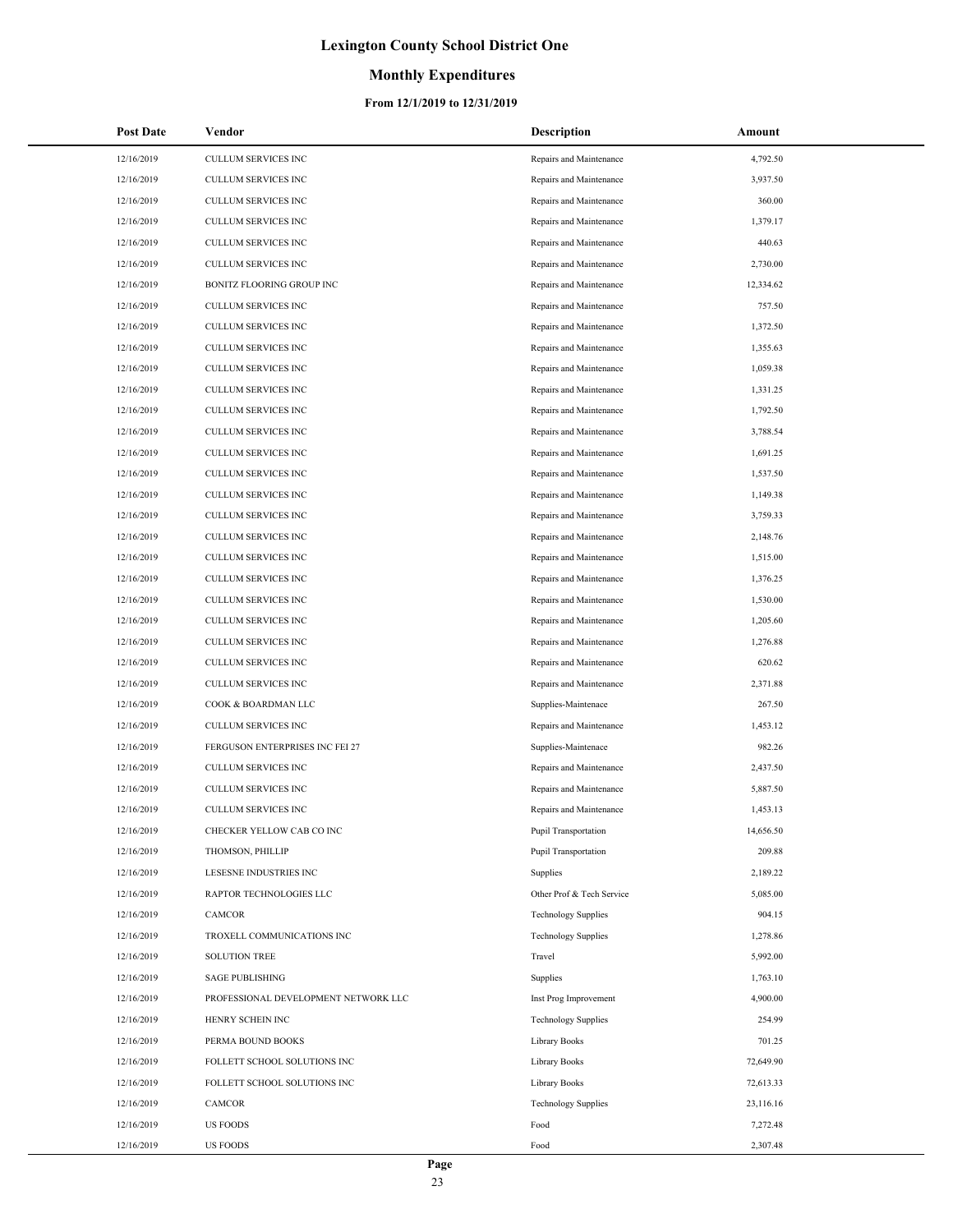## **Monthly Expenditures**

| <b>Post Date</b> | Vendor                                          | <b>Description</b> | Amount    |
|------------------|-------------------------------------------------|--------------------|-----------|
| 12/16/2019       | <b>US FOODS</b>                                 | Food               | 3,581.15  |
| 12/16/2019       | <b>US FOODS</b>                                 | Food               | 4,467.02  |
| 12/16/2019       | US FOODS                                        | Food               | 5,601.37  |
| 12/16/2019       | US FOODS                                        | Food               | 2,134.48  |
| 12/16/2019       | US FOODS                                        | Food               | 2,566.25  |
| 12/16/2019       | <b>US FOODS</b>                                 | Food               | 2,076.63  |
| 12/16/2019       | US FOODS                                        | Food               | 4,622.46  |
| 12/16/2019       | <b>US FOODS</b>                                 | Food               | 4,984.84  |
| 12/16/2019       | US FOODS                                        | Food               | 4,684.03  |
| 12/16/2019       | <b>US FOODS</b>                                 | Food               | 4,292.39  |
| 12/16/2019       | US FOODS                                        | Food               | 6,091.29  |
| 12/16/2019       | <b>US FOODS</b>                                 | Food               | 2,896.58  |
| 12/16/2019       | <b>US FOODS</b>                                 | Food               | 4,101.38  |
| 12/16/2019       | <b>US FOODS</b>                                 | Food               | 1,755.45  |
| 12/16/2019       | <b>US FOODS</b>                                 | Food               | 3,173.08  |
| 12/16/2019       | <b>US FOODS</b>                                 | Food               | 2,074.53  |
| 12/16/2019       | <b>US FOODS</b>                                 | Food               | 1,725.18  |
| 12/16/2019       | <b>US FOODS</b>                                 | Food               | 4,424.34  |
| 12/16/2019       | <b>US FOODS</b>                                 | Food               | 3,622.55  |
| 12/16/2019       | <b>US FOODS</b>                                 | Food               | 6,146.51  |
| 12/16/2019       | <b>US FOODS</b>                                 | Food               | 1,671.68  |
| 12/16/2019       | <b>US FOODS</b>                                 | Food               | 2,083.22  |
| 12/16/2019       | US FOODS                                        | Food               | 2,859.46  |
| 12/16/2019       | US FOODS                                        | Food               | 12,491.74 |
| 12/16/2019       | <b>US FOODS</b>                                 | Food               | 8,165.66  |
| 12/16/2019       | <b>US FOODS</b>                                 | Food               | 2,995.43  |
| 12/16/2019       | PECKNEL MUSIC COMPANY INC                       | Pupil Activity     | 278.20    |
| 12/16/2019       | PRESENTATION SYSTEMS SOUTH INC                  | Pupil Activity     | 641.08    |
| 12/16/2019       | DORMAN HIGH SCHOOL                              | Pupil Activity     | 659.50    |
| 12/16/2019       | MYERS, NATHAN DONALD                            | Pupil Activity     | 276.90    |
| 12/16/2019       | THE COLOR SPOT                                  | Pupil Activity     | 122.08    |
| 12/16/2019       | <b>MORRIS JR, BILLY</b>                         | Pupil Activity     | 132.50    |
| 12/16/2019       | SADLER, REGINALD LEONE                          | Pupil Activity     | 119.90    |
| 12/16/2019       | RINEHART, STEPHEN                               | Pupil Activity     | 173.40    |
| 12/16/2019       | HENRY SCHEIN INC                                | Pupil Activity     | 118.23    |
| 12/16/2019       | <b>BILES, LOUIS WINSLOW</b>                     | Pupil Activity     | 531.00    |
| 12/16/2019       | <b>BUI, MICHAEL</b>                             | Pupil Activity     | 610.20    |
| 12/16/2019       | HARMON, SCOTT                                   | Pupil Activity     | 572.40    |
| 12/16/2019       | LEYEN, THOMAS                                   | Pupil Activity     | 603.00    |
| 12/16/2019       | MYERS, NATHAN DONALD                            | Pupil Activity     | 631.80    |
| 12/17/2019       | FORMS AND SUPPLY INC (FSI)                      | Supplies-Immersion | 326.35    |
| 12/17/2019       | <b>SCHOOL SPECIALTY</b>                         | Supplies           | 276.92    |
| 12/17/2019       | <b>SCHOOL SPECIALTY</b>                         | Supplies           | 742.86    |
| 12/17/2019       | FORMS AND SUPPLY INC (FSI)                      | Supplies           | 608.66    |
| 12/17/2019       | SCHOOL SPECIALTY                                | Supplies           | 111.33    |
| 12/17/2019       | EMPLOYEE                                        | Travel             | 370.66    |
| 12/17/2019       | EMPLOYEE                                        | Travel             | 298.21    |
| 12/17/2019       | ACADEMIC SUPPLIER DBA RASIX COMPUTER CENTER INC | Supplies           | 1,168.78  |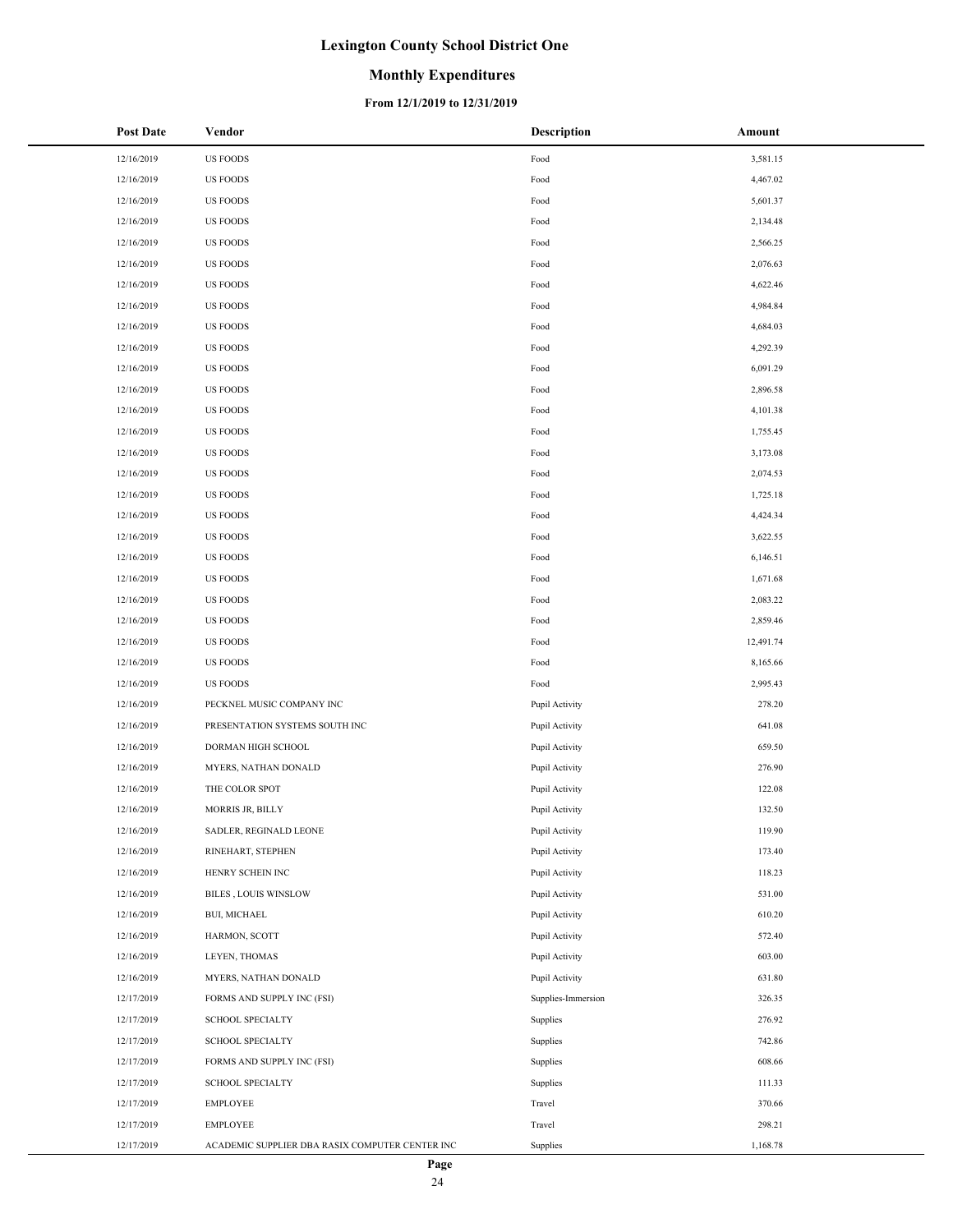## **Monthly Expenditures**

| <b>Post Date</b> | Vendor                                            | <b>Description</b>        | Amount   |
|------------------|---------------------------------------------------|---------------------------|----------|
| 12/17/2019       | <b>ANOTHER PRINTER</b>                            | Supplies                  | 286.06   |
| 12/17/2019       | PRESENTATION SYSTEMS SOUTH INC                    | Supplies                  | 466.17   |
| 12/17/2019       | <b>EMPLOYEE</b>                                   | Travel                    | 382.70   |
| 12/17/2019       | <b>EMPLOYEE</b>                                   | Travel                    | 275.54   |
| 12/17/2019       | <b>EMPLOYEE</b>                                   | Travel                    | 275.54   |
| 12/17/2019       | <b>EMPLOYEE</b>                                   | Travel                    | 152.50   |
| 12/17/2019       | <b>SCHOOL SPECIALTY</b>                           | Supplies                  | 182.66   |
| 12/17/2019       | ADVANCED TRAVEL THERAPY                           | Other Prof & Tech Service | 3,675.00 |
| 12/17/2019       | SOLIANT HEALTH INC                                | Other Prof & Tech Service | 2,046.00 |
| 12/17/2019       | SOUTHEASTERN SPEECH AND LANGUAGE SERVICES LLC     | Other Prof & Tech Service | 3,506.25 |
| 12/17/2019       | <b>EMPLOYEE</b>                                   | Travel                    | 406.06   |
| 12/17/2019       | <b>EMPLOYEE</b>                                   | Travel                    | 215.06   |
| 12/17/2019       | <b>EMPLOYEE</b>                                   | Travel                    | 269.01   |
| 12/17/2019       | <b>EMPLOYEE</b>                                   | Travel                    | 117.97   |
| 12/17/2019       | <b>EMPLOYEE</b>                                   | Travel                    | 372.94   |
| 12/17/2019       | <b>EMPLOYEE</b>                                   | Travel                    | 301.31   |
| 12/17/2019       | <b>EMPLOYEE</b>                                   | Travel                    | 509.99   |
| 12/17/2019       | <b>SCHOOL HEALTH CORP</b>                         | Supplies                  | 630.87   |
| 12/17/2019       | SC DEPARTMENT OF REVENUE (SALES TAX RETURN)       | Supplies                  | $-0.35$  |
| 12/17/2019       | SCHOOL NURSE SUPPLY INC                           | Supplies                  | $-5.00$  |
| 12/17/2019       | READING AND WRITING PROJECT NETWORK LLC           | Inst Prog Improvement     | 8,400.00 |
| 12/17/2019       | <b>EMPLOYEE</b>                                   | Travel                    | 191.98   |
| 12/17/2019       | <b>EMPLOYEE</b>                                   | Travel                    | 526.03   |
| 12/17/2019       | <b>EMPLOYEE</b>                                   | Travel                    | 115.42   |
| 12/17/2019       | <b>EMPLOYEE</b>                                   | Travel                    | 160.66   |
| 12/17/2019       | <b>EMPLOYEE</b>                                   | Travel                    | 174.00   |
| 12/17/2019       | <b>EMPLOYEE</b>                                   | Travel                    | 442.65   |
| 12/17/2019       | <b>EMPLOYEE</b>                                   | Travel                    | 258.10   |
| 12/17/2019       | EMPLOYEE                                          | Travel-Teacher Staff Dev  | 741.48   |
| 12/17/2019       | TRAVEL                                            | Travel                    | 474.68   |
| 12/17/2019       | <b>TRAVEL</b>                                     | Travel                    | 469.68   |
| 12/17/2019       | <b>EMPLOYEE</b>                                   | Travel                    | 175.74   |
| 12/17/2019       | SMITH AND JONES JANITORIAL SUPPLIES AND EQUIP INC | Supplies-Maintenace       | 773.82   |
| 12/17/2019       | <b>CULLUM SERVICES INC</b>                        | Repairs and Maintenance   | 745.99   |
| 12/17/2019       | CITY OF CAYCE                                     | Public Utilities          | 5,955.44 |
| 12/17/2019       | CITY OF CAYCE                                     | Public Utilities          | 6,306.67 |
| 12/17/2019       | <b>CULLUM SERVICES INC</b>                        | Repairs and Maintenance   | 1,610.28 |
| 12/17/2019       | <b>GRAYBAR ELECTRIC CO INC</b>                    | Supplies-Maintenace       | 347.02   |
| 12/17/2019       | THE GUTTERMAN                                     | Repairs and Maintenance   | 2,258.00 |
| 12/17/2019       | <b>EMPLOYEE</b>                                   | Travel                    | 418.18   |
| 12/17/2019       | <b>EMPLOYEE</b>                                   | Travel                    | 426.88   |
| 12/17/2019       | COMPUTER DESIGN CONSULTING SERVICE LLC            | Printing and Binding      | 112.35   |
| 12/17/2019       | SC ASSOCIATION SCHOOL ADMINISTRATORS              | Dues and Fees             | 215.00   |
| 12/17/2019       | <b>EMPLOYEE</b>                                   | Other Objects             | 109.96   |
| 12/17/2019       | EGGS UP GRILL 16                                  | Other Objects             | 1,707.15 |
| 12/17/2019       | <b>IMAGINE LEARNING</b>                           | Software Renewal/Agreemen | 5,000.00 |
| 12/17/2019       | <b>EMPLOYEE</b>                                   | Travel                    | 310.30   |
| 12/17/2019       | <b>EMPLOYEE</b>                                   | Travel                    | 206.48   |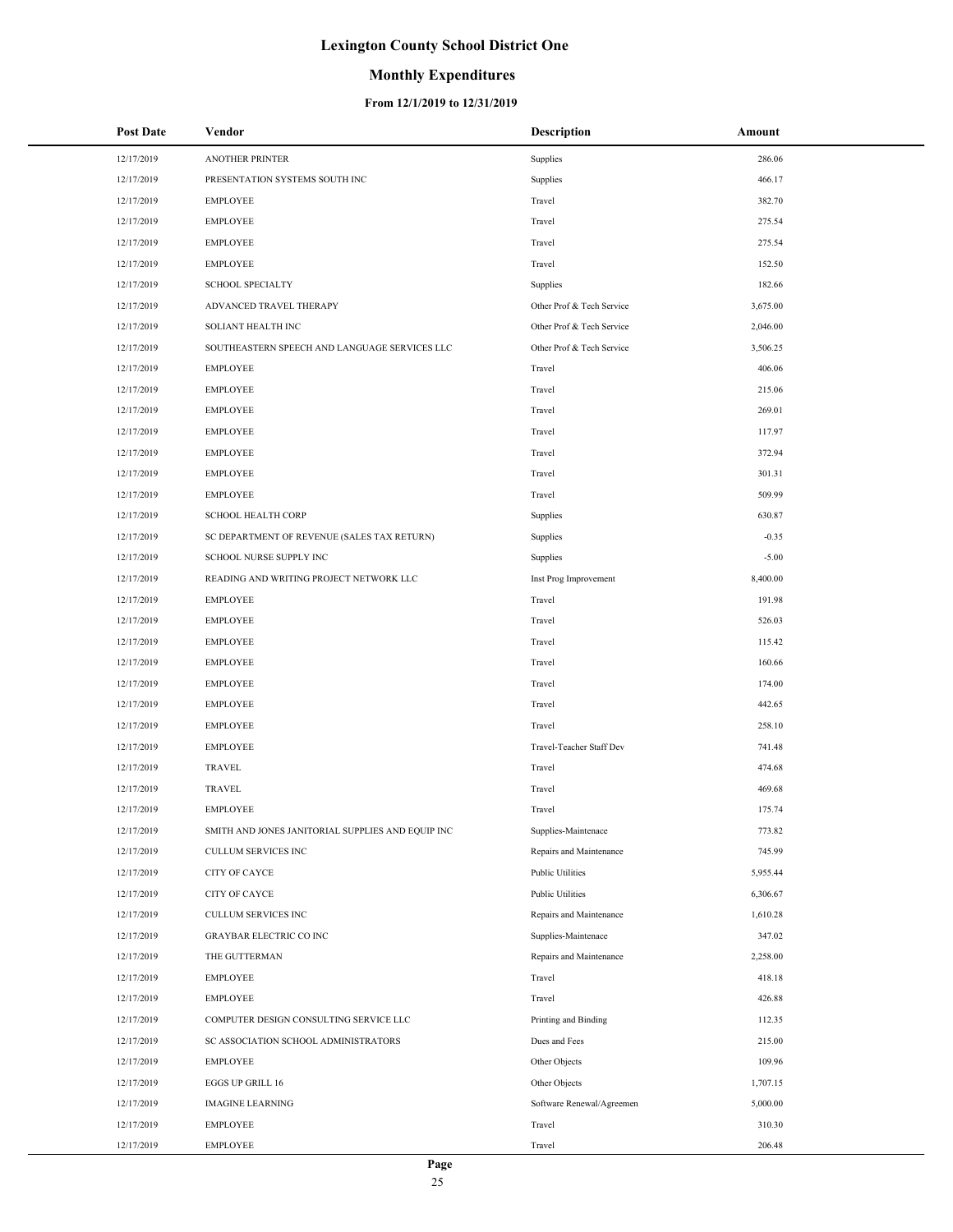#### **Monthly Expenditures**

| <b>Post Date</b>         | Vendor                                          | <b>Description</b>               | Amount           |
|--------------------------|-------------------------------------------------|----------------------------------|------------------|
| 12/17/2019               | SC DEPARTMENT OF REVENUE (SALES TAX RETURN)     | Supplies                         | 112.84           |
| 12/17/2019               | SONOVA USA INC                                  | Supplies                         | 2,507.00         |
| 12/17/2019               | <b>EMPLOYEE</b>                                 | Travel                           | 100.92           |
| 12/17/2019               | <b>EMPLOYEE</b>                                 | Travel                           | 225.62           |
| 12/17/2019               | <b>EMPLOYEE</b>                                 | Travel                           | 168.20           |
| 12/17/2019               | <b>EMPLOYEE</b>                                 | Travel                           | 127.60           |
| 12/17/2019               | READING AND WRITING PROJECT NETWORK LLC         | Inst Prog Improvement            | 2,800.00         |
| 12/17/2019               | GTSIMULATORS BY GLOBAL TECHNOLOGIES             | Supplies                         | 2,393.00         |
| 12/17/2019               | SC DEPARTMENT OF REVENUE (SALES TAX RETURN)     | Supplies                         | 167.51           |
| 12/17/2019               | <b>EMPLOYEE</b>                                 | Travel                           | 144.77           |
| 12/17/2019               | <b>EMPLOYEE</b>                                 | Travel                           | 342.74           |
| 12/17/2019               | <b>EMPLOYEE</b>                                 | Travel                           | 360.14           |
| 12/17/2019               | <b>EMPLOYEE</b>                                 | Travel                           | 362.46           |
| 12/17/2019               | <b>TRAVEL</b>                                   | Travel                           | 341.58           |
| 12/17/2019               | <b>EMPLOYEE</b>                                 | Travel                           | 415.34           |
| 12/17/2019               | <b>EMPLOYEE</b>                                 | Travel                           | 356.66           |
| 12/17/2019               | <b>EMPLOYEE</b>                                 | Travel                           | 353.18           |
| 12/17/2019               | <b>EMPLOYEE</b>                                 | Travel                           | 152.50           |
| 12/17/2019               | <b>EMPLOYEE</b>                                 | Travel                           | 354.34           |
| 12/17/2019               | <b>EMPLOYEE</b>                                 | Travel                           | 326.50           |
| 12/17/2019               | <b>EMPLOYEE</b>                                 | Travel                           | 341.58           |
| 12/17/2019               | <b>EMPLOYEE</b>                                 | Travel                           | 343.90           |
| 12/17/2019               | <b>EMPLOYEE</b>                                 | Travel                           | 348.54           |
| 12/17/2019               | <b>EMPLOYEE</b>                                 | Travel                           | 356.66           |
| 12/17/2019               | BERNHARDT HOUSE OF VIOLINS                      | Supplies                         | 5,403.50         |
| 12/17/2019               | EDCON INC                                       | Building                         | 98,217.70        |
| 12/17/2019               | SC SCHOOL BOARDS ASSOCIATION INSURANCE TRUST    | Building                         | 123.00           |
| 12/17/2019               | H G REYNOLDS COMPANY INC                        | Building                         | 2,993,864.25     |
| 12/17/2019               | EDCON INC                                       | Building                         | 69,563.36        |
| 12/17/2019               | <b>EMPLOYEE</b>                                 | Travel                           | 159.79           |
| 12/17/2019               | <b>EMPLOYEE</b>                                 | Travel                           | 183.86           |
| 12/17/2019               | <b>CUSTOM PRINTWEAR INC</b>                     | Pupil Activity                   | 1,113.70         |
| 12/17/2019               | BARNES & NOBLE BOOKSELLERS INC                  | Pupil Activity                   | 207.87           |
| 12/17/2019               | <b>SCHOOL SPECIALTY</b>                         | Pupil Activity                   | 132.89           |
| 12/17/2019               | <b>BRAINPOP.COM LLC</b>                         | Pupil Activity                   | 1,895.00         |
| 12/17/2019               | SC DEPARTMENT OF REVENUE (SALES TAX RETURN)     | Pupil Activity                   | 132.65           |
| 12/17/2019               | <b>CAROLINA IDEAS</b>                           | Pupil Activity                   | 327.42           |
| 12/17/2019               | <b>SCHOOL SPECIALTY</b>                         | Pupil Activity                   | 203.38           |
| 12/17/2019               | <b>BSN SPORTS</b>                               | Pupil Activity                   | 251.45           |
| 12/17/2019               | KNOCKOUT SPORTSWEAR                             | Pupil Activity                   | 910.00           |
| 12/18/2019               | <b>SCHOOL SPECIALTY</b>                         | Supplies                         | 108.58           |
| 12/18/2019               | EL EDUCATION INC                                | Inst Prog Improvement            | 900.00           |
| 12/18/2019               | ADVANCED COLLABORATIVE SOLUTIONS                | Inst Prog Improvement            | 2,250.00         |
| 12/18/2019               | <b>SCHOOL HEALTH CORP</b>                       | Supplies                         | 252.32           |
| 12/18/2019<br>12/18/2019 | PINE PRESS OF LEXINGTON INC<br><b>JW PEPPER</b> | Printing and Binding<br>Supplies | 212.51<br>313.00 |
| 12/18/2019               | ACADEMIC SUPPLIER DBA RASIX COMPUTER CENTER INC | Supplies                         | 103.00           |
| 12/18/2019               | FORMS AND SUPPLY INC (FSI)                      | Supplies                         | 231.67           |
|                          |                                                 |                                  |                  |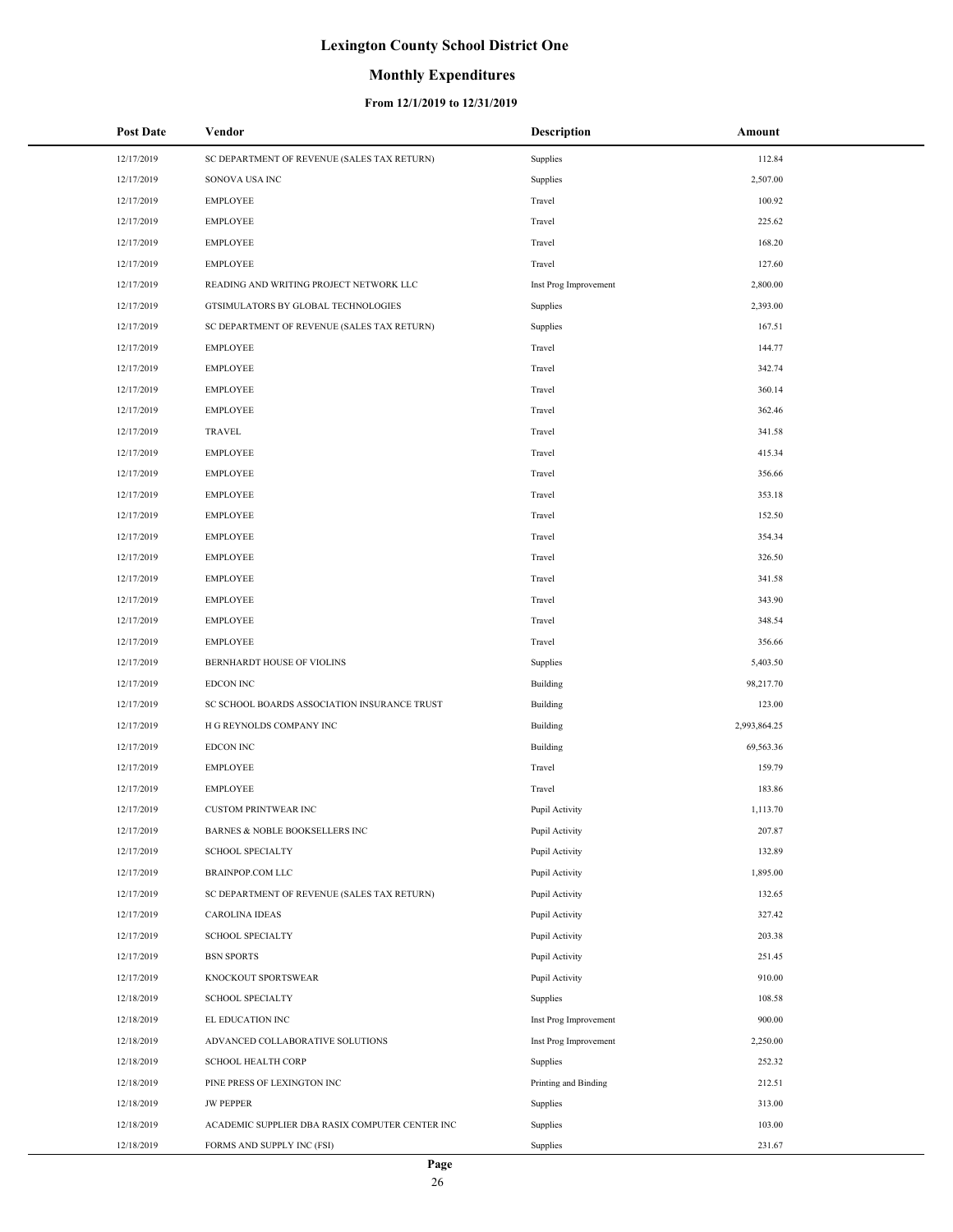## **Monthly Expenditures**

| <b>Post Date</b> | Vendor                                             | <b>Description</b>        | Amount    |
|------------------|----------------------------------------------------|---------------------------|-----------|
| 12/18/2019       | MACHINE AND WELDING SUPPLY CO DBA ARC3 GASES SOUTH | Supplies                  | 1,360.70  |
| 12/18/2019       | SOUTHEASTERN SPEECH AND LANGUAGE SERVICES LLC      | Other Prof & Tech Service | 4,912.50  |
| 12/18/2019       | <b>JW PEPPER</b>                                   | Supplies                  | 101.99    |
| 12/18/2019       | <b>JW PEPPER</b>                                   | Supplies                  | 879.95    |
| 12/18/2019       | EMBASSY SUITES AT KINGSTON PLANTATION              | Travel                    | 365.10    |
| 12/18/2019       | NEDRP LLC                                          | Travel                    | 1,500.00  |
| 12/18/2019       | LOWCOUNTRY AHEC                                    | Travel                    | 2,080.00  |
| 12/18/2019       | MEDSHORE AMBULANCE SVC GOLD CROSS AMBULANCE SVC    | Other Prof & Tech Service | 325.00    |
| 12/18/2019       | FOLLETT SCHOOL SOLUTIONS INC                       | Library Books             | 348.81    |
| 12/18/2019       | FOLLETT SCHOOL SOLUTIONS INC                       | Library Books             | 1,081.57  |
| 12/18/2019       | EMBASSY SUITES AT KINGSTON PLANTATION              | Travel                    | 3,323.04  |
| 12/18/2019       | CERTIFIED TRANSLATION SERVICES                     | Other Prof & Tech Service | 130.00    |
| 12/18/2019       | ADVANCED COLLABORATIVE SOLUTIONS                   | Travel-Teacher Staff Dev  | 2,250.00  |
| 12/18/2019       | BURKETT BURKETT AND BURKETT                        | Bd of Ed Audit Services   | 8,680.90  |
| 12/18/2019       | HAYNSWORTH SINKLER BOYD PA                         | Legal Services            | 514.15    |
| 12/18/2019       | POWER SCHOOL GROUP LLC                             | Other Prof & Tech Service | 2,260.00  |
| 12/18/2019       | <b>DOMINION ENERGY</b>                             | <b>Public Utilities</b>   | 283.25    |
| 12/18/2019       | <b>DOMINION ENERGY</b>                             | <b>Public Utilities</b>   | 703.16    |
| 12/18/2019       | COMPASS GROUP DBA CANTEEN REFRESHMENT SERV         | Supplies                  | 657.78    |
| 12/18/2019       | <b>CARTS PLUS</b>                                  | Supplies-Maintenace       | 795.76    |
| 12/18/2019       | <b>DOMINION ENERGY</b>                             | <b>Public Utilities</b>   | 476.85    |
| 12/18/2019       | <b>DOMINION ENERGY</b>                             | <b>Public Utilities</b>   | 11,784.60 |
| 12/18/2019       | <b>DOMINION ENERGY</b>                             | <b>Public Utilities</b>   | 8,119.11  |
| 12/18/2019       | <b>DOMINION ENERGY</b>                             | <b>Public Utilities</b>   | 20,566.16 |
| 12/18/2019       | <b>DOMINION ENERGY</b>                             | <b>Public Utilities</b>   | 11,441.68 |
| 12/18/2019       | <b>MEAD &amp; HUNT INC</b>                         | Other Prof & Tech Service | 344.00    |
| 12/18/2019       | <b>DOMINION ENERGY</b>                             | <b>Public Utilities</b>   | 7,794.84  |
| 12/18/2019       | <b>DOMINION ENERGY</b>                             | <b>Public Utilities</b>   | 7,254.25  |
| 12/18/2019       | <b>MEAD &amp; HUNT INC</b>                         | Other Prof & Tech Service | 309.28    |
| 12/18/2019       | <b>DOMINION ENERGY</b>                             | <b>Public Utilities</b>   | 35,718.90 |
| 12/18/2019       | FERGUSON ENTERPRISES INC FEI 27                    | Supplies-Maintenace       | 2,553.44  |
| 12/18/2019       | <b>DOMINION ENERGY</b>                             | <b>Public Utilities</b>   | 7,417.16  |
| 12/18/2019       | MEAD & HUNT INC                                    | Other Prof & Tech Service | 388.83    |
| 12/18/2019       | <b>DOMINION ENERGY</b>                             | Public Utilities          | 9,656.81  |
| 12/18/2019       | <b>MEAD &amp; HUNT INC</b>                         | Other Prof & Tech Service | 201.94    |
| 12/18/2019       | <b>DOMINION ENERGY</b>                             | Public Utilities          | 12,498.74 |
| 12/18/2019       | TERMINIX COMMERCIAL                                | Repairs and Maintenance   | 968.00    |
| 12/18/2019       | <b>DOMINION ENERGY</b>                             | Public Utilities          | 7,462.17  |
| 12/18/2019       | <b>MEAD &amp; HUNT INC</b>                         | Other Prof & Tech Service | 354.01    |
| 12/18/2019       | L AND W SUPPLY CORPORATION                         | Supplies-Maintenace       | 223.93    |
| 12/18/2019       | <b>DOMINION ENERGY</b>                             | <b>Public Utilities</b>   | 2,276.29  |
| 12/18/2019       | SMITH AND JONES JANITORIAL SUPPLIES AND EQUIP INC  | Supplies                  | 132.68    |
| 12/18/2019       | CITY ELECTRIC SUPPLY CO                            | Supplies-Maintenace       | 836.60    |
| 12/18/2019       | <b>DOMINION ENERGY</b>                             | <b>Public Utilities</b>   | 13,955.36 |
| 12/18/2019       | CITY ELECTRIC SUPPLY CO                            | Supplies-Maintenace       | 836.61    |
| 12/18/2019       | <b>DOMINION ENERGY</b>                             | <b>Public Utilities</b>   | 9,226.83  |
| 12/18/2019       | SPICER ON CALL SERVICES                            | Repairs and Maintenance   | 684.10    |
| 12/18/2019       | <b>DOMINION ENERGY</b>                             | Public Utilities          | 8,901.90  |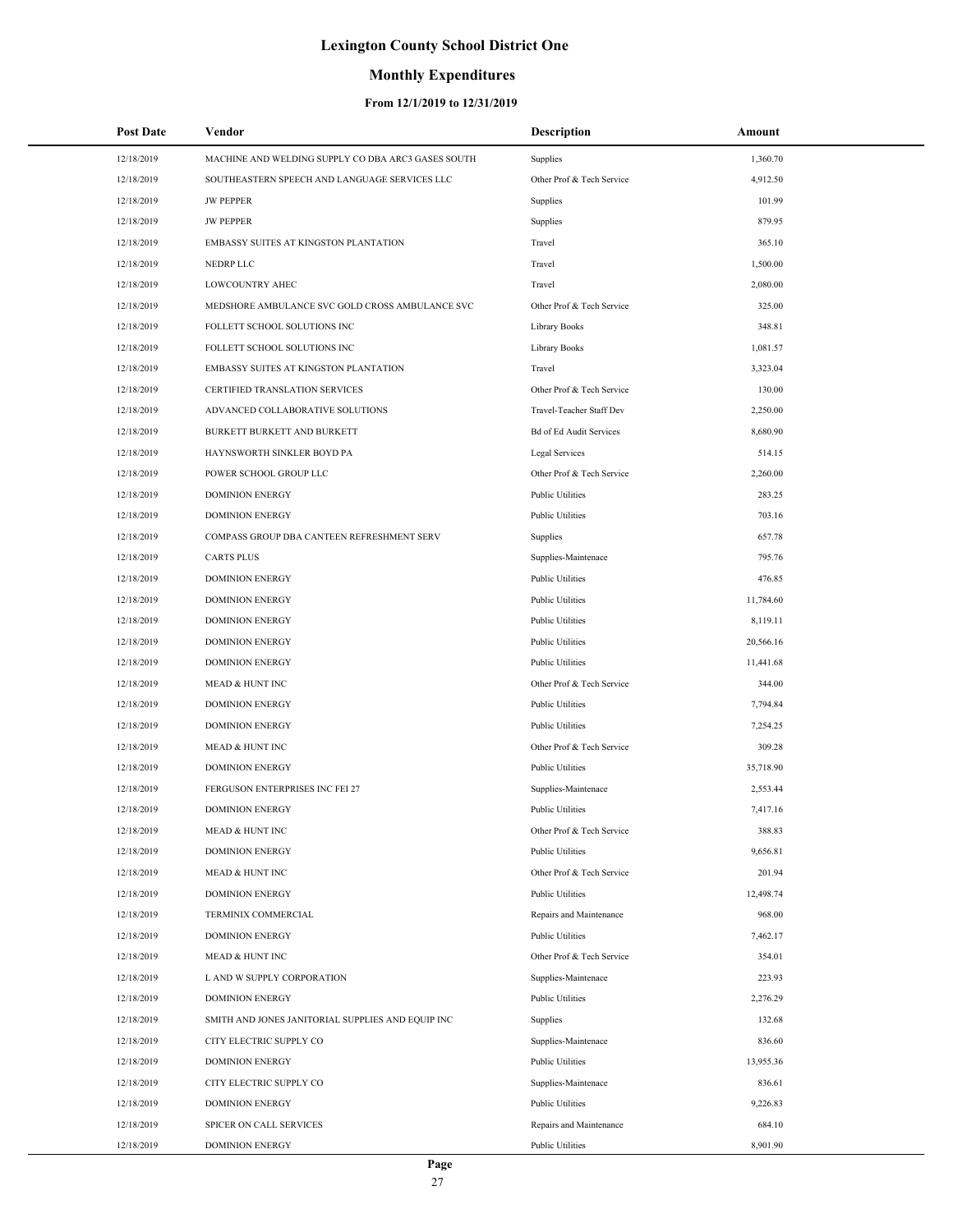## **Monthly Expenditures**

| <b>Post Date</b> | Vendor                                          | Description                | Amount       |
|------------------|-------------------------------------------------|----------------------------|--------------|
| 12/18/2019       | <b>DOMINION ENERGY</b>                          | <b>Public Utilities</b>    | 8,658.82     |
| 12/18/2019       | <b>DOMINION ENERGY</b>                          | <b>Public Utilities</b>    | 19,376.40    |
| 12/18/2019       | <b>DOMINION ENERGY</b>                          | <b>Public Utilities</b>    | 54,133.70    |
| 12/18/2019       | <b>DOMINION ENERGY</b>                          | <b>Public Utilities</b>    | 7,747.05     |
| 12/18/2019       | <b>DOMINION ENERGY</b>                          | <b>Public Utilities</b>    | 146.09       |
| 12/18/2019       | COMPUTER DESIGN CONSULTING SERVICE LLC          | Printing and Binding       | 267.50       |
| 12/18/2019       | SC SCHOOL BOARDS ASSOCIATION INSURANCE TRUST    | Insurance and Judgments    | 496,095.00   |
| 12/18/2019       | APPLE INC                                       | <b>Technology Supplies</b> | 314.58       |
| 12/18/2019       | <b>SCHOOL SPECIALTY</b>                         | Supplies                   | 637.54       |
| 12/18/2019       | WESTERN PSYCHOLOGICAL SERVICES (WPS)            | Supplies                   | 651.00       |
| 12/18/2019       | <b>EMPLOYEE</b>                                 | Supplies                   | 275.00       |
| 12/18/2019       | SC ASSOCIATION EDUCATIONAL OFFICE PROFESSIONALS | Travel                     | 230.00       |
| 12/18/2019       | SC ASSOCIATION SCHOOL ADMINISTRATORS            | Other Prof & Tech Service  | 66,667.00    |
| 12/18/2019       | JUMPER CARTER SEASE ARCHITECTS P A              | Building                   | 212,844.34   |
| 12/18/2019       | HAYNSWORTH SINKLER BOYD PA                      | Dues and Fees              | 30,000.00    |
| 12/18/2019       | NUIDEA SCHOOL SUPPLY CO                         | Supplies                   | 10,304.74    |
| 12/18/2019       | M B KAHN CONSTRUCTION CO INC                    | Building                   | 10,133.33    |
| 12/18/2019       | M B KAHN CONSTRUCTION CO INC                    | Building                   | 3,912.50     |
| 12/18/2019       | MCMILLAN PAZDAN SMITH ARCHITECTURE              | Building                   | 20,304.69    |
| 12/18/2019       | CC AND I SERVICES LLC                           | Building                   | 36,055.40    |
| 12/18/2019       | BUNNELL LAMMONS ENGINEERING INC                 | Building                   | 2,534.75     |
| 12/18/2019       | LS3P ASSOCIATED LTD                             | Building                   | 912.60       |
| 12/18/2019       | <b>APPLE INC</b>                                | <b>Technology Supplies</b> | 314.58       |
| 12/18/2019       | CC AND I SERVICES LLC                           | Building                   | 15,840.70    |
| 12/18/2019       | M B KAHN CONSTRUCTION CO INC                    | Building                   | 1,635,685.64 |
| 12/18/2019       | WHITE KNOLL MIDDLE SCHOOL                       | Pupil Activity             | 120.00       |
| 12/18/2019       | <b>JW PEPPER</b>                                | Pupil Activity             | 111.00       |
| 12/18/2019       | EAI (ERIC ARMIN INC)                            | Pupil Activity             | 850.83       |
| 12/18/2019       | <b>JW PEPPER</b>                                | Pupil Activity             | 737.59       |
| 12/18/2019       | <b>IRMO HIGH SCHOOL</b>                         | Pupil Activity             | 325.00       |
| 12/18/2019       | <b>BSN SPORTS</b>                               | Pupil Activity             | 558.54       |
| 12/18/2019       | <b>GREENWOOD HIGH SCHOOL</b>                    | Pupil Activity             | 250.00       |
| 12/18/2019       | <b>BSN SPORTS</b>                               | Pupil Activity             | 426.93       |
| 12/18/2019       | LUGOFF ELGIN HIGH SCHOOL                        | Pupil Activity             | 250.00       |
| 12/18/2019       | LUGOFF ELGIN MIDDLE SCHOOL                      | Pupil Activity             | 200.00       |
| 12/18/2019       | DIAMONDBACK GOLF COURSE LLC                     | Pupil Activity             | 350.00       |
| 12/18/2019       | <b>SUMTER HIGH SCHOOL</b>                       | Pupil Activity             | 280.00       |
| 12/18/2019       | MEDSHORE AMBULANCE SVC GOLD CROSS AMBULANCE SVC | Pupil Activity             | 450.00       |
| 12/18/2019       | 323 SPORTS                                      | Pupil Activity             | 706.20       |
| 12/18/2019       | COLUMBIA BASEBALL UMPIRES ASSOC                 | Pupil Activity             | 175.00       |
| 12/18/2019       | 323 SPORTS                                      | Pupil Activity             | 539.28       |
| 12/18/2019       | AIRPORT HIGH SCHOOL                             | Pupil Activity             | 250.00       |
| 12/18/2019       | VARSITY SPIRIT FASHIONS AND SUPPLIES LLC        | Pupil Activity             | 4,820.83     |
| 12/18/2019       | <b>BSN SPORTS</b>                               | Pupil Activity             | 2,032.94     |
| 12/19/2019       | KURTZ BROS DBA BENDER BURKOT                    | Supplies                   | 486.17       |
| 12/19/2019       | POWER SCHOOL GROUP LLC                          | Other Prof & Tech Service  | 420.00       |
| 12/19/2019       | DAVIS FRAWLEY LLC TRUST ACCOUNT                 | Land                       | 342,391.67   |
| 12/19/2019       | <b>US FOODS</b>                                 | Supplies                   | 1,068.03     |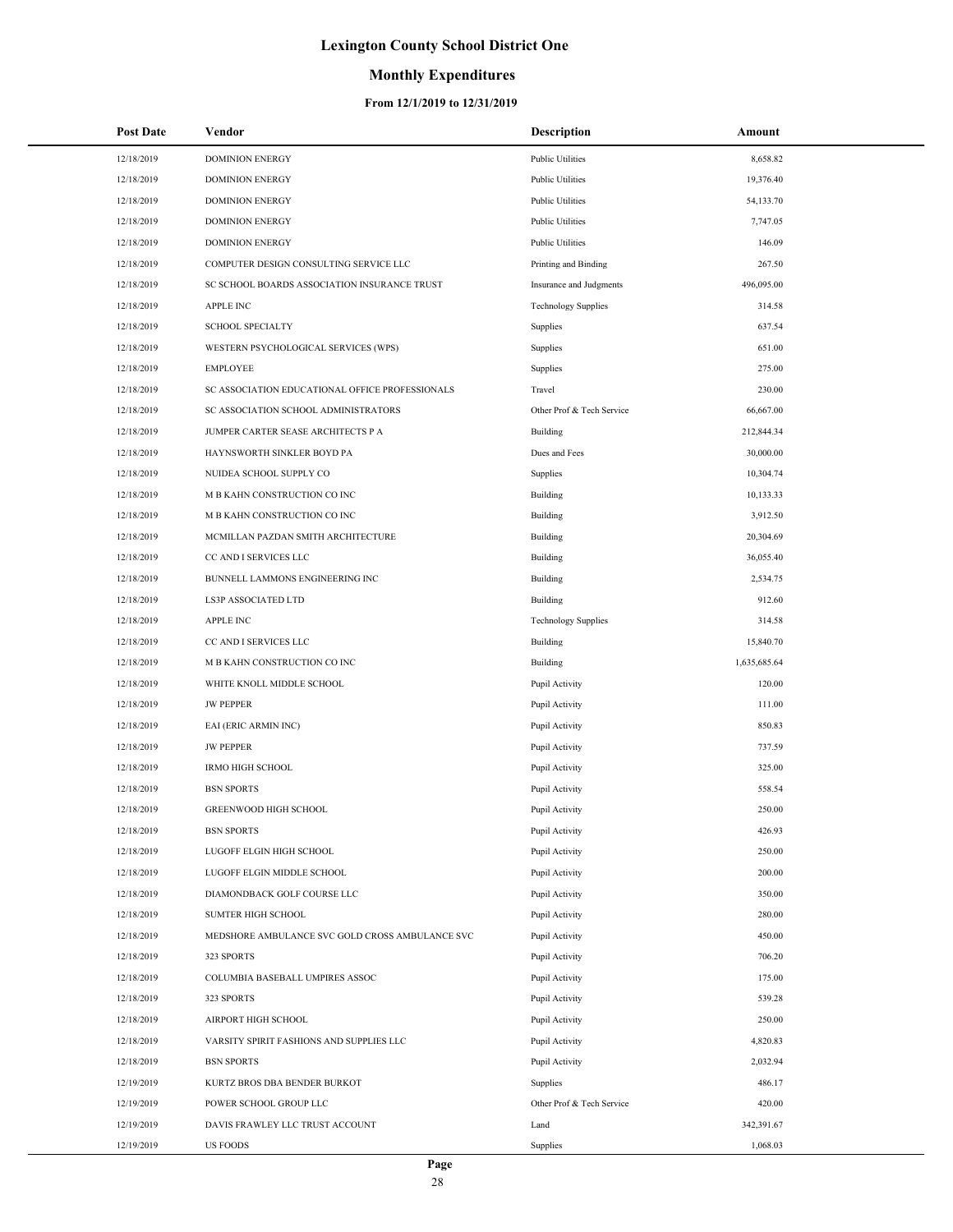## **Monthly Expenditures**

| <b>Post Date</b> | Vendor                           | <b>Description</b> | Amount   |
|------------------|----------------------------------|--------------------|----------|
| 12/19/2019       | <b>US FOODS</b>                  | Food               | 6,093.60 |
| 12/19/2019       | EARTHGRAINS BAKING COMPANIES INC | Bread              | 140.10   |
| 12/19/2019       | BORDEN DAIRY CO OF SC LLC        | Milk               | 637.54   |
| 12/19/2019       | SENN BROTHERS INC                | Produce            | 158.65   |
| 12/19/2019       | <b>US FOODS</b>                  | Supplies           | 550.36   |
| 12/19/2019       | BORDEN DAIRY CO OF SC LLC        | Milk               | 629.60   |
| 12/19/2019       | <b>US FOODS</b>                  | Supplies           | 1,339.20 |
| 12/19/2019       | <b>US FOODS</b>                  | Food               | 8,029.48 |
| 12/19/2019       | EARTHGRAINS BAKING COMPANIES INC | Bread              | 360.70   |
| 12/19/2019       | BORDEN DAIRY CO OF SC LLC        | Milk               | 790.16   |
| 12/19/2019       | SENN BROTHERS INC                | Produce            | 133.85   |
| 12/19/2019       | <b>US FOODS</b>                  | Supplies           | 943.36   |
| 12/19/2019       | <b>US FOODS</b>                  | Food               | 3,735.29 |
| 12/19/2019       | BORDEN DAIRY CO OF SC LLC        | Milk               | 1,650.11 |
| 12/19/2019       | SENN BROTHERS INC                | Produce            | 501.40   |
| 12/19/2019       | <b>US FOODS</b>                  | Supplies           | 365.06   |
| 12/19/2019       | <b>US FOODS</b>                  | Food               | 3,477.84 |
| 12/19/2019       | BORDEN DAIRY CO OF SC LLC        | Milk               | 554.41   |
| 12/19/2019       | SENN BROTHERS INC                | Produce            | 262.30   |
| 12/19/2019       | <b>US FOODS</b>                  | Supplies           | 799.11   |
| 12/19/2019       | <b>US FOODS</b>                  | Food               | 6,597.83 |
| 12/19/2019       | EARTHGRAINS BAKING COMPANIES INC | Bread              | 145.11   |
| 12/19/2019       | BORDEN DAIRY CO OF SC LLC        | Milk               | 2,297.03 |
| 12/19/2019       | SENN BROTHERS INC                | Produce            | 468.70   |
| 12/19/2019       | <b>US FOODS</b>                  | Supplies           | 691.74   |
| 12/19/2019       | <b>US FOODS</b>                  | Food               | 4,307.14 |
| 12/19/2019       | SENN BROTHERS INC                | Produce            | 115.80   |
| 12/19/2019       | <b>US FOODS</b>                  | Supplies           | 800.32   |
| 12/19/2019       | <b>US FOODS</b>                  | Food               | 2,401.31 |
| 12/19/2019       | BORDEN DAIRY CO OF SC LLC        | Milk               | 1,099.02 |
| 12/19/2019       | <b>US FOODS</b>                  | Supplies           | 1,642.79 |
| 12/19/2019       | <b>US FOODS</b>                  | Food               | 5,660.23 |
| 12/19/2019       | BORDEN DAIRY CO OF SC LLC        | Milk               | 1,539.36 |
| 12/19/2019       | SENN BROTHERS INC                | Produce            | 520.80   |
| 12/19/2019       | <b>US FOODS</b>                  | Supplies           | 1,926.69 |
| 12/19/2019       | <b>US FOODS</b>                  | Food               | 6,598.77 |
| 12/19/2019       | EARTHGRAINS BAKING COMPANIES INC | Bread              | 200.90   |
| 12/19/2019       | BORDEN DAIRY CO OF SC LLC        | Milk               | 2,011.62 |
| 12/19/2019       | SENN BROTHERS INC                | Produce            | 465.55   |
| 12/19/2019       | <b>US FOODS</b>                  | Supplies           | 582.12   |
| 12/19/2019       | <b>US FOODS</b>                  | Food               | 3,972.60 |
| 12/19/2019       | EARTHGRAINS BAKING COMPANIES INC | Bread              | 116.90   |
| 12/19/2019       | BORDEN DAIRY CO OF SC LLC        | Milk               | 1,878.43 |
| 12/19/2019       | SENN BROTHERS INC                | Produce            | 661.40   |
| 12/19/2019       | <b>US FOODS</b>                  | Supplies           | 684.90   |
| 12/19/2019       | <b>US FOODS</b>                  | Food               | 3,841.61 |
| 12/19/2019       | BORDEN DAIRY CO OF SC LLC        | Milk               | 824.31   |
| 12/19/2019       | SENN BROTHERS INC                | Produce            | 259.80   |
|                  |                                  |                    |          |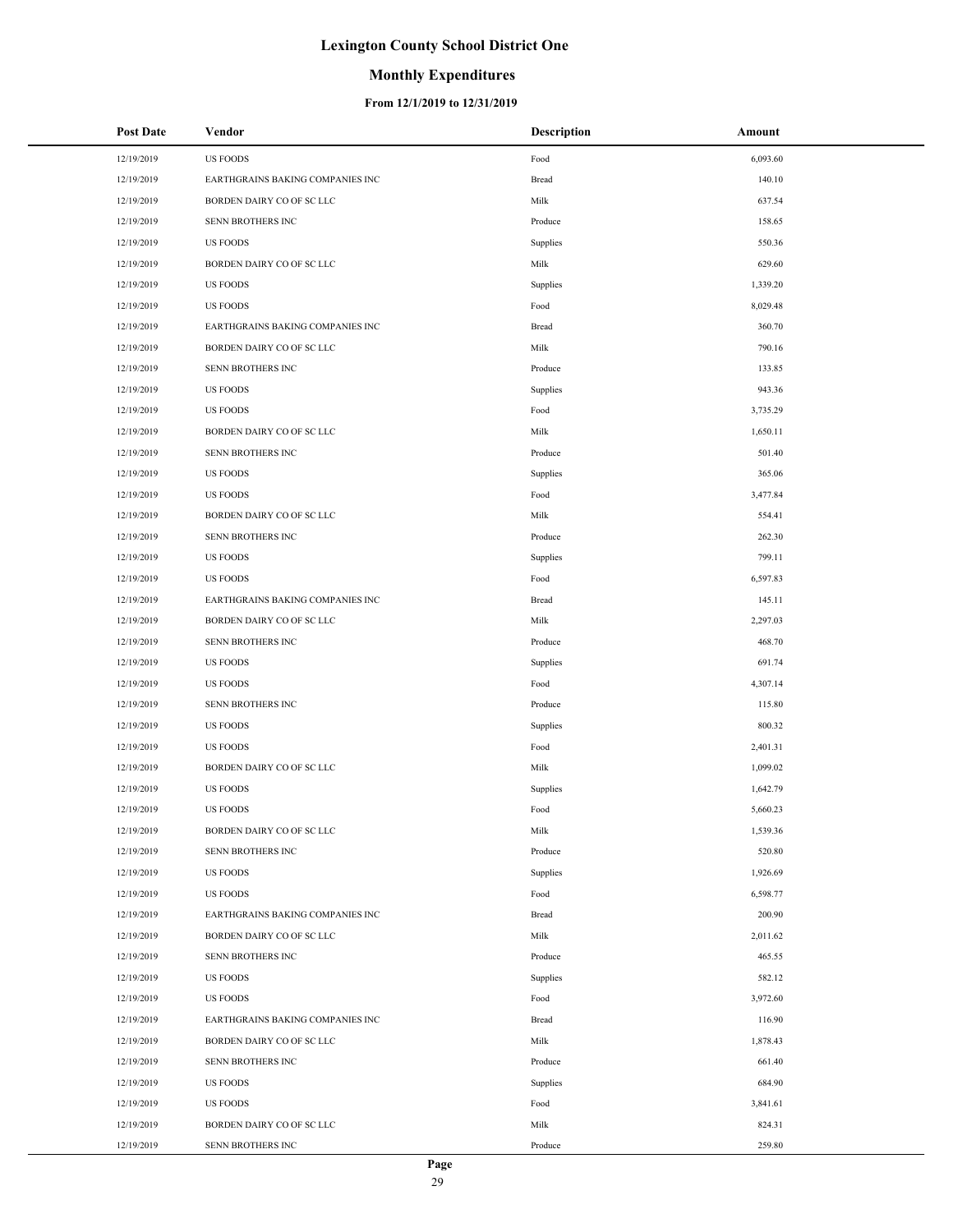#### **Monthly Expenditures**

| <b>Post Date</b> | Vendor                           | <b>Description</b> | Amount   |
|------------------|----------------------------------|--------------------|----------|
| 12/19/2019       | <b>US FOODS</b>                  | Supplies           | 1,065.16 |
| 12/19/2019       | <b>US FOODS</b>                  | Food               | 7,527.71 |
| 12/19/2019       | EARTHGRAINS BAKING COMPANIES INC | Bread              | 114.75   |
| 12/19/2019       | BORDEN DAIRY CO OF SC LLC        | Milk               | 1,223.67 |
| 12/19/2019       | SENN BROTHERS INC                | Produce            | 262.00   |
| 12/19/2019       | <b>US FOODS</b>                  | Supplies           | 740.71   |
| 12/19/2019       | <b>US FOODS</b>                  | Food               | 3,447.38 |
| 12/19/2019       | EARTHGRAINS BAKING COMPANIES INC | Bread              | 119.50   |
| 12/19/2019       | BORDEN DAIRY CO OF SC LLC        | Milk               | 1,243.37 |
| 12/19/2019       | SENN BROTHERS INC                | Produce            | 268.35   |
| 12/19/2019       | <b>US FOODS</b>                  | Supplies           | 1,186.24 |
| 12/19/2019       | <b>US FOODS</b>                  | Food               | 7,420.84 |
| 12/19/2019       | EARTHGRAINS BAKING COMPANIES INC | Bread              | 102.66   |
| 12/19/2019       | BORDEN DAIRY CO OF SC LLC        | Milk               | 820.10   |
| 12/19/2019       | SENN BROTHERS INC                | Produce            | 262.65   |
| 12/19/2019       | <b>US FOODS</b>                  | Supplies           | 519.55   |
| 12/19/2019       | <b>US FOODS</b>                  | Food               | 4,305.70 |
| 12/19/2019       | BORDEN DAIRY CO OF SC LLC        | Milk               | 421.59   |
| 12/19/2019       | SENN BROTHERS INC                | Produce            | 121.80   |
| 12/19/2019       | <b>US FOODS</b>                  | Supplies           | 610.86   |
| 12/19/2019       | <b>US FOODS</b>                  | Food               | 1,797.07 |
| 12/19/2019       | BORDEN DAIRY CO OF SC LLC        | Milk               | 842.05   |
| 12/19/2019       | SENN BROTHERS INC                | Produce            | 124.90   |
| 12/19/2019       | <b>US FOODS</b>                  | Supplies           | 733.42   |
| 12/19/2019       | <b>US FOODS</b>                  | Food               | 5,610.92 |
| 12/19/2019       | BORDEN DAIRY CO OF SC LLC        | Milk               | 2,433.53 |
| 12/19/2019       | SENN BROTHERS INC                | Produce            | 558.60   |
| 12/19/2019       | <b>US FOODS</b>                  | Supplies           | 603.80   |
| 12/19/2019       | <b>US FOODS</b>                  | Food               | 4,028.34 |
| 12/19/2019       | BORDEN DAIRY CO OF SC LLC        | Milk               | 554.99   |
| 12/19/2019       | SENN BROTHERS INC                | Produce            | 194.30   |
| 12/19/2019       | <b>US FOODS</b>                  | Supplies           | 912.02   |
| 12/19/2019       | <b>US FOODS</b>                  | Food               | 2,824.39 |
| 12/19/2019       | BORDEN DAIRY CO OF SC LLC        | Milk               | 898.71   |
| 12/19/2019       | SENN BROTHERS INC                | Produce            | 315.50   |
| 12/19/2019       | <b>US FOODS</b>                  | Supplies           | 734.72   |
| 12/19/2019       | <b>US FOODS</b>                  | Food               | 5,158.72 |
| 12/19/2019       | EARTHGRAINS BAKING COMPANIES INC | Bread              | 108.00   |
| 12/19/2019       | BORDEN DAIRY CO OF SC LLC        | Milk               | 1,220.83 |
| 12/19/2019       | SENN BROTHERS INC                | Produce            | 702.55   |
| 12/19/2019       | <b>US FOODS</b>                  | Supplies           | 1,398.81 |
| 12/19/2019       | <b>US FOODS</b>                  | Food               | 6,834.08 |
| 12/19/2019       | BORDEN DAIRY CO OF SC LLC        | Milk               | 1,780.40 |
| 12/19/2019       | SENN BROTHERS INC                | Produce            | 837.25   |
| 12/19/2019       | <b>US FOODS</b>                  | Supplies           | 908.89   |
| 12/19/2019       | BORDEN DAIRY CO OF SC LLC        | Milk               | 1,257.86 |
| 12/19/2019       | SENN BROTHERS INC                | Produce            | 423.20   |
| 12/19/2019       | <b>US FOODS</b>                  | Supplies           | 498.10   |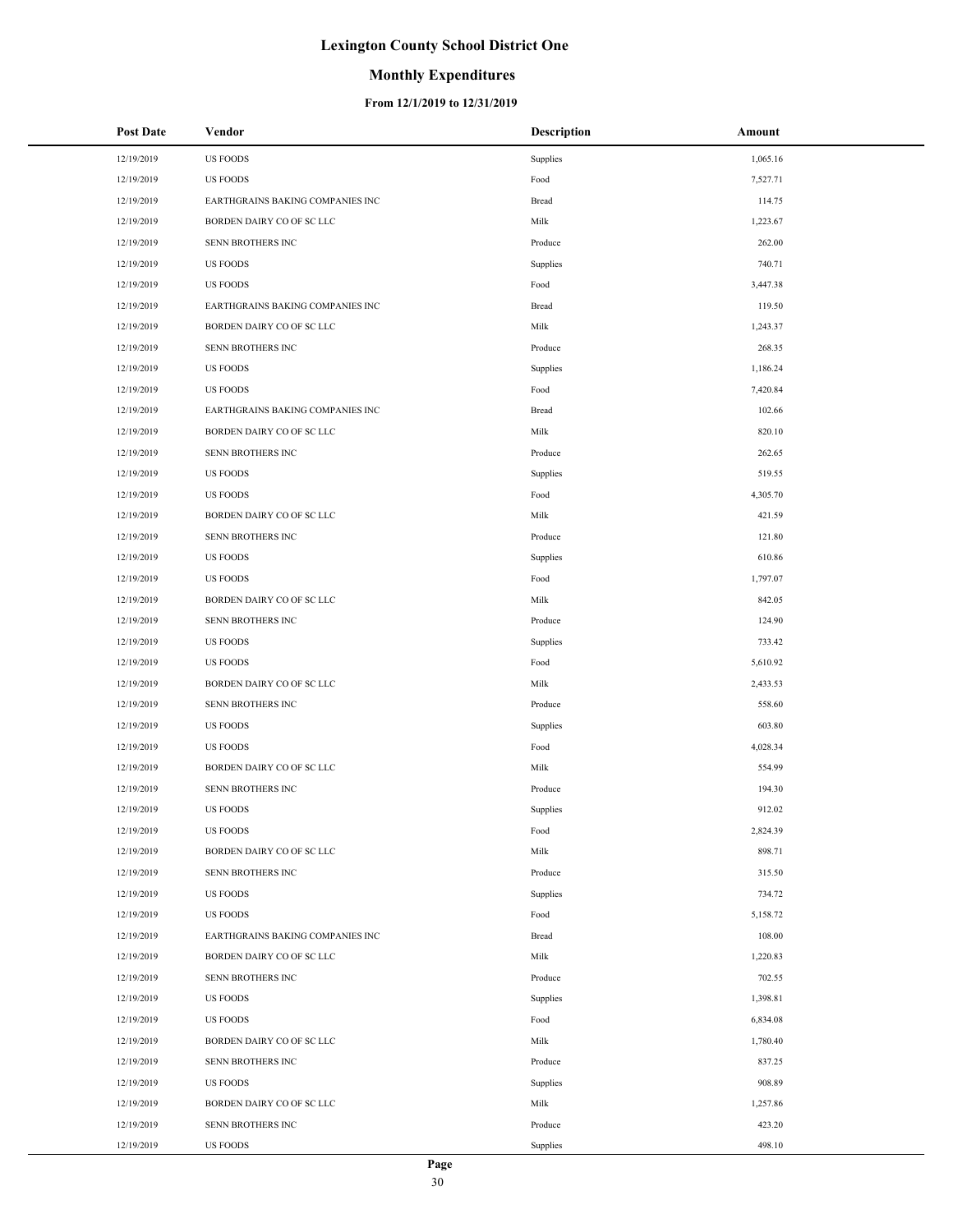## **Monthly Expenditures**

|                                                                                     | Amount  |
|-------------------------------------------------------------------------------------|---------|
| 12/19/2019<br><b>US FOODS</b><br>Food<br>2,211.91                                   |         |
| 924.95<br>12/19/2019<br>BORDEN DAIRY CO OF SC LLC<br>Milk                           |         |
| 12/19/2019<br>SENN BROTHERS INC<br>Produce<br>124.90                                |         |
| 12/19/2019<br><b>US FOODS</b><br>Supplies<br>896.85                                 |         |
| 12/19/2019<br><b>US FOODS</b><br>Food<br>2,666.71                                   |         |
| 12/19/2019<br>BORDEN DAIRY CO OF SC LLC<br>Milk<br>1,101.74                         |         |
| 12/19/2019<br><b>SENN BROTHERS INC</b><br>Produce<br>136.10                         |         |
| 12/19/2019<br><b>US FOODS</b><br>Supplies<br>522.74                                 |         |
| 12/19/2019<br><b>US FOODS</b><br>Food<br>3,690.79                                   |         |
| 12/19/2019<br>BORDEN DAIRY CO OF SC LLC<br>Milk<br>1,071.81                         |         |
| 12/19/2019<br>SENN BROTHERS INC<br>Produce<br>359.55                                |         |
| 12/19/2019<br><b>US FOODS</b><br>Supplies<br>529.57                                 |         |
| 12/19/2019<br><b>US FOODS</b><br>Food<br>2,923.30                                   |         |
| 12/19/2019<br>BORDEN DAIRY CO OF SC LLC<br>Milk<br>466.61                           |         |
| 12/19/2019<br>SENN BROTHERS INC<br>Produce<br>103.90                                |         |
| 12/19/2019<br><b>US FOODS</b><br>Supplies<br>1,977.80                               |         |
| 12/19/2019<br><b>US FOODS</b><br>Food<br>4,779.94                                   |         |
| 12/19/2019<br>EARTHGRAINS BAKING COMPANIES INC<br>Bread<br>379.88                   |         |
| 12/19/2019<br>BORDEN DAIRY CO OF SC LLC<br>Milk<br>1,087.15                         |         |
| 12/19/2019<br>SENN BROTHERS INC<br>Produce<br>281.65                                |         |
| 12/19/2019<br><b>US FOODS</b><br>Supplies<br>1,082.41                               |         |
| 12/19/2019<br>BORDEN DAIRY CO OF SC LLC<br>Milk<br>1,110.91                         |         |
| 12/19/2019<br>SENN BROTHERS INC<br>Produce<br>270.80                                |         |
| 12/19/2019<br>SAM TELL AND SON INC<br>Supplies<br>7,053.03                          |         |
| 12/19/2019<br><b>US FOODS</b><br>Supplies<br>1,643.45                               |         |
| 12/19/2019<br><b>US FOODS</b><br>Food<br>4,856.81                                   |         |
| 12/19/2019<br>EARTHGRAINS BAKING COMPANIES INC<br>112.52<br>Bread                   |         |
| 12/19/2019<br>BORDEN DAIRY CO OF SC LLC<br>Milk<br>655.24                           |         |
| 12/19/2019<br><b>SENN BROTHERS INC</b><br>Produce<br>110.45                         |         |
| 12/19/2019<br><b>US FOODS</b><br>Commodity Distribution Charge                      | $-3.15$ |
| 12/19/2019<br>HILTON GARDEN INN ASHEVILLE DOWNTOWN<br>Pupil Activity<br>1,020.39    |         |
| 12/20/2019<br><b>EMPLOYEE</b><br>Travel<br>251.72                                   |         |
| 12/20/2019<br>EL EDUCATION INC<br>Travel<br>1,105.17                                |         |
| 131.24<br>12/20/2019<br>BUSINESS MACHINE EXCHANGE LLC<br>Repairs and Maintenance    |         |
| 160.44<br>12/20/2019<br>ACADEMIC SUPPLIER DBA RASIX COMPUTER CENTER INC<br>Supplies |         |
| 12/20/2019<br>FOLLETT SCHOOL SOLUTIONS INC<br>Supplies<br>283.91                    |         |
| 12/20/2019<br>FORMS AND SUPPLY INC (FSI)<br>Supplies<br>2,567.14                    |         |
| 12/20/2019<br><b>SCHOOL SPECIALTY</b><br>Supplies<br>196.51                         |         |
| 12/20/2019<br>THE OFFICE PAL INC<br>Supplies<br>566.76                              |         |
| 12/20/2019<br>FORMS AND SUPPLY INC (FSI)<br>Supplies<br>256.69                      |         |
| 12/20/2019<br>THE OFFICE PAL INC<br>Supplies<br>564.93                              |         |
| 12/20/2019<br><b>JW PEPPER</b><br>Supplies<br>215.00                                |         |
| 12/20/2019<br>PINE PRESS OF LEXINGTON INC<br>Printing and Binding<br>668.85         |         |
| 12/20/2019<br><b>EMPLOYEE</b><br>Travel<br>137.46                                   |         |
| 12/20/2019<br><b>EMPLOYEE</b><br>Travel<br>189.08                                   |         |
| 12/20/2019<br>CERTIFIED TRANSLATION SERVICES<br>Other Prof & Tech Service<br>130.00 |         |
| 12/20/2019<br><b>HEINEMANN</b><br>Supplies<br>24,900.75                             |         |
| 12/20/2019<br>SC DEPARTMENT OF REVENUE (SALES TAX RETURN)<br>Supplies<br>136.55     |         |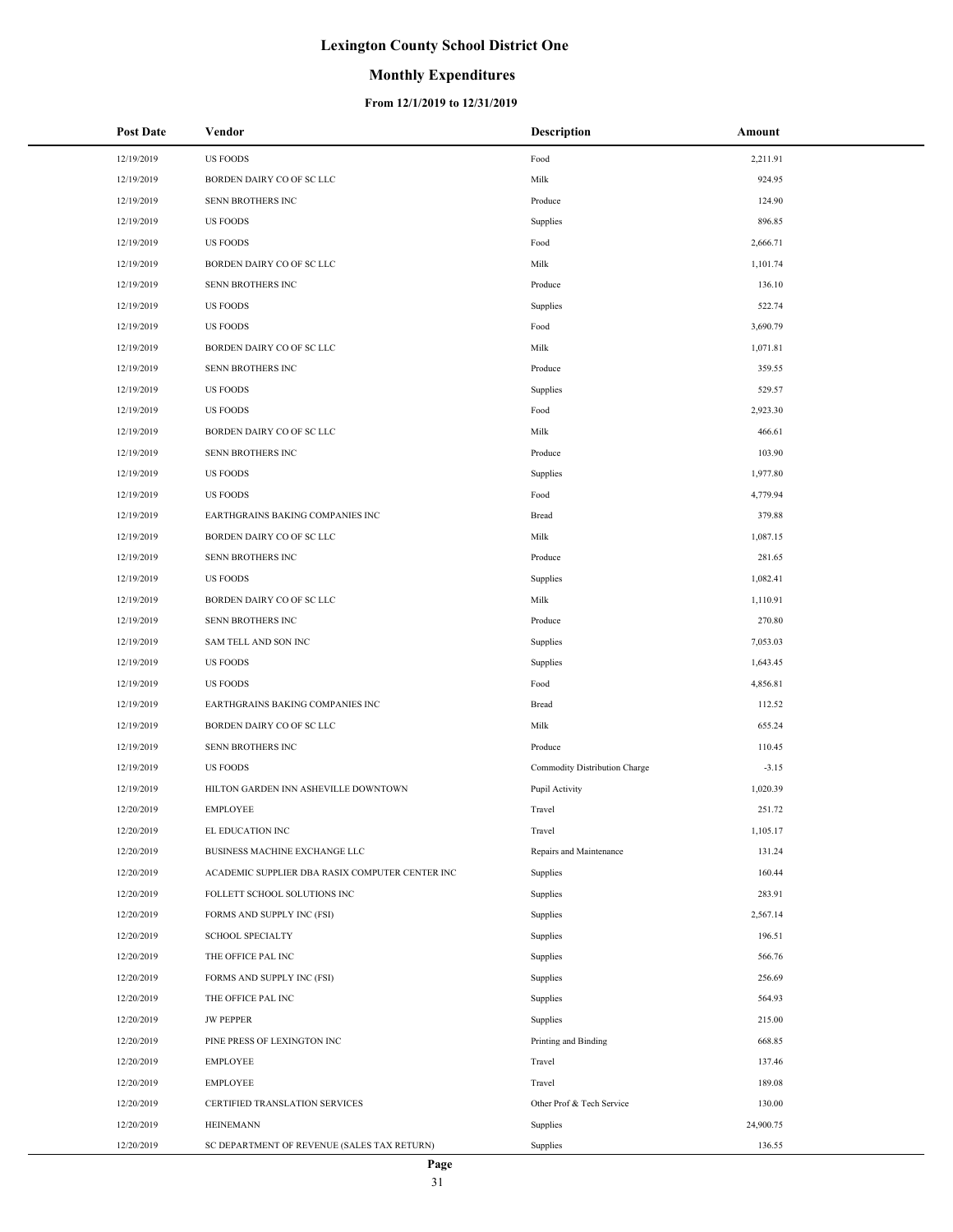## **Monthly Expenditures**

| Post Date  | Vendor                            | <b>Description</b>         | Amount    |
|------------|-----------------------------------|----------------------------|-----------|
| 12/20/2019 | <b>EMPLOYEE</b>                   | Travel                     | 107.18    |
| 12/20/2019 | <b>EMPLOYEE</b>                   | Travel                     | 107.88    |
| 12/20/2019 | <b>EMPLOYEE</b>                   | Travel                     | 102.08    |
| 12/20/2019 | EL EDUCATION INC                  | Travel-MMGW/HSTW Staff Dev | 1,852.70  |
| 12/20/2019 | ATTACHMENT AND TRAUMA NETWORK INC | Travel-Teacher Staff Dev   | 970.00    |
| 12/20/2019 | <b>EMPLOYEE</b>                   | Travel-Teacher Staff Dev   | 266.00    |
| 12/20/2019 | <b>EMPLOYEE</b>                   | Travel-Teacher Staff Dev   | 357.73    |
| 12/20/2019 | SWEET MAGNOLIAS CATERING          | Other Objects              | 317.79    |
| 12/20/2019 | DIGITAL PROMISE GLOBAL            | Dues and Fees              | 3,500.00  |
| 12/20/2019 | <b>EMPLOYEE</b>                   | Travel                     | 211.12    |
| 12/20/2019 | EL EDUCATION INC                  | Travel                     | 642.13    |
| 12/20/2019 | <b>EMPLOYEE</b>                   | Travel                     | 106.14    |
| 12/20/2019 | <b>EMPLOYEE</b>                   | Travel                     | 476.18    |
| 12/20/2019 | MIDCAROLINA ELEC COOP INC         | <b>Public Utilities</b>    | 218.00    |
| 12/20/2019 | MIDCAROLINA ELEC COOP INC         | <b>Public Utilities</b>    | 27,614.00 |
| 12/20/2019 | <b>SUBURBAN PROPANE</b>           | Energy                     | 1,747.87  |
| 12/20/2019 | <b>BATTERIES PLUS BULBS</b>       | Supplies-Maintenace        | 783.03    |
| 12/20/2019 | <b>GATOR SERVICES LLC</b>         | Repairs and Maintenance    | 2,464.00  |
| 12/20/2019 | SPICER ON CALL SERVICES           | Repairs and Maintenance    | 687.84    |
| 12/20/2019 | <b>EMPLOYEE</b>                   | Travel                     | 478.04    |
| 12/20/2019 | <b>EMPLOYEE</b>                   | Travel                     | 107.88    |
| 12/20/2019 | SEON SYSTEM SALES INC             | <b>Technology Supplies</b> | 1,309.68  |
| 12/20/2019 | EXTRA DUTY SOLUTIONS              | Other Prof & Tech Service  | 2,906.75  |
| 12/20/2019 | LEXINGTON COUNTY SHERIFF'S DEPT   | Other Prof & Tech Service  | 26,625.74 |
| 12/20/2019 | LEXINGTON COUNTY SHERIFF'S DEPT   | Other Prof & Tech Service  | 13,312.87 |
| 12/20/2019 | LEXINGTON COUNTY SHERIFF'S DEPT   | Other Prof & Tech Service  | 6,656.55  |
| 12/20/2019 | LEXINGTON COUNTY SHERIFF'S DEPT   | Other Prof & Tech Service  | 13,312.87 |
| 12/20/2019 | LEXINGTON COUNTY SHERIFF'S DEPT   | Other Prof & Tech Service  | 6,959.99  |
| 12/20/2019 | LEXINGTON COUNTY SHERIFF'S DEPT   | Other Prof & Tech Service  | 13,312.87 |
| 12/20/2019 | LEXINGTON COUNTY SHERIFF'S DEPT   | Other Prof & Tech Service  | 6,656.55  |
| 12/20/2019 | LEXINGTON COUNTY SHERIFF'S DEPT   | Other Prof & Tech Service  | 6,656.55  |
| 12/20/2019 | LEXINGTON COUNTY SHERIFF'S DEPT   | Other Prof & Tech Service  | 6,656.55  |
| 12/20/2019 | LEXINGTON COUNTY SHERIFF'S DEPT   | Other Prof & Tech Service  | 6,656.55  |
| 12/20/2019 | LEXINGTON COUNTY SHERIFF'S DEPT   | Other Prof & Tech Service  | 13,312.87 |
| 12/20/2019 | LEXINGTON COUNTY SHERIFF'S DEPT   | Other Prof & Tech Service  | 26,625.74 |
| 12/20/2019 | LEXINGTON COUNTY SHERIFF'S DEPT   | Other Prof & Tech Service  | 6,656.55  |
| 12/20/2019 | LEXINGTON COUNTY SHERIFF'S DEPT   | Other Prof & Tech Service  | 13,312.87 |
| 12/20/2019 | LEXINGTON COUNTY SHERIFF'S DEPT   | Other Prof & Tech Service  | 13,312.87 |
| 12/20/2019 | LEXINGTON COUNTY SHERIFF'S DEPT   | Other Prof & Tech Service  | 6,656.55  |
| 12/20/2019 | LEXINGTON COUNTY SHERIFF'S DEPT   | Other Prof & Tech Service  | 6,656.55  |
| 12/20/2019 | LEXINGTON COUNTY SHERIFF'S DEPT   | Other Prof & Tech Service  | 13,312.87 |
| 12/20/2019 | LEXINGTON COUNTY SHERIFF'S DEPT   | Other Prof & Tech Service  | 6,656.55  |
| 12/20/2019 | LEXINGTON COUNTY SHERIFF'S DEPT   | Other Prof & Tech Service  | 20,161.74 |
| 12/20/2019 | LEXINGTON COUNTY SHERIFF'S DEPT   | Other Prof & Tech Service  | 6,656.55  |
| 12/20/2019 | LEXINGTON COUNTY SHERIFF'S DEPT   | Other Prof & Tech Service  | 6,959.99  |
| 12/20/2019 | LEXINGTON COUNTY SHERIFF'S DEPT   | Other Prof & Tech Service  | 6,656.55  |
| 12/20/2019 | LEXINGTON COUNTY SHERIFF'S DEPT   | Other Prof & Tech Service  | 6,656.55  |
| 12/20/2019 | LEXINGTON COUNTY SHERIFF'S DEPT   | Other Prof & Tech Service  | 13,312.87 |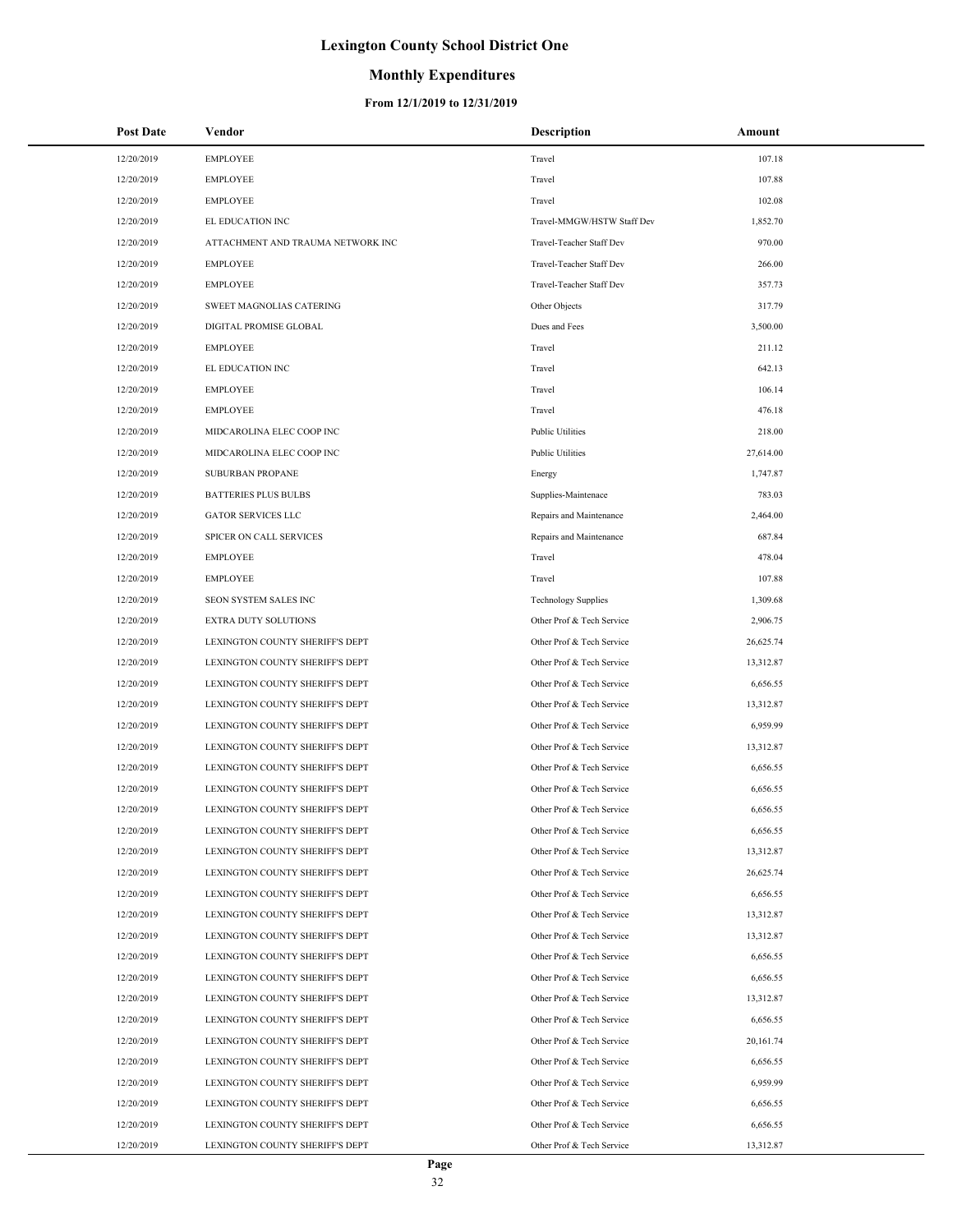## **Monthly Expenditures**

| Post Date  | Vendor                                          | <b>Description</b>         | Amount    |
|------------|-------------------------------------------------|----------------------------|-----------|
| 12/20/2019 | FORMS AND SUPPLY INC (FSI)                      | Supplies                   | 163.17    |
| 12/20/2019 | SIGNAL TECHNOLOGIES INC                         | Software Renewal/Agreemen  | 440.00    |
| 12/20/2019 | SIGNAL TECHNOLOGIES INC                         | Software Renewal/Agreemen  | 460.00    |
| 12/20/2019 | SIGNAL TECHNOLOGIES INC                         | <b>Technology Supplies</b> | 1,120.10  |
| 12/20/2019 | SIGNAL TECHNOLOGIES INC                         | Software Renewal/Agreemen  | 460.00    |
| 12/20/2019 | SIGNAL TECHNOLOGIES INC                         | <b>Technology Supplies</b> | 1,120.10  |
| 12/20/2019 | AMTECK COMMUNICATION MANAGEMENT LLC             | Software Renewal/Agreemen  | 3,230.49  |
| 12/20/2019 | CLARK POWELL ASSOCIATES INC                     | <b>Technology Supplies</b> | 406.60    |
| 12/20/2019 | AMTECK COMMUNICATION MANAGEMENT LLC             | Software Renewal/Agreemen  | 1,207.32  |
| 12/20/2019 | SIGNAL TECHNOLOGIES INC                         | Software Renewal/Agreemen  | 440.00    |
| 12/20/2019 | CLARK POWELL ASSOCIATES INC                     | Rentals                    | 444.05    |
| 12/20/2019 | <b>EMPLOYEE</b>                                 | Travel                     | 200.00    |
| 12/20/2019 | <b>HEINEMANN</b>                                | Supplies                   | 385.06    |
| 12/20/2019 | <b>EMPLOYEE</b>                                 | Travel                     | 191.68    |
| 12/20/2019 | <b>EMPLOYEE</b>                                 | Travel                     | 254.44    |
| 12/20/2019 | <b>EMPLOYEE</b>                                 | Travel                     | 188.21    |
| 12/20/2019 | <b>GROVE MEDICAL</b>                            | Supplies                   | 1,170.00  |
| 12/20/2019 | <b>EMPLOYEE</b>                                 | Travel                     | 154.28    |
| 12/20/2019 | <b>BISHOP, CATHERINE H</b>                      | Inst Prog Improvement      | 3,478.70  |
| 12/20/2019 | CARTER, RICHARD                                 | Other Prof & Tech Service  | 605.25    |
| 12/20/2019 | PERFORMANCE HEALTH SUPPLY INC DBA MEDCO SUPPLY  | Supplies                   | 531.36    |
| 12/20/2019 | PETEDGE DIRECT MARKETING LLC                    | Supplies                   | 2,024.55  |
| 12/20/2019 | <b>EMPLOYEE</b>                                 | Travel                     | 302.20    |
| 12/20/2019 | <b>EMPLOYEE</b>                                 | Travel                     | 307.88    |
| 12/20/2019 | <b>BULK BOOKSTORE</b>                           | Supplies                   | 154.45    |
| 12/20/2019 | TEACHERS COLLEGE READING AND WRITING PROJECT    | Travel                     | 650.00    |
| 12/20/2019 | <b>GALE CENGAGE LEARNING</b>                    | Library Books              | 4,882.09  |
| 12/20/2019 | AMTECK COMMUNICATION MANAGEMENT LLC             | <b>Technology Supplies</b> | 2,131.47  |
| 12/20/2019 | NUIDEA SCHOOL SUPPLY CO                         | Supplies                   | 87,523.51 |
| 12/20/2019 | <b>USA SUPPLY</b>                               | Supplies                   | 1,241.20  |
| 12/20/2019 | <b>USA SUPPLY</b>                               | Supplies                   | 412.49    |
| 12/20/2019 | <b>USA SUPPLY</b>                               | Supplies                   | 155.15    |
| 12/20/2019 | <b>EMPLOYEE</b>                                 | Travel                     | 107.50    |
| 12/20/2019 | PRO KITCHEN ONLINE LLC                          | Supplies                   | 366.10    |
| 12/20/2019 | <b>USA SUPPLY</b>                               | Supplies                   | 352.57    |
| 12/20/2019 | <b>USA SUPPLY</b>                               | Supplies                   | 412.49    |
| 12/20/2019 | <b>USA SUPPLY</b>                               | Supplies                   | 299.60    |
| 12/20/2019 | PRO KITCHEN ONLINE LLC                          | Supplies                   | 849.60    |
| 12/20/2019 | <b>USA SUPPLY</b>                               | Supplies                   | 310.30    |
| 12/20/2019 | PRO KITCHEN ONLINE LLC                          | Supplies                   | 679.02    |
| 12/20/2019 | <b>USA SUPPLY</b>                               | Supplies                   | 299.60    |
| 12/20/2019 | PRO KITCHEN ONLINE LLC                          | Supplies                   | 1,233.20  |
| 12/20/2019 | PENEV, YOAN                                     | Pupil Activity             | 200.00    |
| 12/20/2019 | ACADEMIC SUPPLIER DBA RASIX COMPUTER CENTER INC | Pupil Activity             | 7,592.31  |
| 12/20/2019 | <b>HEINEMANN</b>                                | Pupil Activity             | 214.50    |
| 12/20/2019 | <b>SCHOOL SPECIALTY</b>                         | Pupil Activity             | 147.80    |
| 12/20/2019 | BROWN, JAMAAL                                   | Pupil Activity             | 101.01    |
| 12/20/2019 | FLEMING, TONY                                   | Pupil Activity             | 101.01    |